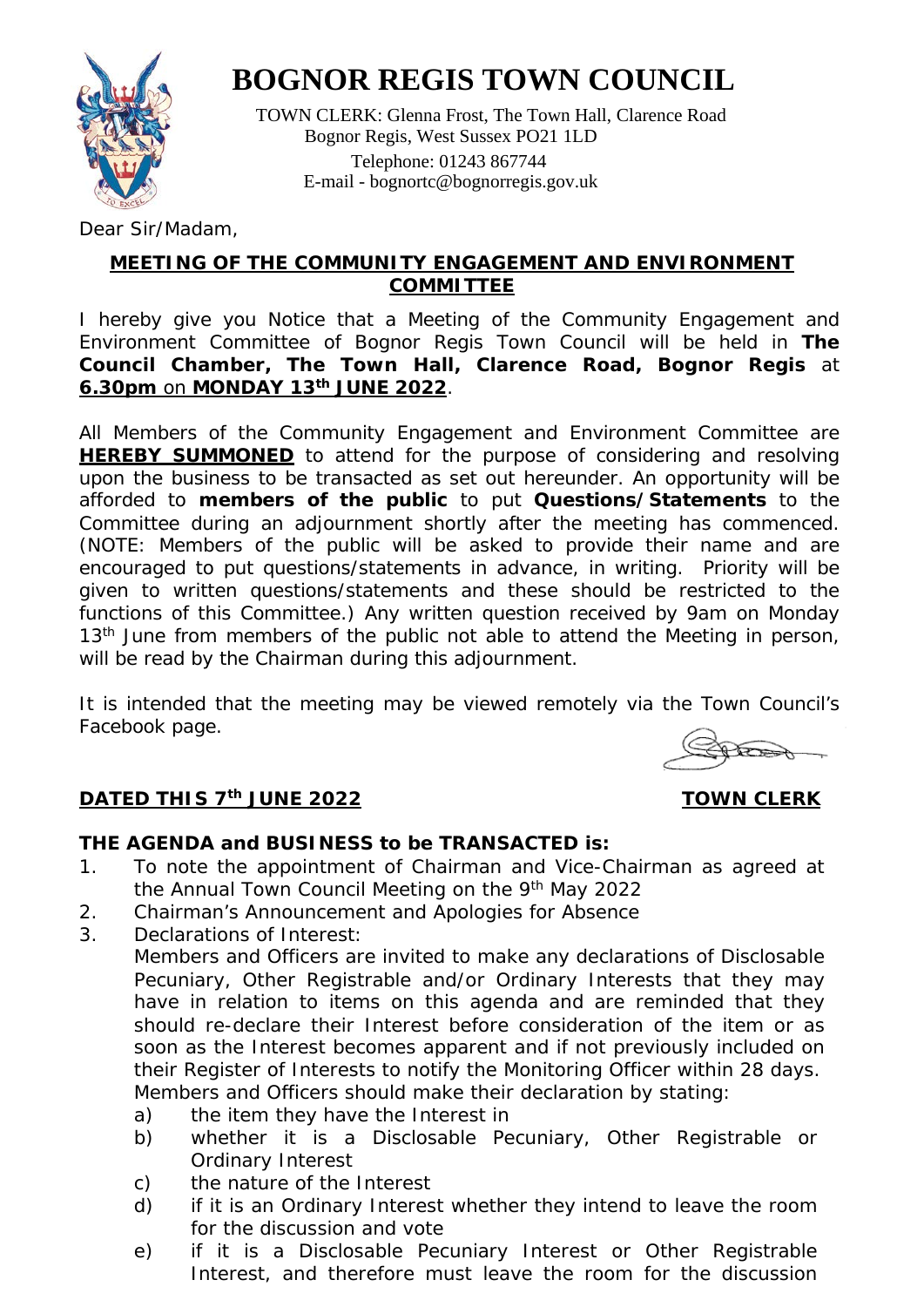and vote, whether they will be exercising their right to speak on this matter under Public Question Time

- 4. To approve the Minutes of the Meeting held on 11<sup>th</sup> April 2022 and the Minutes of the Extraordinary Meeting held on 19<sup>th</sup> April 2022
- 5. Adjournment for public questions and statements
- 6. Clerk's Report
- 7. Appointment of Sub-Committees, Working Groups and Topic Teams
	- a) Bognor Regis in Bloom Working Group including consideration of recommendations to Council of co-options for ratification
	- b) Beach & Sea Access Topic Team
	- c) Youth Provision Steering Group
	- d) Climate Emergency Focus Group
- 8. To consider Terms of Reference for the following Committees, Working Groups and Topic Teams including updates and amendments if required
	- a) Community Engagement and Environment Committee
	- b) Bognor Regis in Bloom Working Group
	- c) Beach & Sea Access Topic Team
	- d) Youth Provision Steering Group
	- e) Climate Emergency Focus Group
- 9. Ward Allocation Environmental Projects Budget including:
- Ratification of any spend and the utilisation of any remaining funds 10. Flexible Community Fund including: - To note and determine any applications received for the Flexible Community Fund; to review the current application and criteria form for recommendation to the Policy and Resources Committee; to ratify the decision to award £750.00 to The Bognor Amateur Boxing Club
- 11. To receive an update in relation to Online Community Open Forum Meetings including:
	- Consideration of any items for a future agenda
	- Arrangements for the next meeting
- 12. To receive an update in relation to Youth Provision Meetings including:
	- Update on West Sussex County Council's decision to close the Phoenix and Find It Out Centres (if available)
	- Update on Bognor Regis Youth and Community Centre from Cllrs. W. Smith and Mrs. S. Staniforth
- 13. To receive the Notes from the Beach & Sea Access Topic Team Meeting held on the 27<sup>th</sup> April 2022 and consideration of any recommendations
- 14. To receive the Notes from the Climate Emergency Focus Group Meeting held on 13<sup>th</sup> April 2022 and consideration of any recommendations
- 15. Bognor Regis in Bloom Working Group Consideration of the Resolutions, Recommendations and Reports in the Notes of the Non-Quorate Meeting held on the 19th May 2022
- 16. To further consider setting up an Award for Businesses who can demonstrate good practice with regard to recycling and green issues: - 11<sup>th</sup> April 2022 - Min. 93 refers
- 17. To further consider investigating the condition of the existing water fountains in the Town to establish if they are suitable for use and to further consider the installation of new fountains -  $11<sup>th</sup>$  April 2022 - Min. 94 refers
- 18. Further consideration of the WSCC Initiative around Community Improvements - 11th April 2022 - Min. 95 refers
- 19. Correspondence

#### **THERE IS A LIFT AVAILABLE AT THE TOWN HALL FOR ACCESS TO THE COUNCIL CHAMBER IF REQUIRED**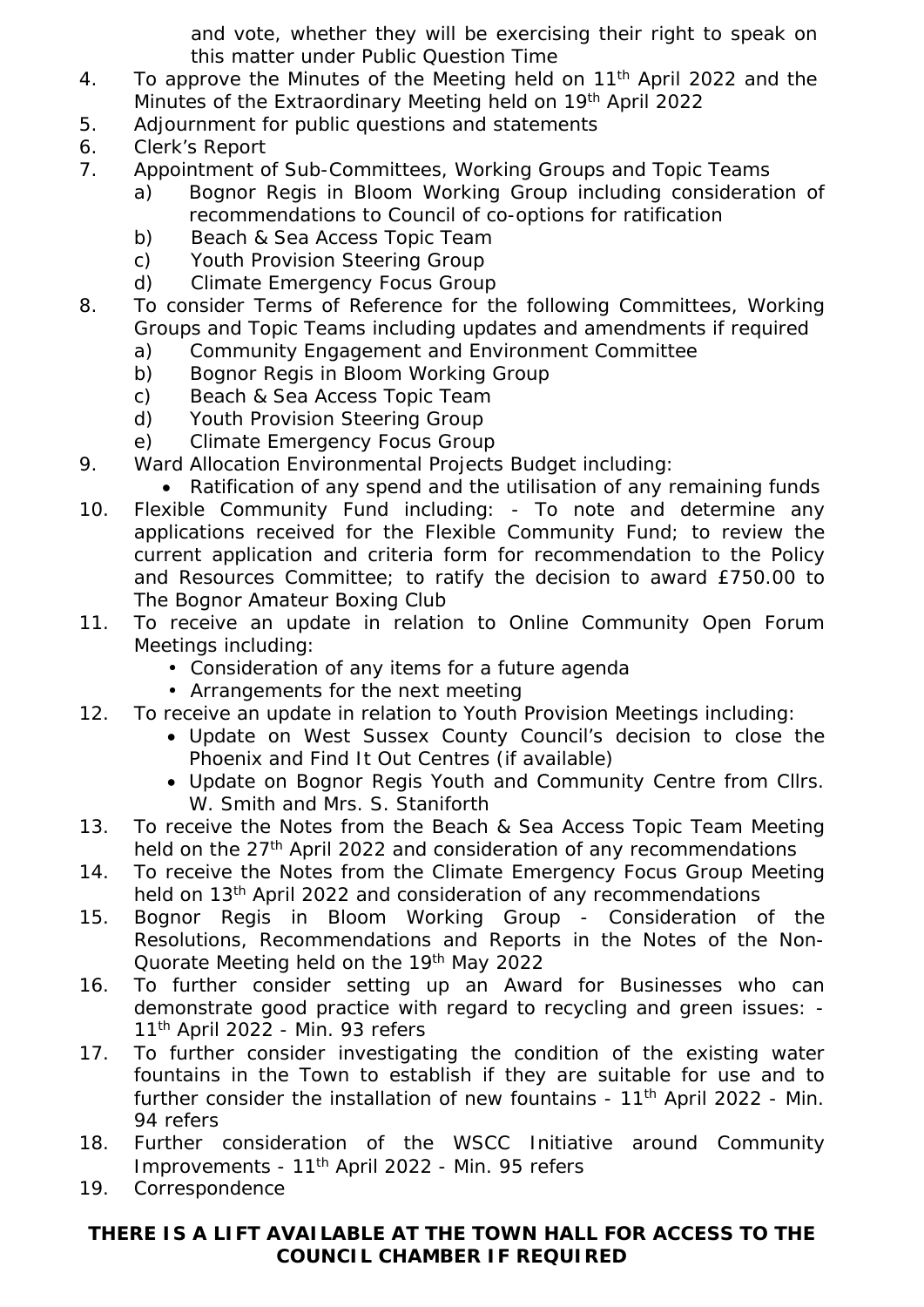#### **AGENDA ITEM 1 – TO NOTE THE APPOINTMENT OF CHAIRMAN AND VICE-CHAIRMAN AS AGREED AT THE ANNUAL TOWN COUNCIL MEETING ON THE 9th MAY 2022**

#### **REPORT BY THE PROJECTS OFFICER FOR NOTING**

At the Annual Town Council Meeting, held on 9<sup>th</sup> May 2022, Members agreed that Cllr. W. Smith be appointed as Chairman of the Community Engagement and Environment Committee for the 2022/23 Municipal Year and that Cllr. J. Brooks be appointed as Vice-Chairman.

#### **DECISION**

Members are asked to **NOTE** the appointment of Cllr. W. Smith as the Chairman and Cllr. J. Brooks as Vice-Chairman, of the Community Engagement and Environment Committee for the 2022/23 Municipal Year.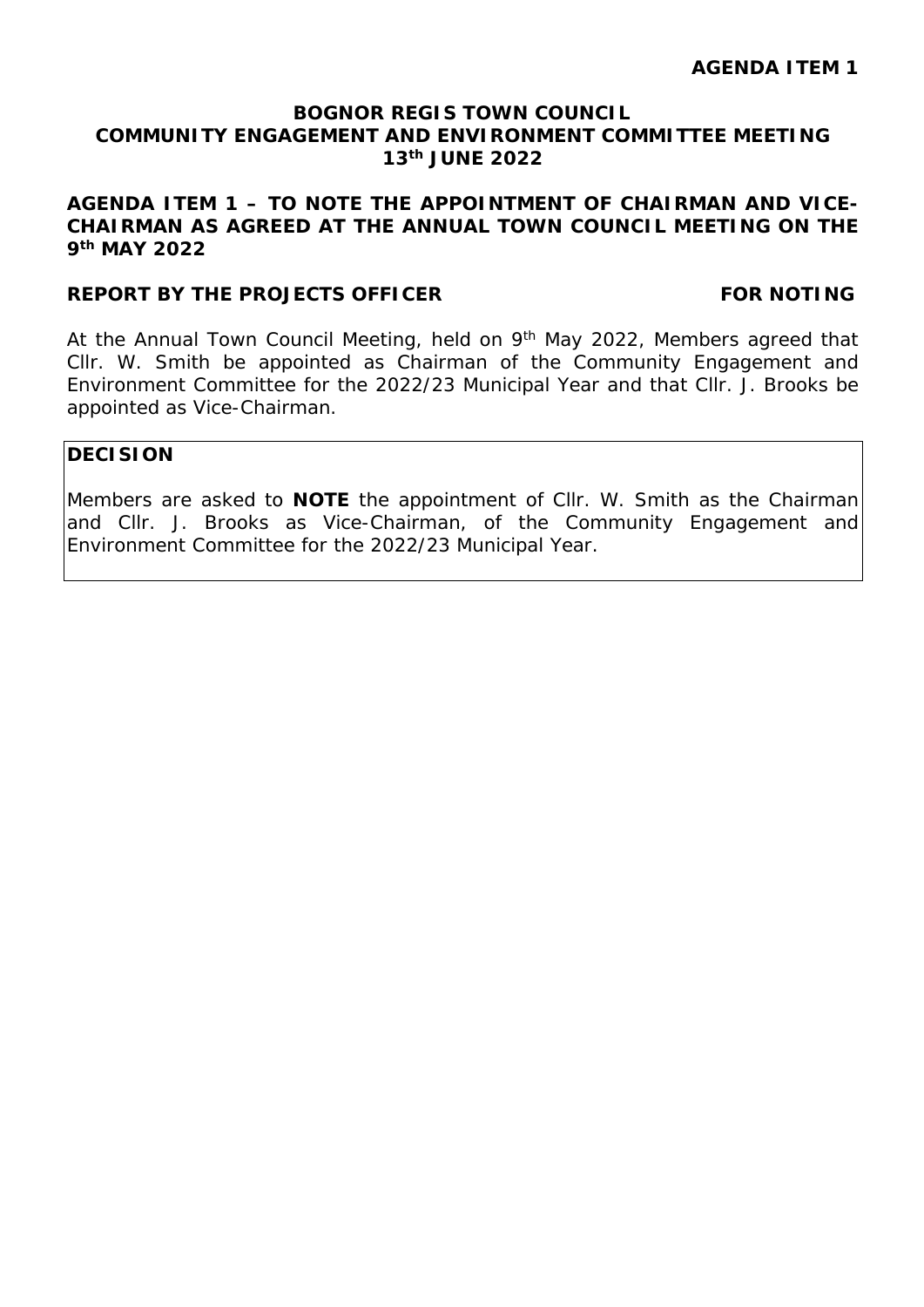

TOWN CLERK Glenna Frost, The Town Hall, Clarence Road, Bognor Regis, West Sussex, PO21 1LD Telephone: 01243 867744 E-mail: [bognortc@bognorregis.gov.uk](mailto:bognortc@bognorregis.gov.uk)

### **MINUTES OF THE MEETING OF THE COMMUNITY ENGAGEMENT AND ENVIRONMENT COMMITTEE HELD ON MONDAY 11th APRIL 2022**

**PRESENT:** Cllr. W. Smith (Chairman); Cllrs. J. Barrett, J. Brooks, M. Stanley, Miss. C. Needs and Mrs. J. Warr

#### **IN ATTENDANCE:** Mr. M. Hall (Projects Officer) Mrs. G. Frost (Town Clerk) in the public gallery Cllr. S. Goodheart in the public gallery 5 members of the public in the public gallery

#### *The Meeting opened at 6.33pm*

### **76. CHAIRMAN'S ANNOUNCEMENT AND APOLOGIES FOR ABSENCE**

The Chairman welcomed everyone present and read the Council's opening statement.

Apologies for absence were given by the Projects Officer, on behalf of Cllr. Mrs. S. Staniforth who was on annual leave. No apologies were received from Cllrs. H. Jones and A. Cunard.

#### **77. DECLARATIONS OF INTEREST**

The Chairman addressed those Members present to ask if they wished to confirm any declarations of Disclosable Pecuniary, Other Registrable and/or Ordinary Interests that they may have in relation to items on this Agenda.

As noted on the Agenda, Members and Officers should make their declaration by stating:

a) the item they have the Interest in

b) whether it is a Disclosable Pecuniary, Other Registrable or Ordinary Interest

c) the nature of the Interest

d) if it is an Ordinary Interest whether they intend to temporarily leave the meeting for the discussion and vote

e) if it is a Disclosable Pecuniary or Other Registrable Interest, and therefore must temporarily leave the meeting for the discussion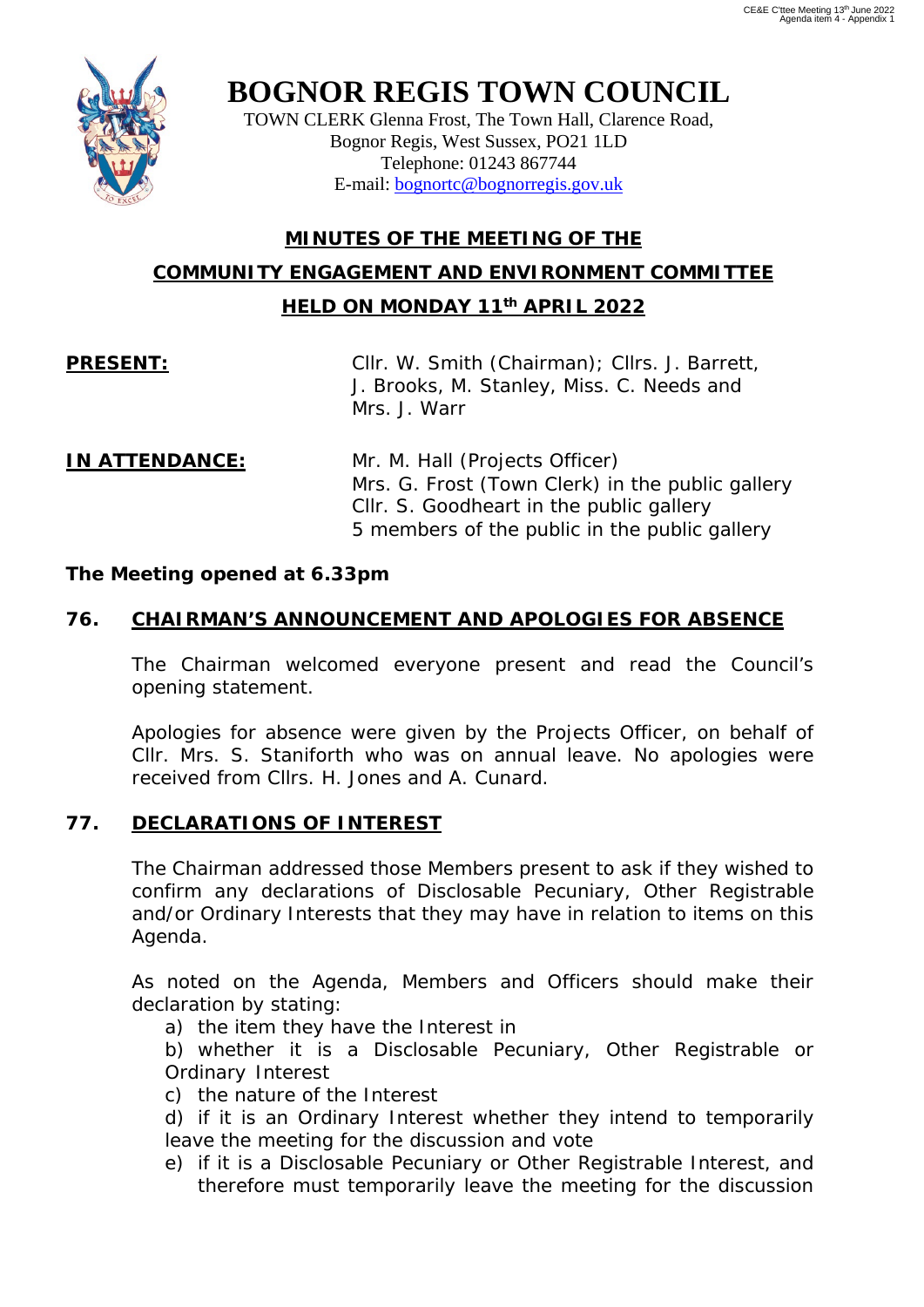and vote, whether they will be exercising their right to speak on this matter under Public Question Time.

They then need to re-declare their Interest and the nature of the Interest at the commencement of the item or when the Interest becomes apparent. They should request that it be recorded in the Minutes that they will leave the meeting and will neither take part in discussion, nor vote on the item.

As per the Agenda, it is each Member's own responsibility to notify the Monitoring Officer of all Disclosable Pecuniary, Other Registrable or Ordinary Interests notifiable under the Council's Code of Conduct, not already recorded on their Register of Interests Form, within 28 days.

The Chairman reminded Members to declare their Interests as any arise or again at the relative point in the meeting if they have already.

#### *There no were declarations of Interest*

#### **78. TO APPROVE THE MINUTES OF THE MEETING HELD ON 7th FEBRUARY 2022**

Members were asked if there were any objections to the Minutes of the last Committee meeting, held on the  $7<sup>th</sup>$  February 2022.

There being no objections, the Committee **APPROVED** the Minutes of the meeting held on 7<sup>th</sup> February 2022 as an accurate record of the proceedings and the Chairman duly signed them.

Cllr. M. Stanley had been absent from the meeting held on  $7<sup>th</sup>$  February 2022 and, therefore, abstained from voting.

#### **79. ADJOURNMENT FOR PUBLIC QUESTIONS AND STATEMENTS**

#### *The Chairman adjourned the Meeting at 6.36pm*

The Chairman invited members of the public an opportunity to raise any questions or statements they wished to make.

A member of the public who is the organiser of Bognor Regis Community Cleans, introduced themselves to Members and showed their enthusiasm for working with the Town Council with a special interest in environmental aspects. The Chairman showed his admiration for the great work that this organisation is currently doing and urged the Town Council to work with them in the future.

The Chair of the Beach and Sea Access Topic Team was seated in the public gallery and advised Members that the Topic Team had met and are eager to start work. In addition, the Chair advised that the first Bognor Regis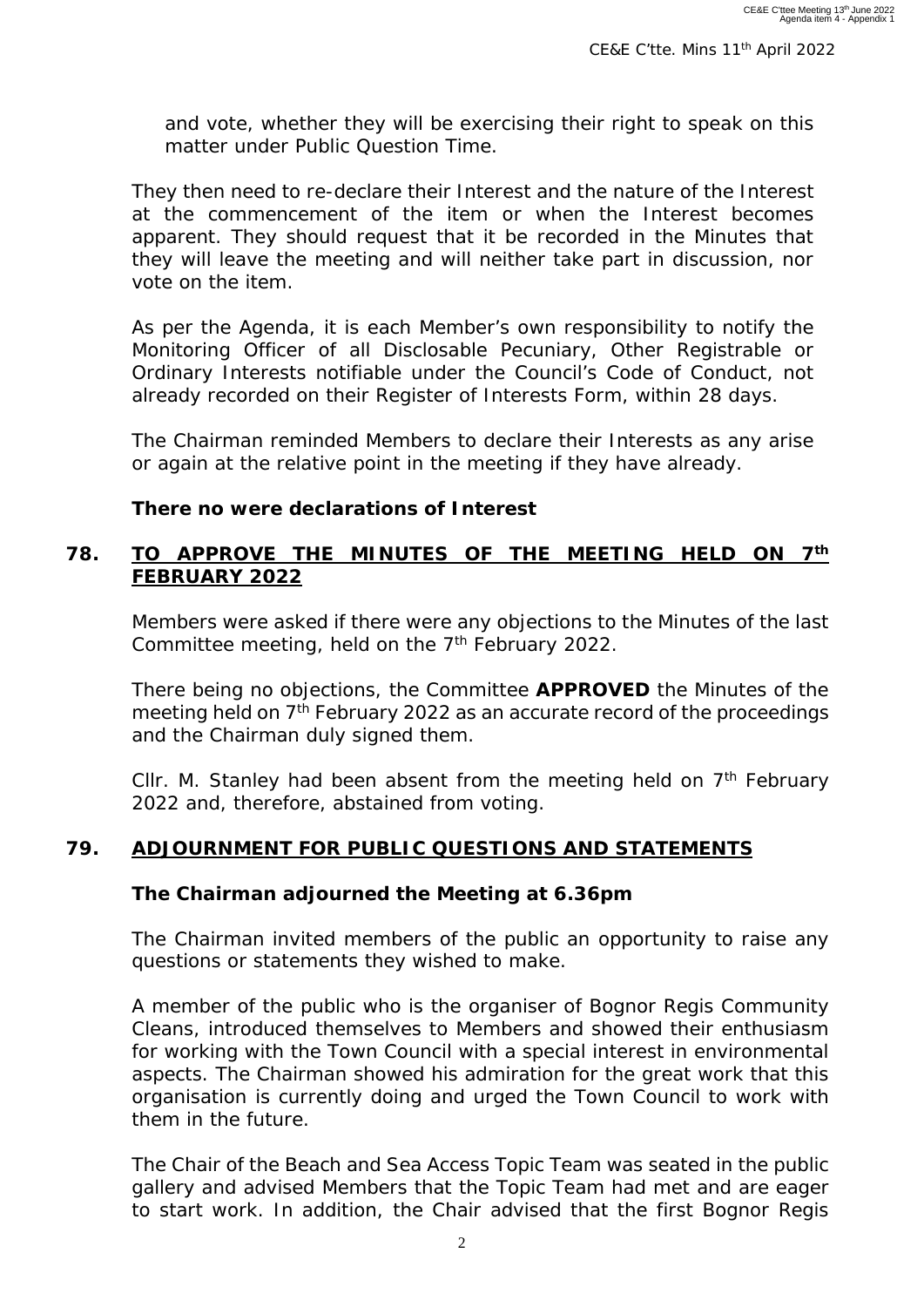Beach Access Working Party will be held at 9.30am on 9<sup>th</sup> May 2022, whereby Arun District Councillors will be in attendance. The Chair ended by giving her views that there needs to be a sense of urgency to ensure that access is provided for all to the beach and sea of Bognor Regis.

A member of the public raised their concerns about the lack of staff presence from Arun District Council staff in the reception area at Bognor Regis Town Hall, and that there is no ability for members of the public to talk to Members or Officers. The same member of the public also made comments on increasing levels of crime in Bognor Regis Town based on statistics from Bognor Regis BID, and the growing frustrations felt by shopkeepers who do not feel supported. There is a feeling that less is being done to recover stolen goods despite the rise in crime figures. The final comment made from the member of the public was regarding an apparent lack of engagement from the newly appointed Business Warden, and that it would be useful if the Bognor Regis BID were contacted to address this matter. The Chairman stated that he or a Member of this Committee would follow up on this issue.

#### *Cllrs. Barrett and Mrs. Warr gave apologies and left the Meeting*

A Member seated in the public gallery wanted to raise several comments on Agenda item 19 – To consider investigating the condition of the existing water fountains in the Town to establish if they are suitable for use and to further consider the installation of new fountains  $-22<sup>nd</sup>$  June 2020 – Min. 74.5 refers. The Member asked if it would be possible to explore further opportunities for water fountains in Place St Maur, Hotham Park and The Sunken Gardens as well as providing some maintenance to other water fountains situated in Bognor Regis Town. The Member also asked for information pertaining to the notice board request for the Glenwood Estate. The final point the Member wished to raise was regarding Ward Allocations, to which the Chairman stated he would provide answers to these questions during the relevant Agenda items.

A member of the public made reference to the Victorian water fountain on the promenade, which currently leaks and asked whether this could be rectified.

A Member wished to acknowledge the member of public from Bognor Regis Community Cleans and the work being done through the different topic teams and groups associated with Bognor Regis Town Council and hoped that they would complement each other. The Member also stated that as businesses are now getting back to business as usual, he felt that Arun District Council staff could potentially do this in Bognor Regis Town Hall reception area and asked whether a letter could be sent to Arun District Council for an update as to when this might occur. Members requested that the Projects Officer follow this up.

#### *The Chairman reconvened the Meeting at 6.52pm*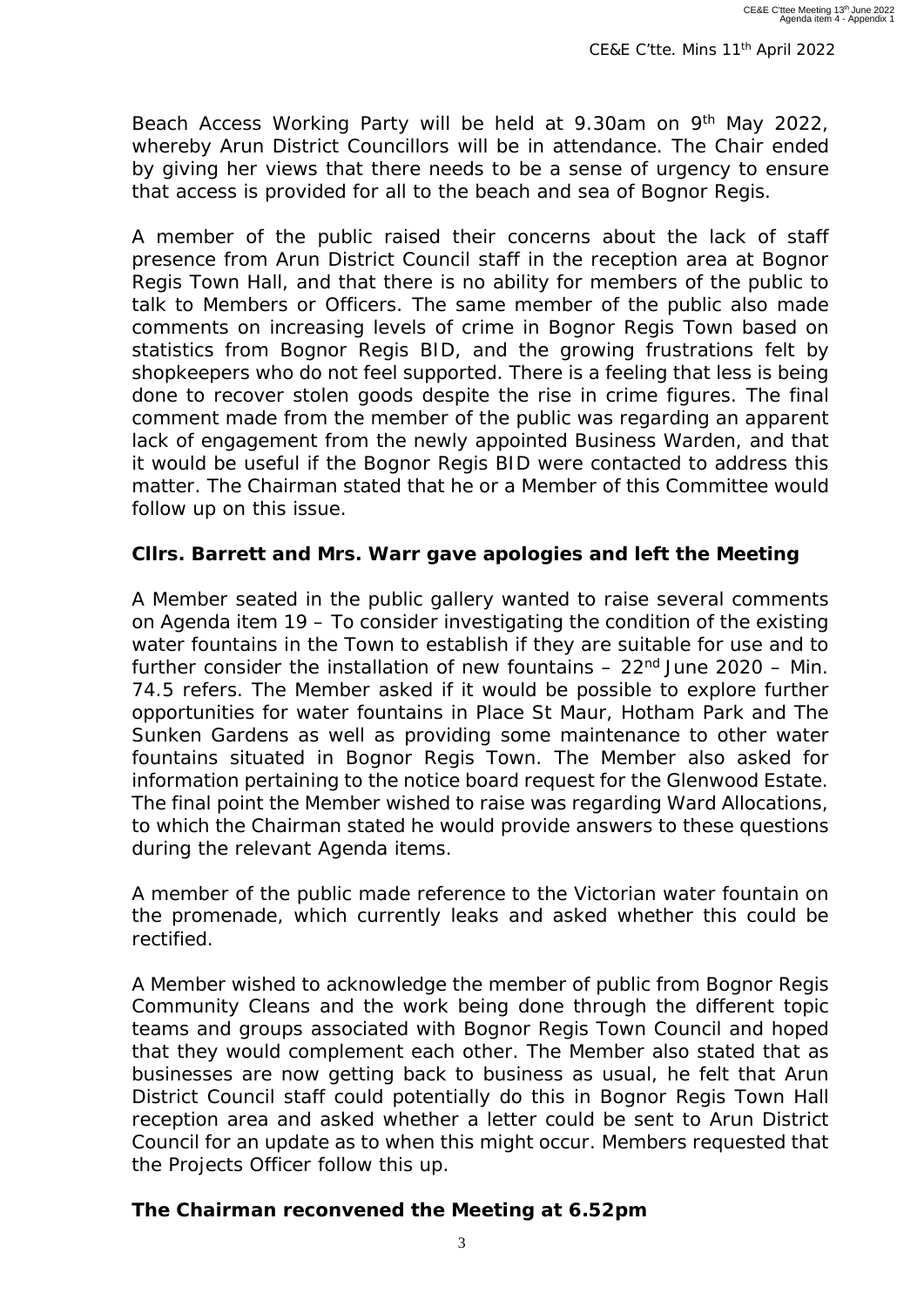#### **80. CLERK'S REPORT**

#### **80.1 4th October 2021 - Min. 40 refers – Flexible Community Fund**

At the Community Engagement and Environment Committee Meeting held on the 4<sup>th</sup> of October an application for Flexible Community Funds from Mancave Movement Limited was considered with Members agreeing to award £500 to support the application.

With the money having subsequently been paid to Mancave Movement Limited, the Town Clerk has since been contacted by the applicant to advise that, whilst the funds were very much appreciated, the business is taking a much wider view for the future and that the grant is no longer applicable to any plans that they may have going forward.

£500 has been returned to the Town Council, from Mancave, and as these funds were allocated from the 2021/22 budget they will go into General Reserves.

#### **80.2 7th February 2022 - Min. 66.4 refers - Update on the 'Seaside Gardens'**

Following discussion, it was agreed at the last meeting to defer the item to allow Members to make further enquiries and bring it back to a future agenda. It was also suggested that Members talk to community gardeners, residents and the Town Council's Town Force team to see what has worked well in the past. At this time, no further information has been provided by Members and this item is still, therefore, outstanding until further information is supplied to enable further consideration to be given as to how this might be progressed.

#### **80.3 7th February 2022 - Min. 66.5 refers - Climate Emergency Focus Group**

Arrangements have been made for a Climate Emergency Focus Group Meeting to take place, in the Council Chamber, on Wednesday the 13<sup>th</sup> of April at 6pm.

#### **81. WARD ALLOCATION ENVIRONMENTAL PROJECTS BUDGET INCLUDING; TO NOTE THE OPENING BALANCES FOR 2022/23, RATIFICATION OF ANY SPEND AND THE UTLISATION OF ANY REMAINING FUNDS**

The Projects Officer's report, including the related appendix, detailing the Ward Allocations balances for 2022/23 were **NOTED**.

There was no spend or utilisation of any remaining funds that needed to be ratified by Members.

The Chairman took the opportunity to explain to Members, that Ward allocation does not have to be decided by this Committee but are the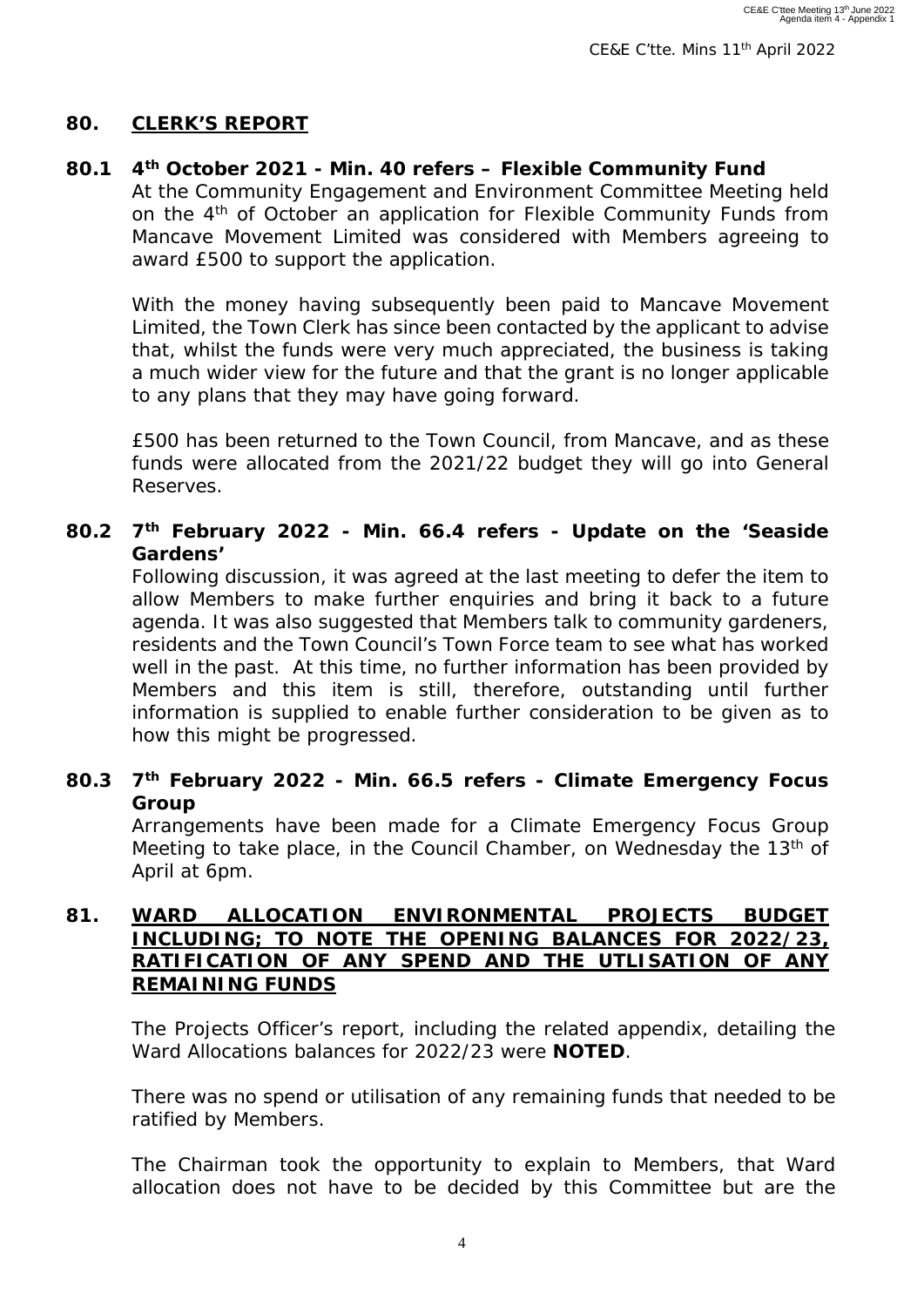responsibility of the individual Ward Councillors to determine where they wish to allocate the funds and advise the Projects Officer accordingly.

The Chairman allowed a Member in the public gallery to enquire as to the progress of Ward allocation on the Glenwood Estate. The Projects Officer advised he would copy the Member into the recent status of this project via email.

#### **82. FLEXIBLE COMMUNITY FUND INCLUDING; TO NOTE THE OPENING BALANCES FOR 2022/23, TO NOTE AND DETERMINE ANY APPLICATIONS**

The Project Officer's report, including the related appendix, were **NOTED**.

Members further **NOTED** the opening balance for 2022/23 and that there were no new applications to be considered at this time.

#### **83. TO RECEIVE THE NOTES FROM THE ONLINE COMMUNITY OPEN FORUM MEETING HELD ON THE 21st FEBRUARY 2022 INCLUDING; CONSIDERATION OF ANY ITEMS FOR A FUTURE AGENDA AND ARRANGEMENTS FOR THE NEXT MEETING**

The Projects Officer's report was **NOTED**, including the notes of the Online Community Open Forum Meeting held on 21<sup>st</sup> February 2022.

Members considered the following items that were discussed during the Online Community Open Forum Meeting, with the suggested Committees to address the items identified.

| <b>I</b> tem                                                  | Committee                        |  |  |  |  |
|---------------------------------------------------------------|----------------------------------|--|--|--|--|
| Burnt down Seafront Beach Hotel                               | Planning & Licensing Committee   |  |  |  |  |
| site development                                              |                                  |  |  |  |  |
| Utilisation of the Seafront                                   | Events, Promotion and<br>Leisure |  |  |  |  |
| <b>Bandstand</b>                                              | Committee                        |  |  |  |  |
| <b>Tourist Information boards</b>                             | Events, Promotion and<br>Leisure |  |  |  |  |
|                                                               | Committee                        |  |  |  |  |
| $\mathsf{A}$<br>letter to Southern Water Community Engagement | 8 <sup>2</sup>                   |  |  |  |  |
| regarding raw sewage                                          | <b>Environment Committee</b>     |  |  |  |  |
| The effectiveness of The Business                             | BID / Policy and Resources       |  |  |  |  |
| Warden                                                        | Committee                        |  |  |  |  |
| Anti-Social Behaviour and Crime in                            | Policy and Resources Committee   |  |  |  |  |
| <b>Bognor Regis Town</b>                                      |                                  |  |  |  |  |

The Town Clerk advised the Chairman that actions in relation to the various items identified would need to be referred to the relevant committee as an agenda item for further consideration and decision on any resulting actions.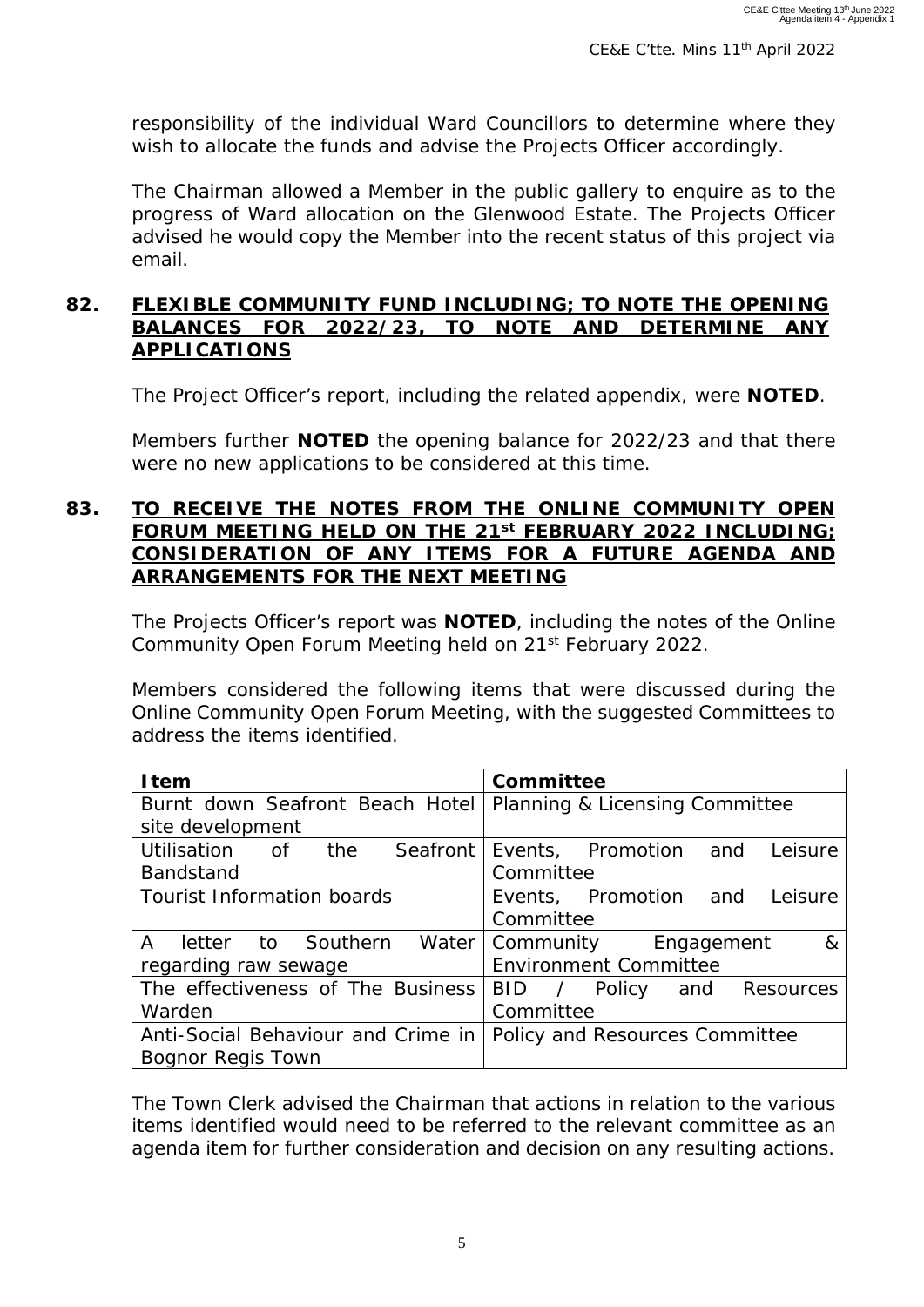Members did not discuss a date or time to host a daytime Online Community Open Forum Meeting, so the Projects Officer will contact Members via email with suggested dates.

#### **84. YOUTH PROVISION INCLUDING; TO RECEIVE THE NOTES OF THE YOUTH PROVISION STEERING GROUP MEETING HELD ON 2nd MARCH 2022, UPDATE ON THE WEST SUSSEX COUNTY COUNCIL DECISION TO CLOSE THE PHOENIX AND FIND IT OUT CENTRES (IF AVAILABLE)**

The Projects Officer's report, including the notes of the Youth Provision Steering Group Meeting held on 2nd March 2022, were **NOTED**.

A Member made comment on the makeup of the Youth Provision Steering Group and felt that it would be beneficial to see a more diverse set of members including young people, sports groups, West Sussex County Council staff and other schools involved. The Projects Officer stated that invitations were sent to West Sussex County Council Youth Services and other youth providers such as Sports Clubs and Religious Groups in the area but unfortunately those contacts were not able to make the meeting.

Another Member asked if, when reaching out to young people, it would be possible to include those with disabilities, mental health issues, different nationalities, race etc to ensure inclusivity. The Chairman advised that the Youth Provision Steering Group are reaching out to schools and local organisations and shall be listening to the views from everyone to ensure the right provision for young people in Bognor Regis and that this will be presented at the next Youth Provision Steering Group.

#### *The Chairman suspended Standing Orders*

A Member seated in the public gallery stated their admiration for the work that is already taking shape from this group since West Sussex County Council's decision to withdraw youth services in Bognor Regis.

#### *The Chairman reinstated Standing Orders*

#### **85. TO RECEIVE THE NOTES FROM THE BEACH & SEA ACCESS TOPIC TEAM HELD ON THE 3rd MARCH 2022 AND CONSIDERATION OF ANY RECOMMENDATIONS**

The Projects Officer's report, including the notes of the Beach & Sea Access Topic Team Meeting held on 3rd March 2022, were **NOTED**.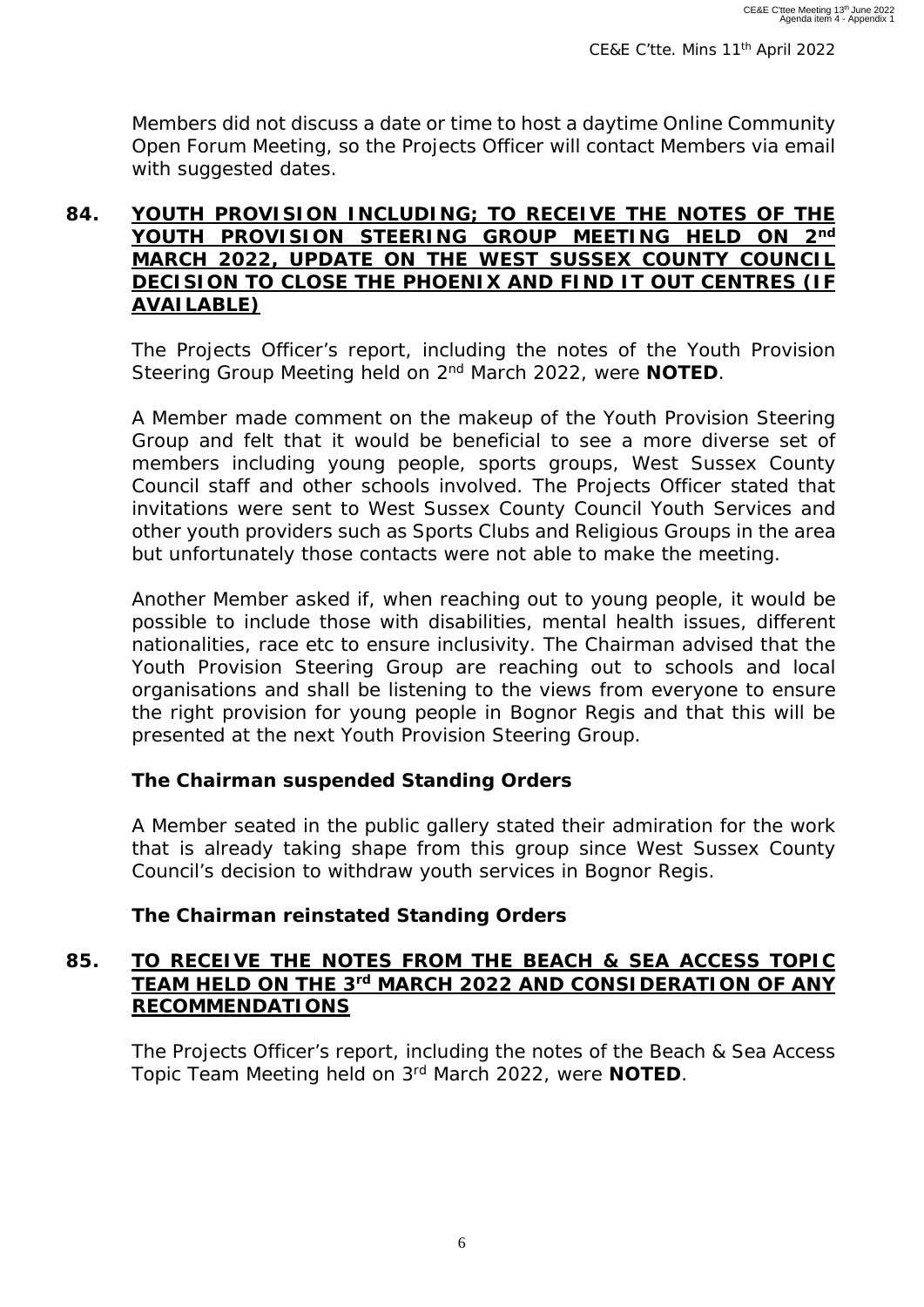#### **86. BOGNOR REGIS IN BLOOM WORKING GROUP - CONSIDERATION OF THE RESOLUTIONS, RECOMMENDATIONS AND REPORTS IN THE NOTES OF THE NON-QUORATE MEETING HELD ON THE 8th MARCH 2022**

The Projects Officer's report, including the notes of the non-quorate Meeting of the Bognor Regis in Bloom Working Group held on 8<sup>th</sup> March 2022, were **NOTED**.

A Member was disappointed to hear that only two schools had expressed an interest in taking part and was keen to hear what plans Bognor Regis in Bloom Working Group have to create more engagement next year. The Projects Officer advised that he would reach out to the Committee Clerk and feedback at the next Community Engagement and Environment Committee Meeting to be held on 16<sup>th</sup> May 2022.

#### **87. TO RATIFY ARRANGEMENTS OF PLAYRANGER PLAY DAYS EVENT FOR AUGUST 2022**

The Projects Officer's report was **NOTED**.

Members **AGREED** to **RATIFY** the arrangements made to hold a week-long Play Day event commencing week beginning  $25<sup>th</sup>$  July 2022 along with the total cost of £4,500.

#### **88. TO RATIFY LOCALITY MEMBERSHIP SUBSCRIPTION RENEWAL FOR 2022/23**

The Projects Officer's report was **NOTED**.

Several Members questioned the benefits of the Membership. The Town Clerk advised that this was an annual renewal paid by Direct Debit and should Members choose not to renew, she would try to stop the payment if it was not already too late. Following some discussion, Members **AGREED** not to renew the Town Council's Membership of Locality for 2022/23.

Should it not be possible to cancel the Direct Debit, then Members **AGREED** to **RATIFY** the renewal of the Town Council's Membership of Locality for 2022/23 at a cost of £500 + VAT, with the caveat it would be cancelled for 2023/24.

#### **89. TO CONSIDER PURCHASING A HEDGEHOG HIGHWAY BOX, AND IDENTIFY A BUDGET**

The Projects Officer's report was **NOTED**.

Members discussed this item, as to the pros and cons of where to sell, at what cost and who to sell the hedgehog highway boxes to and were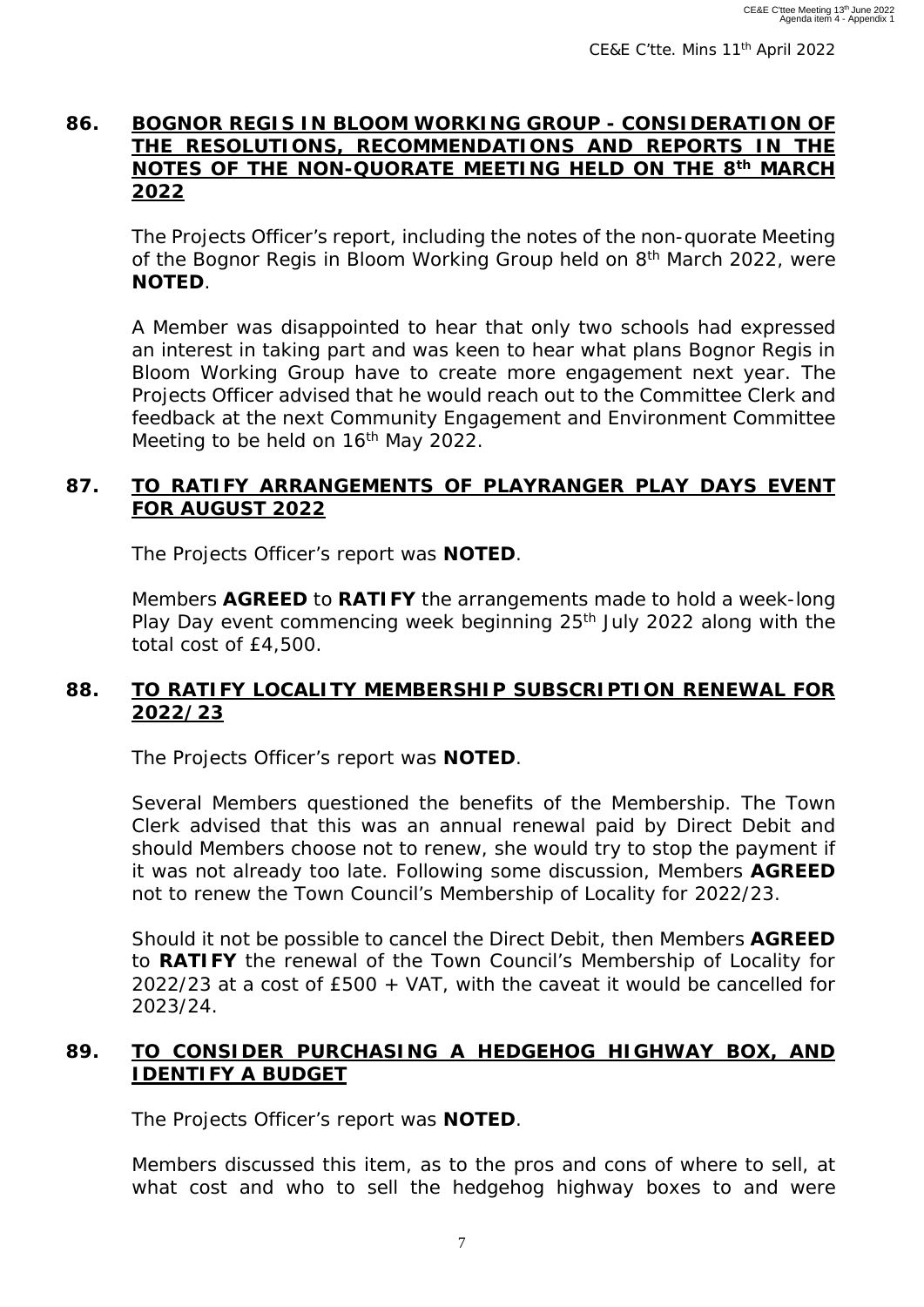conscious not to waste not only this product but the opportunity to conserve a beloved part of the English Wildlife.

A member of the public stated that a local charity, Brent Lodge Wildlife Hospital in Sidlesham are the second largest hedgehog sanctuary in the Southeast.

Following further discussion, Members **AGREED** to purchase 1 box from Hedgehogs R Us at the cost of £157.50 and to donate these as a gift from Bognor Regis Town Council to Brent Lodge Wildlife Hospital, and that profits made would continue to aid Brent Lodge in caring for hedgehogs.

Members also stated that they would like to advertise this via social media and a press release to further aid the work of Brent Lodge Wildlife Hospital.

#### **90. TO CONSIDER THE CONTINUATION OF THE RECYCLING AND REDISTRIBUTION OF POPPY WREATHS – MIN. 66.1 REFERS**

The Projects Officer's report was **NOTED**.

Members **AGREED** to continue the recycling and redistribution of poppy wreaths with the assistance of Sarah Boote-Cook.

#### **91. UPDATE ON COUNCILLOR TRAINING FOR THE USE OF DEFIBRILLATORS – 22nd JUNE 2020 – MIN. 74.1 REFERS (LAST CONSIDERED 7th FEBRUARY 2022)**

The Projects Officer's report was **NOTED**.

The Chairman gave an update to Members on the usage of defibrillators and that there is no recognised qualification.

A Member asked if there would be the option to learn CPR or other First-Aid training, to which the Chairman stated he could go through the basics of this, but should Members wish to receive a formal qualification then this would come at a cost and require formal training for a period up to three days and would need to be put before this Committee as a future Agenda item for further consideration.

Councillors **AGREED** to contact Cllr. Smith directly to receive Defibrillator training.

#### **92. UPDATE ON CONSIDERATION OF RECEIVING A PRESENTATION FROM ACCESSABLE – 22nd JUNE 2020 - MIN. 74.3 REFERS (LAST CONSIDERED 7th FEBRUARY 2022)**

The Projects Officer's report was **NOTED**.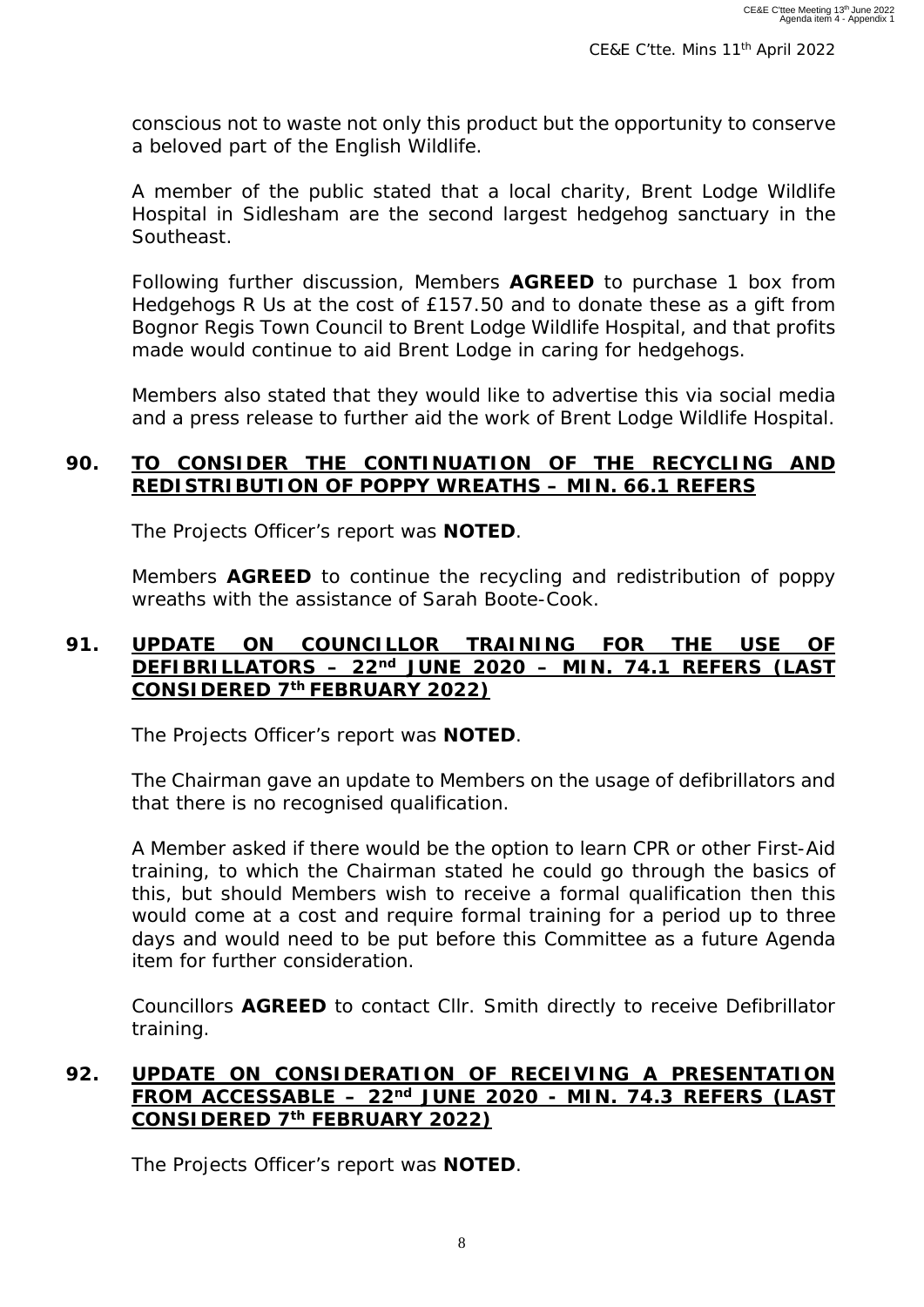A Member and the Chairman stated that as Bognor Regis Town Council have access needs for only one building, they did not feel that this is an area to pursue at this time.

Members **AGREED** not to pursue this item at this time, but they could potentially revisit this at a later date.

#### **93. TO CONSIDER SETTING UP AN AWARD FOR BUSINESSES WHO CAN DEMONSTRATE GOOD PRACTICE WITH REGARD TO RECYCLING AND GREEN ISSUES: - 22nd JUNE 2020 - MIN. 74.4 REFERS (LAST CONSIDERED 7th FEBRUARY 2022)**

The Projects Officer's report was **NOTED**.

Members commented on the complexities of this item and how to implement the award system. This became apparent when discussing how businesses would demonstrate good recycling and green practices and how this would be validated.

Several Members spoke of partnering with Arun District Council, WEST (West End Shops & Traders), Chamber of Commerce and Bognor Regis BID to see if they thought this was a feasible opportunity and it was **AGREED** for the Projects Officer to make contact and report back to this Committee.

The Chairman asked if Members could email him directly with their suggestions so that Members could collaborate on this item and bring back to a future meeting.

#### **94. TO CONSIDER INVESTIGATING THE CONDITION OF THE EXISTING WATER FOUNTAINS IN THE TOWN TO ESTABLISH IF THEY ARE SUITABLE FOR USE AND TO FURTHER CONSIDER THE INSTALLATION OF NEW FOUNTAINS - 22nd JUNE 2020 - MIN. 74.5 REFERS (LAST CONSIDERED 7th FEBRUARY 2022)**

The Projects Officer's report was **NOTED**.

Members discussed the potential opportunities to restore existing fountains as well as additional sites situated on the Esplanade, Butlin's, Sunken Gardens, Place St Maur etc that are accessible to all. However, due to work already being carried out by Arun District Council a Member commented that it would be too late to add Place St Maur to this, the Member also stated that whoever owns the water fountains may not feel that renovation is a high priority at this time.

Members **AGREED** for further research to be undertaken by the Projects Officer to see if the existing three fountains in the Town could be restored to working order, to encourage people to reuse/refill water bottles, with a report being brought back to a future meeting.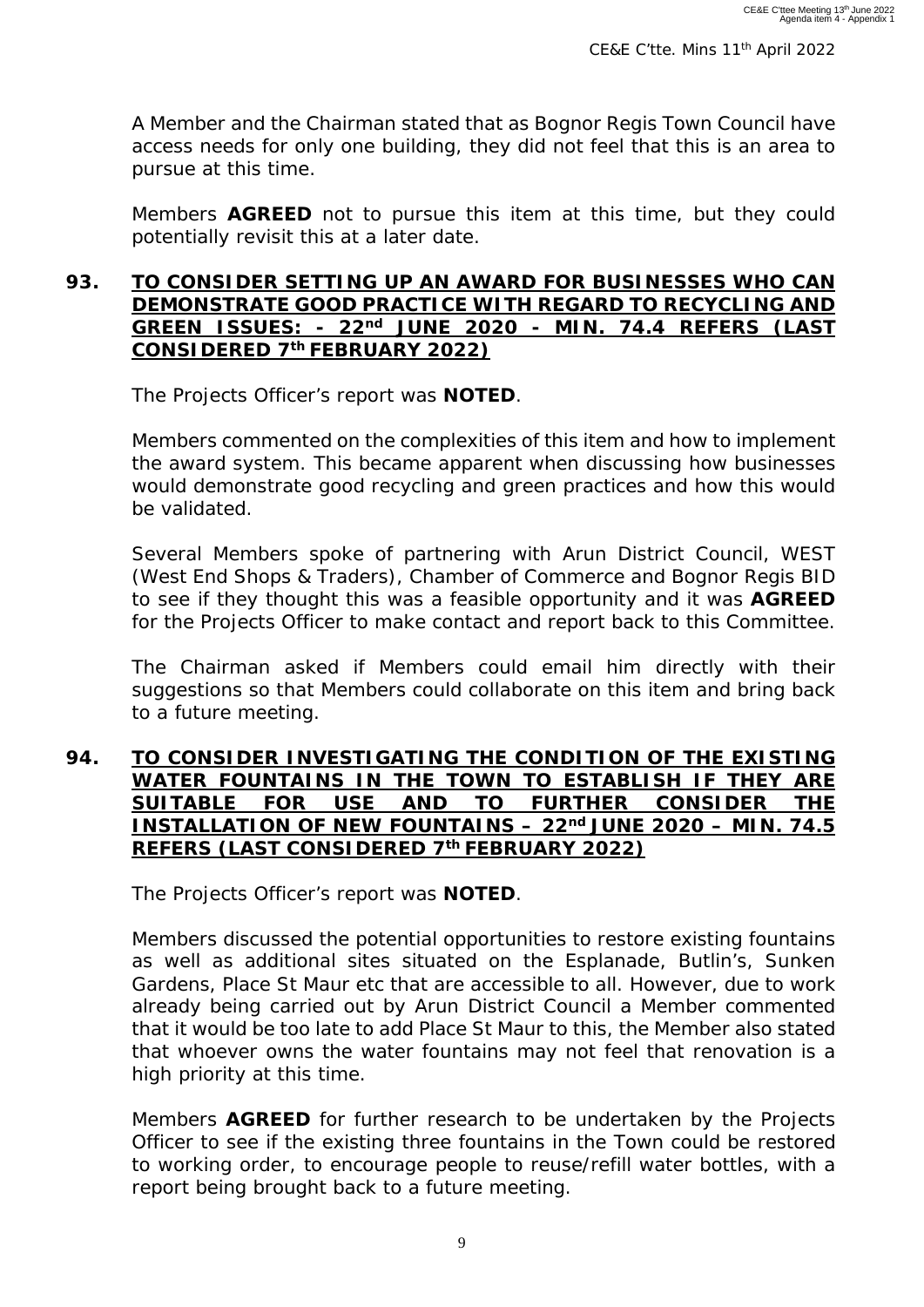CE&E C'tte. Mins 11<sup>th</sup> April 2022

#### **95. FURTHER CONSIDERATION OF THE WSCC INITIATIVE AROUND COMMUNITY IMPROVEMENTS - 12th OCTOBER 2020 - MIN. 74.7 REFERS (LAST CONSIDERED 7th FEBRUARY 2022)**

The Projects Officer's report was **NOTED**.

Members were advised that the current Projects Officer will take this forward and write to West Sussex County Council, to request further clarification on how the scheme works, including the Town Council's expected liability and for information on case studies, with a report made back to this Committee in due course.

#### **96. CORRESPONDENCE**

The Committee **NOTED** receipt of the correspondence list, previously circulated.

A Member requested a copy of the email regarding FuturForm Recycled Outdoor Seating to be sent, which the Projects Officer agreed to do.

#### *The Meeting closed at 7.51pm*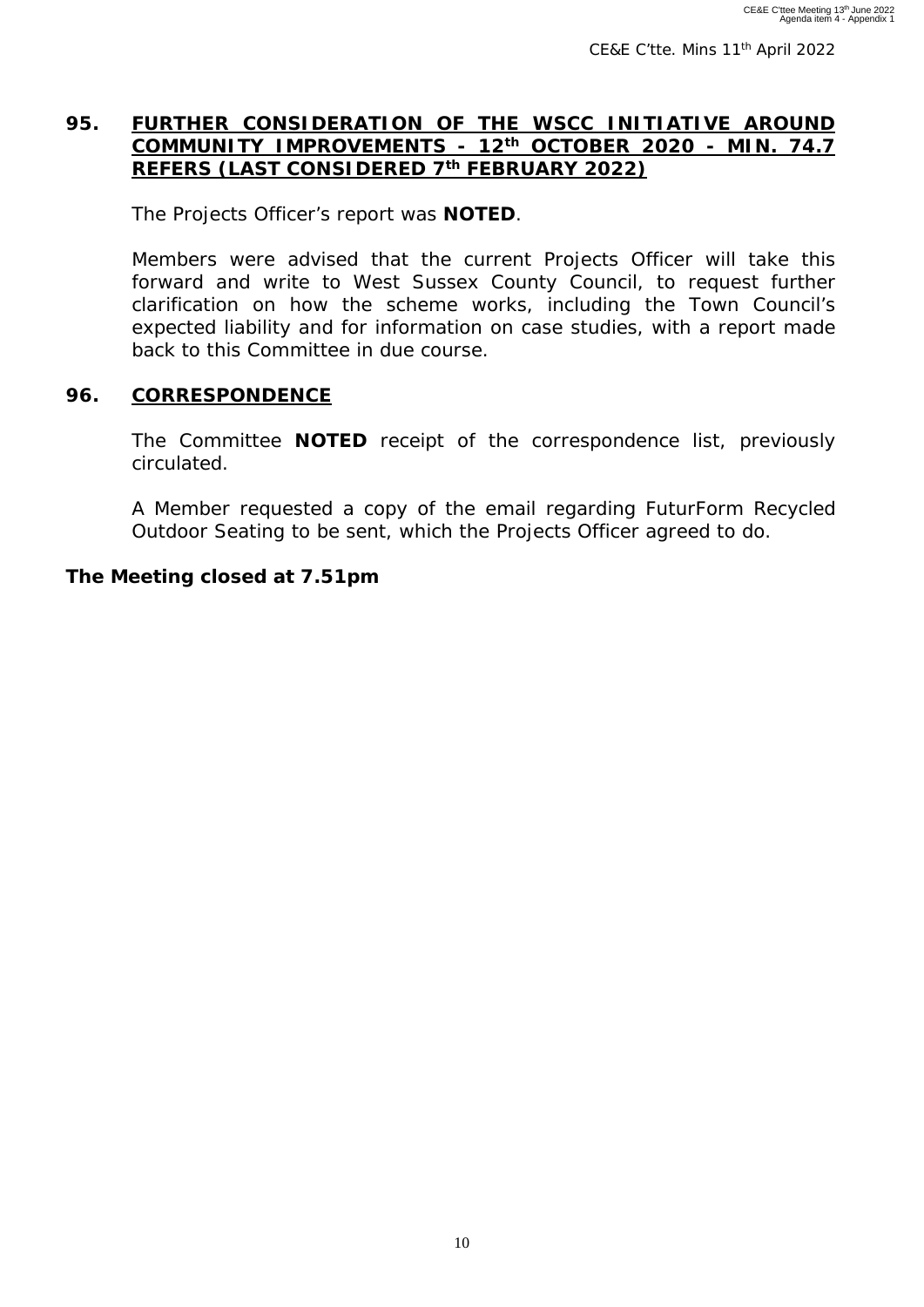

TOWN CLERK Glenna Frost, The Town Hall, Clarence Road, Bognor Regis, West Sussex, PO21 1LD Telephone: 01243 867744 E-mail: [bognortc@bognorregis.gov.uk](mailto:bognortc@bognorregis.gov.uk)

### **MINUTES OF THE EXTRAORDINARY MEETING OF THE COMMUNITY ENGAGEMENT AND ENVIRONMENT COMMITTEE HELD ON TUESDAY 19th APRIL 2022**

**PRESENT:** Cllr. W. Smith (Chairman); Cllrs. J. Barrett, J. Brooks, A. Cunard, Mrs. S. Staniforth, M. Stanley and Mrs. J. Warr

**IN ATTENDANCE:** Mr. M. Hall (Projects Officer) Mrs. G. Frost (Town Clerk) in the public gallery Cllr. S. Goodheart in the public gallery 1 member of the public in the public gallery

#### *The Meeting opened at 6.30pm*

#### **97. WELCOME BY CHAIRMAN AND APOLOGIES FOR ABSENCE**

The Chairman welcomed everyone present and read the Council's opening statement.

Apologies had been received from Cllr. Miss. C. Needs who was on annual leave.

No apologies had been received from Cllr. H. Jones.

#### **98. DECLARATIONS OF INTEREST**

The Chairman addressed those Members present to ask if they wished to confirm any declarations of Disclosable Pecuniary, Other Registrable and/or Ordinary Interests that they may have in relation to items on this Agenda.

As noted on the Agenda, Members and Officers should make their declaration by stating:

- a) the item they have the Interest in
- b) whether it is a Disclosable Pecuniary, Other Registrable or Ordinary Interest
- c) the nature of the Interest

d) if it is an Ordinary Interest whether they intend to temporarily leave the meeting for the discussion and vote

e) if it is a Disclosable Pecuniary or Other Registrable Interest, and therefore must temporarily leave the meeting for the discussion and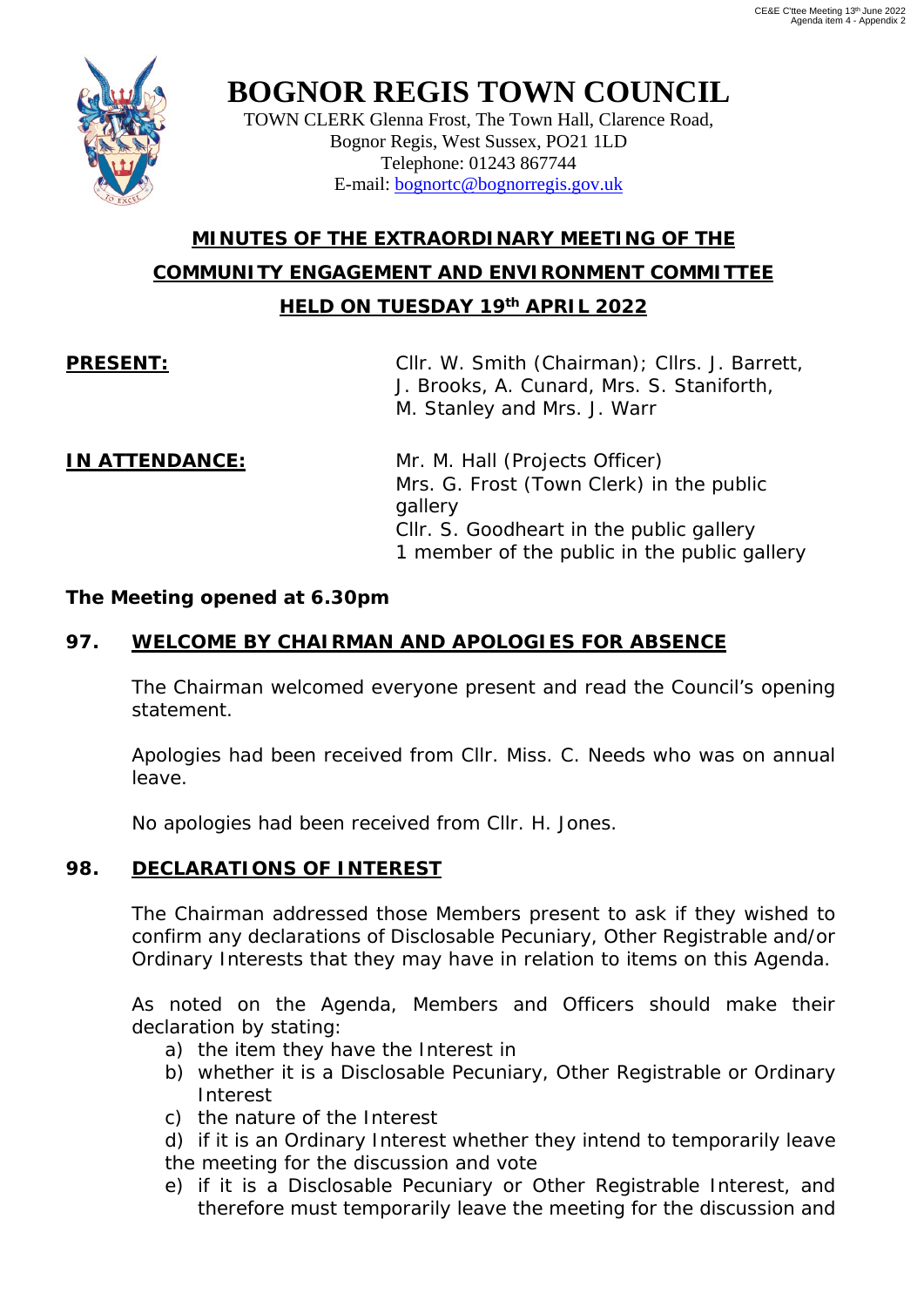vote, whether they will be exercising their right to speak on this matter under Public Question Time.

They then need to re-declare their Interest and the nature of the Interest at the commencement of the item or when the Interest becomes apparent. They should request that it be recorded in the Minutes that they will leave the meeting and will neither take part in discussion, nor vote on the item.

As per the Agenda, it is each Member's own responsibility to notify the Monitoring Officer of all Disclosable Pecuniary, Other Registrable or Ordinary Interests notifiable under the Council's Code of Conduct, not already recorded on their Register of Interests Form, within 28 days.

The Chairman reminded Members to declare their Interests as any arise or again at the relative point in the meeting if they have already.

#### *There no were declarations of Interest*

#### **99***.* **ADJOURNMENT FOR PUBLIC QUESTIONS AND STATEMENTS**

#### *The Chairman adjourned the Meeting at 6.32pm*

The Chairman invited members of the public the opportunity to raise any questions or statements they wished to make.

A member of the public introduced themselves to the Committee and stated that he would be representing Bognor Regis Youth and Community Centre in Westloats Lane following their request for funding. He gave apologies on behalf of the Trustees Chairman who was on annual leave and the Centre Manager who was unwell.

With the decision from West Sussex County Council to withdraw Youth Services from Bognor Regis, the member of the public spoke of the need to provide a consistent provision for young people in Bognor Regis and hoped that this Committee would support the request.

#### *The Chairman reconvened the Meeting at 6.35 pm*

#### **100. TO CONSIDER A REQUEST FOR FUNDING FROM BOGNOR REGIS YOUTH AND COMMUNITY CENTRE WESTLOATS LANE**

The Chairman informed the Committee that several trustees and the manager of Bognor Regis Youth and Community Centre had contacted him on this matter, with their hopes of providing a wide range of services to young people in Bognor Regis. At present the Community Centre have the ownership of the building, however they require funds quickly in order to offer services over the summer. They are requesting a sum of £5,000 from this Committee, which could help address the multiple issues facing young people, such as anti-social behaviour.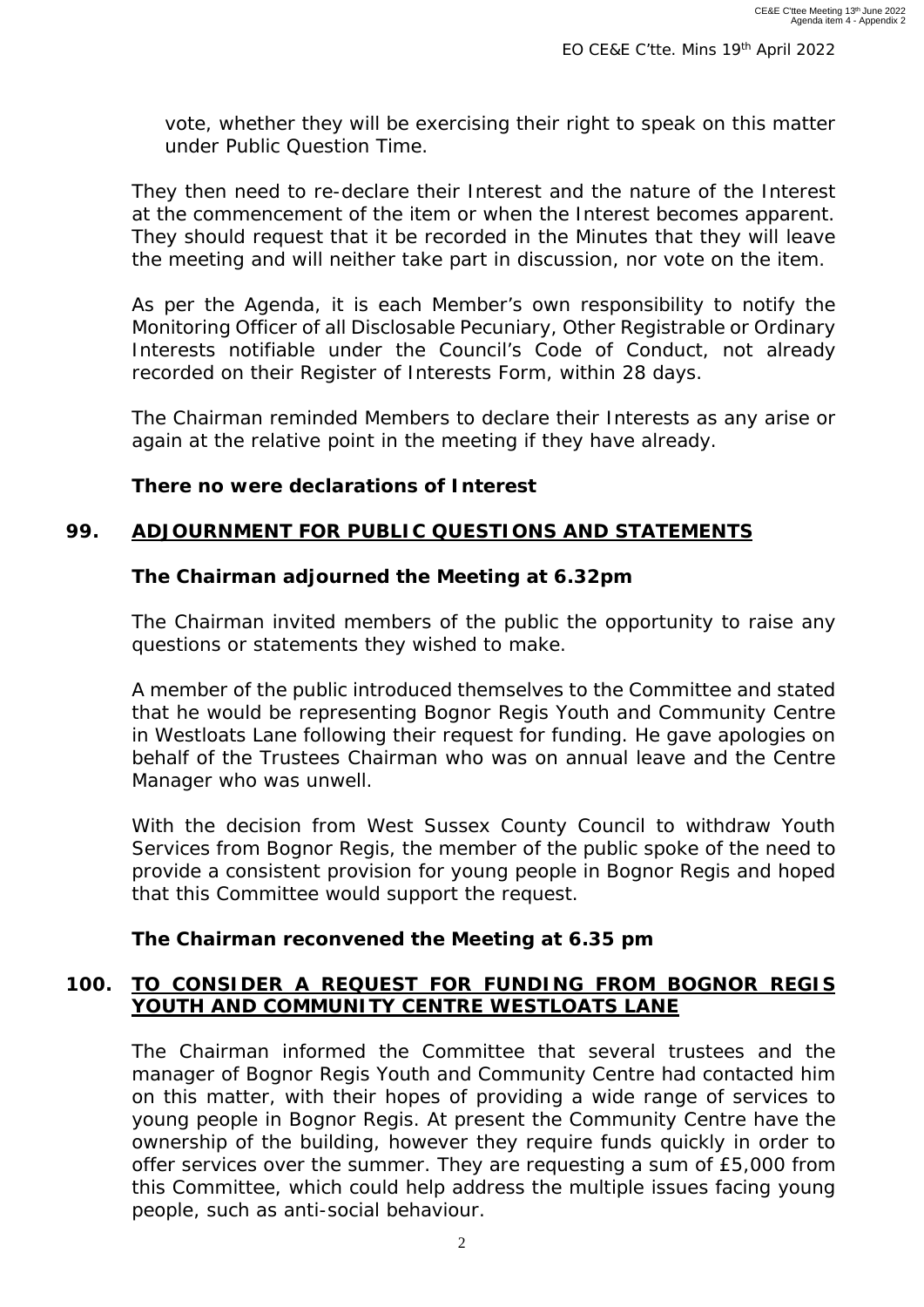Members were reminded by the Chairman of their support for youth provision as per the Community Engagement and Environment Committee Meeting held on  $6<sup>th</sup>$  December 2021 – Min. 53. refers, whereby Members unanimously **RESOLVED** to **AGREE** in **PRINCIPLE** to exploring possibilities and further opportunities to support youth provision for Bognor Regis. This decision in principle awarded £10,000 to Sussex Clubs for Young People, to which Sussex Clubs for Young People would seek match-funding.

The Chairman advised that he had been in contact with Sussex Clubs for Young People's Chief Executive, Chris Cook who stated the decision of match-funding will not be known until summer 2022 and that should Members wish to support this request, he would be supportive of that, as the funds are not needed immediately. In addition, the Chairman stated that he had approached the Chairman of the Policy and Resources Committee to potentially secure funds from unspent reserves.

The representative of Bognor Regis Youth and Community Centre was thanked for the information provided to the Committee, but Members stated that given the importance of this project, they would have liked to have seen a larger representation at the meeting from those involved. Additionally, Members questioned whether this was the correct route to secure funds and that other applications for large funding requests require significant information in the first instance before being presented to a Committee.

Members suggested conditions such as full DBS checks, financial records, Health & Safety, Risk Assessments, as well as staggering the payments could be imposed should the Town Council be minded to support the request for funding to ensure that all statutory requirements are adhered to. In keeping with other applications that receive financial funds to this level from the Town Council, it was proposed that a member of this Committee should be appointed to attend future Bognor Regis Youth and Community Centre meetings as part of the agreement.

A Member raised concerns in funding this request from the £10,000 that had been agreed in principle for Sussex Clubs for Young People, to which the Chairman reiterated that their Chief Executive, Chris Cook had advised he supports this request and is happy for some of this funding to be released in the interim. The Chairman also confirmed that any recommendation regarding funding would need to be presented to the Extraordinary Policy and Resources Committee Meeting to be held on 25<sup>th</sup> April 2022 to establish whether any alternative funding to the £10,000 might be available to support this request.

A Member stated that the location of the Bognor Regis Community Centre is in an optimal position within the community so that the proposed services can engage with young people, which was echoed by other Members as young people use the surrounding field.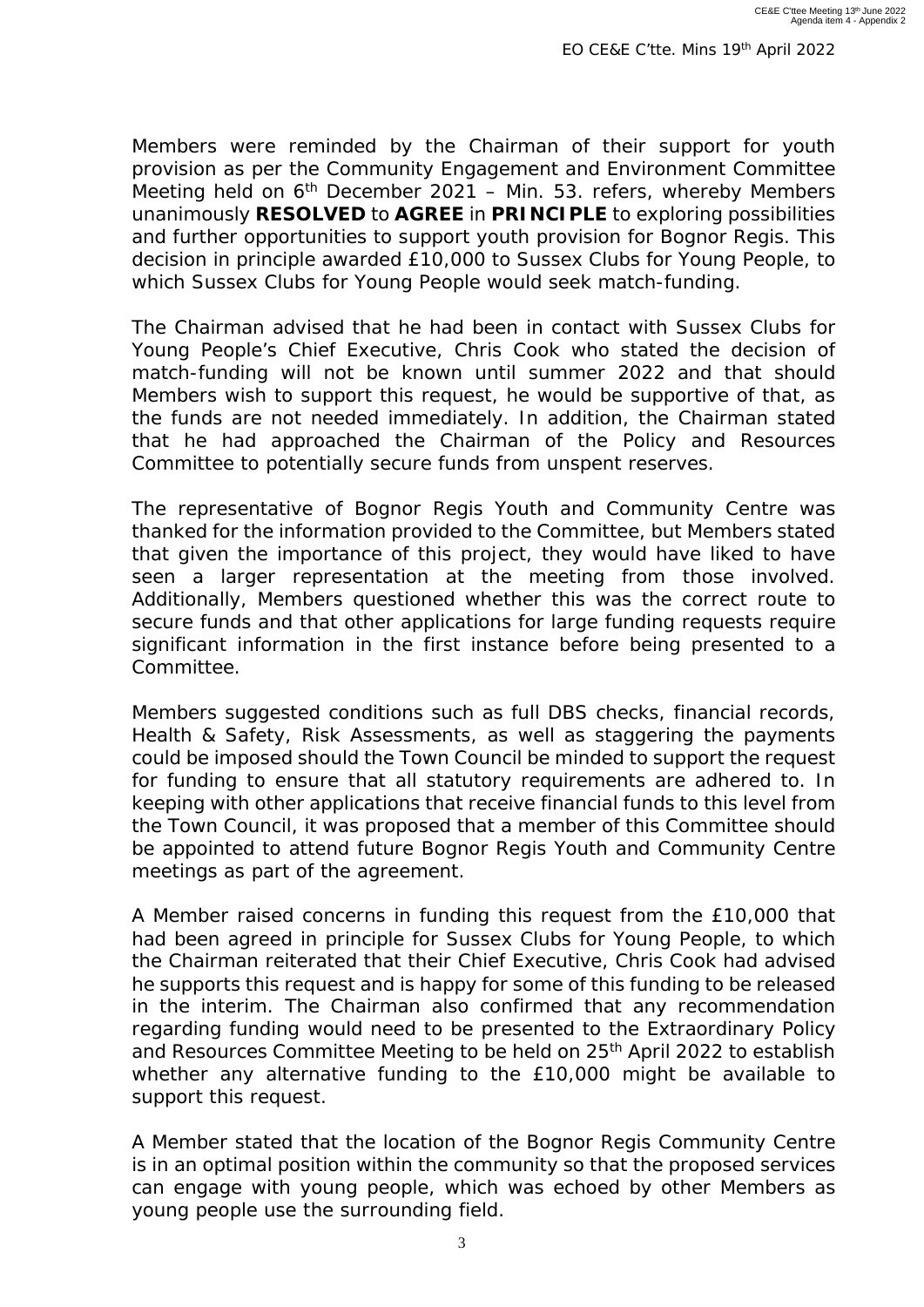#### *Members AGREED to suspend Standing Orders and the Chairman adjourned the Meeting to allow Cllr. Goodheart to speak from the public gallery*

As one of the new Trustees of the Centre, Cllr. Goodheart, wanted to voice his thanks to the Members for considering this request and spoke of the significance this venue has provided to the community over the years.

#### *Standing Orders were reinstated and the Meeting reconvened*

The Chairman addressed the issues regarding the apparent lack of representatives attending from Bognor Regis Youth and Community Centre, as some were on annual leave or unwell, and the fact the request has been swift due to West Sussex County Council's decision to cease the Youth Services. He also stated that he had been invited to the Board of Trustees AGM Meeting to be held on Thursday 21<sup>st</sup> April 2022 at 6.30pm, and that should another Member wish to attend the Chairman would step down.

Members discussed this and **AGREED** that Cllr. Mrs. S. Staniforth would attend in place of the Chairman and be the appointed representative from the Committee.

Members then discussed the significance of DBS checks when submitting applications especially when involving staff working with young people. As this request did not come through the Grant Aid application process no check has been carried out confirming DBS checks are in place. Members spoke of stipulating that if funds are to be agreed upon, all Bognor Regis Youth and Community Centre staff working with young people must have a full enhanced DBS check performed. Furthermore, it was discussed that in addition to checks regarding safeguarding young people, it was discussed that proper statutory checks for the maintenance (Health & Safety, Fire Safety etc) of the building should also be supplied.

As a result of the discussion, it was **AGREED** that the following recommendation be made to the Policy and Resources Committee for consideration: -

Members **RESOLVED** to **RECOMMEND** as follows: -

- To support the Bognor Regis Youth and Community Centre with a grant to the value of £5,000
- The grant is to be released in two parts, 50% upon receipt of the Child Safeguarding Policy and confirmation that enhanced DBS Checks for all staff in contact with young people have been undertaken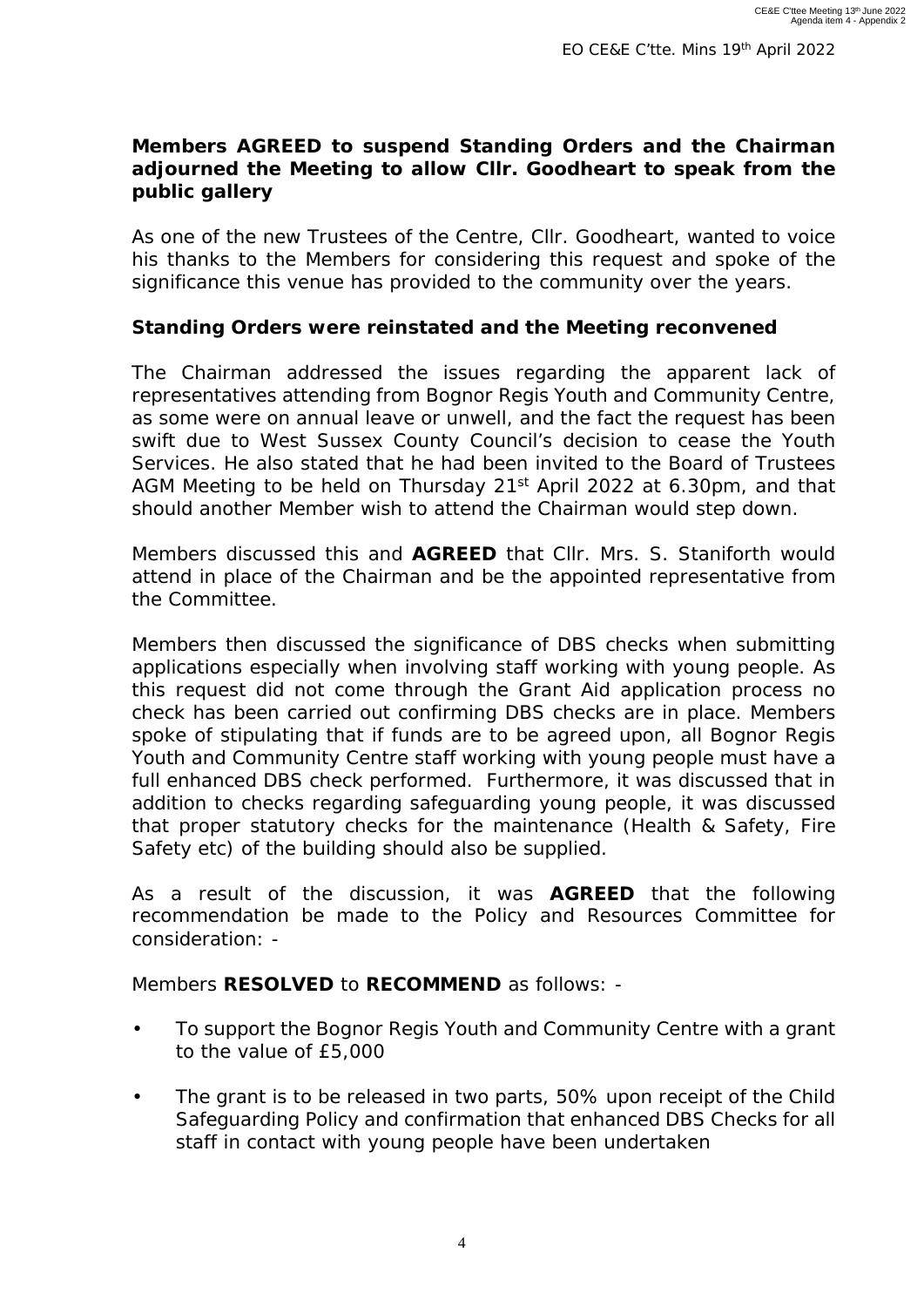- Agreement by the trustees that a Member of the Community Engagement and Environment Committee be appointed as a nonparticipating observer of the Board.
- The remaining balance to be released within 6 months, upon sight of up-to-date financial records and confirmation that all statutory obligations are being met in relation to the building including Health & Safety, Fire Safety, Risk Assessments, and Environmental Health.

Cllr. Cunard abstained from the vote.

Members further **RESOLVED** to request that the Policy and Resources Committee identify additional funding to enable the Committee to support this request at the Extraordinary Meeting to be held on 25<sup>th</sup> April 2022.

*The Meeting closed at 7.20pm*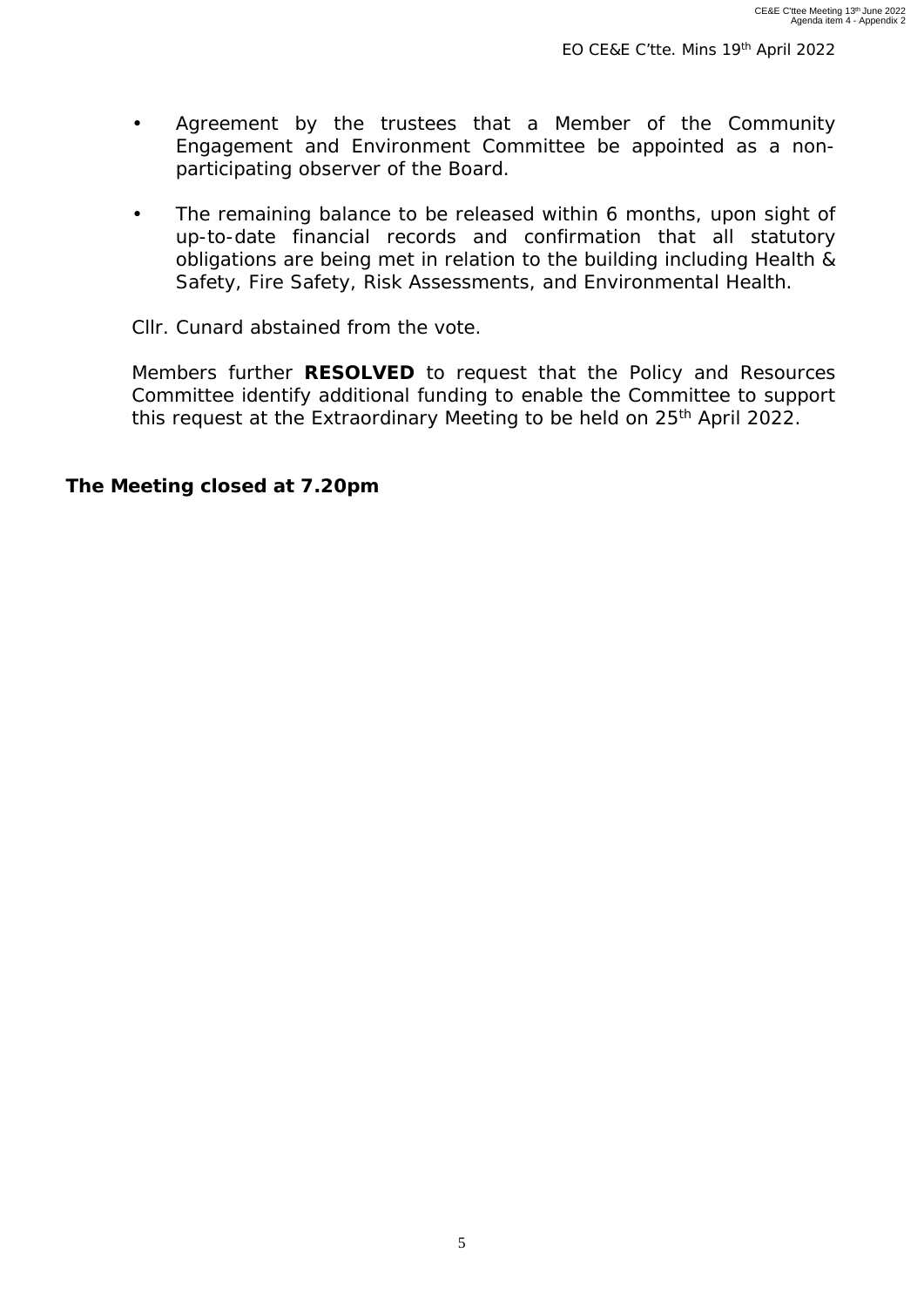#### **AGENDA ITEM 7 - APPOINTMENT OF SUB-COMMITTEES, WORKING GROUPS AND TOPIC TEAMS**

#### **REPORT BY THE PROJECTS OFFICER FOR DECISION**

Members are invited to **AGREE** to the appointment of the following for the 2022/23 Municipal Year:

#### **Bognor Regis in Bloom Working Group**

Members are asked to **AGREE** to the appointment of the following Councillors: S. Goodheart, Mrs. J. Warr and P. Woodall to the Bognor Regis in Bloom Working Group.

Members are further asked to **AGREE** to **RECOMMEND** to Council the appointment of the following Co-Opted members to the Bognor Regis in Bloom Working Group: Mr. P. Dillon, Mrs. G. Edom, Mr. E. Fane, Mrs. M. Huntingdon, Mr. B. Jackson, Mrs. J. Jackson and Mrs. P. Keane. There will also be a representative from the Arun District Council Parks and Greenspace department.

Due to the In Bloom Meeting often being non quorate and since the last meeting, Officers have emailed all Councillors to see if any other Councillors are interested in being Members. To date Cllr. Mrs. S. Staniforth has expressed an interest and Members are therefore asked to **AGREE** and **RECOMMEND** Cllr. Mrs. S. Staniforth be appointed a Member of the Working Group.

#### **Beach & Sea Access Topic Team**

Members are asked to nominate and **AGREE** to appoint a maximum of three Members of this Committee to sit on the Beach & Sea Access Topic Team.

#### **Youth Provision Steering Group**

Members are asked to **AGREE** to appoint the Chairman of this Committee to the Youth Provision Steering Group.

#### **Climate Emergency Focus Group**

Members are asked to nominate and **AGREE** to appoint a maximum of three Members of the Committee to sit on the Climate Emergency Focus Group.

#### **DECISIONS**

Do Members **AGREE** to appoint the Bognor Regis in Bloom Working Group, Beach & Sea Access Topic Team, the Youth Provision Steering Group and the Climate Emergency Focus Group for the 2022/23 Municipal Year?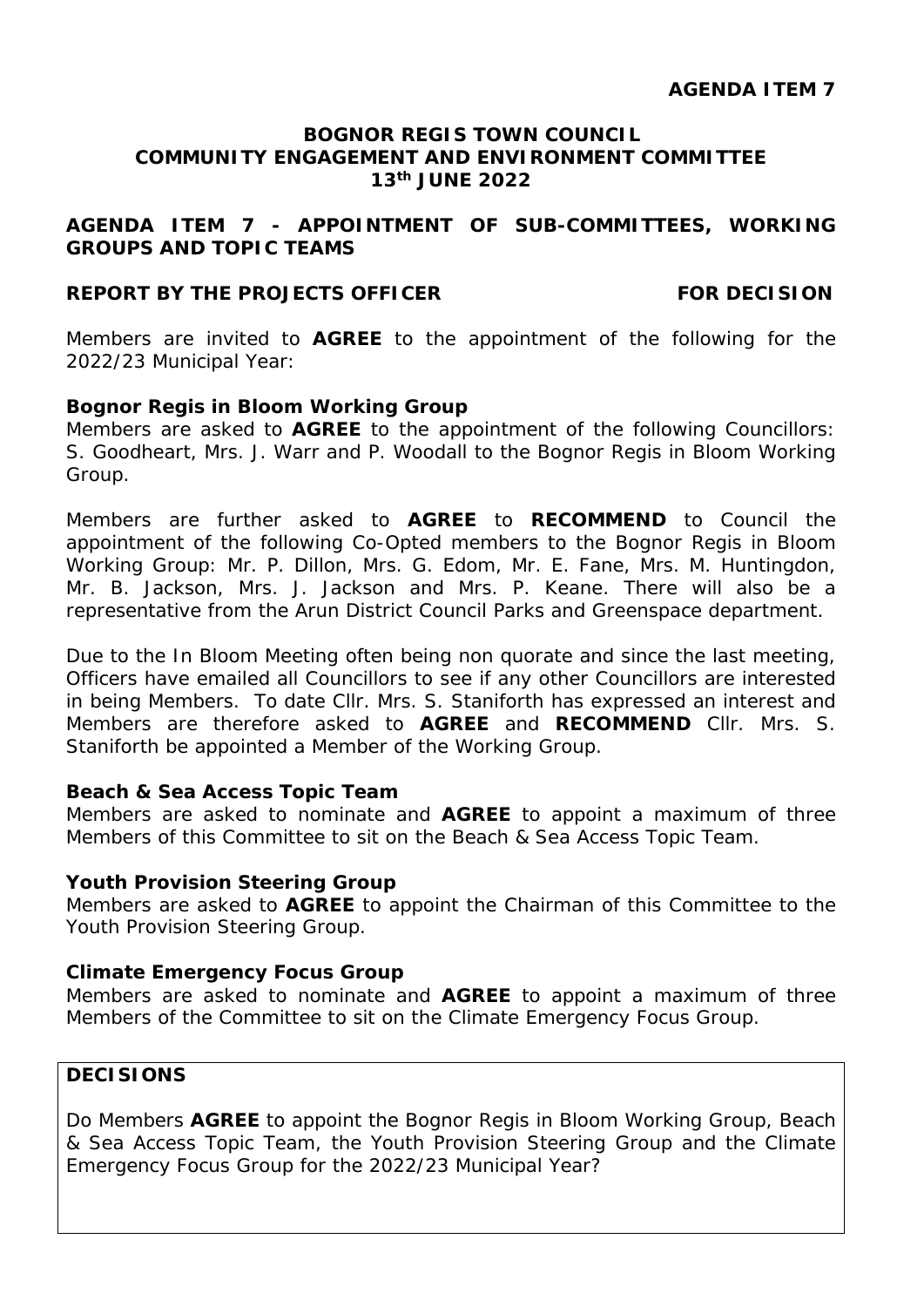Do Members **AGREE** to the appointment of Cllrs. S. Goodheart, Mrs. J. Warr and P. Woodall and Mrs. S. Staniforth to the Bognor Regis in Bloom Working Group?

Do Members **AGREE** to **RECOMMEND** to Council the appointment of the Co-Opted Members Mr. P. Dillon, Mrs. G. Edom, Mr. E. Fane, Mrs. M. Huntingdon, Mr. B. Jackson, Mrs. J. Jackson, Mrs. P. Keane and a representative from the Arun District Council Parks and Greenspace department to the Bognor Regis in Bloom Working Group?

Do Members **AGREE** the three nominated Members of the Community Engagement and Environment Committee be appointed to the Beach & Sea Access Topic Team?

Do Members **AGREE** to **RECOMMEND** that the Chairman of the Community Engagement and Environment Committee be appointed to the Youth Provision Steering Group?

Do Members **AGREE** the three nominated Members of the Community Engagement and Environment Committee be appointed the Climate Emergency Focus Group?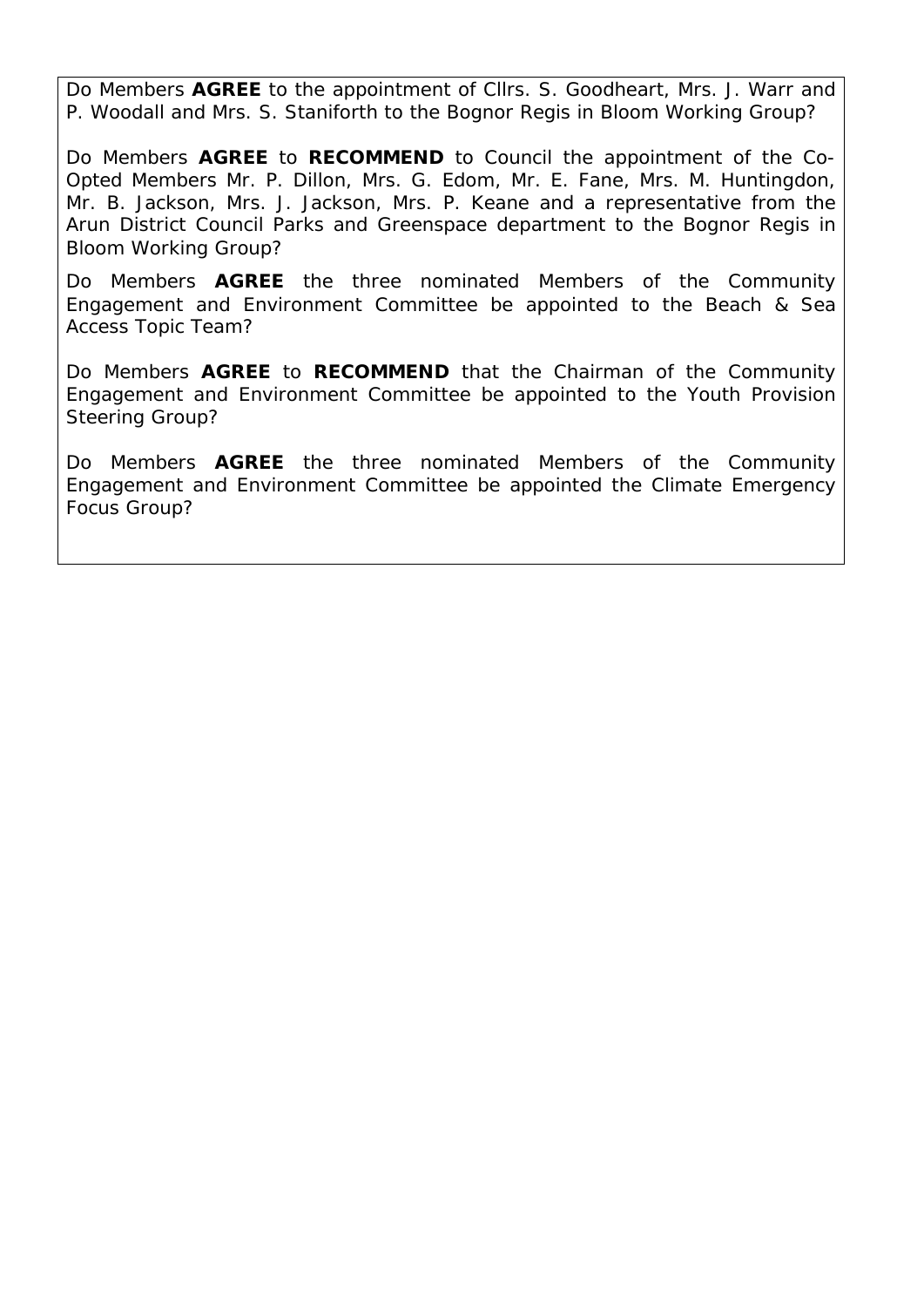#### **AGENDA ITEM 8 - TO CONSIDER TERMS OF REFERENCE FOR THE FOLLOWING COMMITTEES, WORKING GROUPS AND TOPIC TEAMS INCLUDING UPDATES AND AMENDMENTS IF REQUIRED**

#### **REPORT BY THE PROJECTS OFFICER FOR DECISION**

As is usual at this time of year, following the re-appointment of the Community Engagement and Environment Committee, Bognor Regis in Bloom Working Group, Beach & Sea Access Topic Team, Youth Provision Steering Group and Climate Emergency Focus Group, Members are invited to review the Terms of Reference (attached as **Appendices 1** to **5**) with any proposed Officer recommendations:

Community Engagement and Environment Committee No Officer recommendations

Bognor Regis in Bloom Working Group No Officer recommendations

Beach & Sea Access Topic Team No Officer recommendations

Youth Provision Steering Group No Officer recommendations

Climate Emergency Focus Group No Officer Recommendations

Members are therefore invited to note there are no Officer recommendations proposed, make any amendments as necessary and recommend the final documents to the Policy and Resources Committee.

#### **DECISION**

Members are invited to **AGREE** the final Terms of Reference for the Community Engagement and Environment Committee, Bognor Regis in Bloom Working Group, Beach & Sea Access Topic Team, Youth Provision Steering Group and Climate Emergency Focus Group and **RECOMMEND** these to the Policy and Resources Committee subject to any additions that the Committee may feel appropriate and agreed upon at this meeting.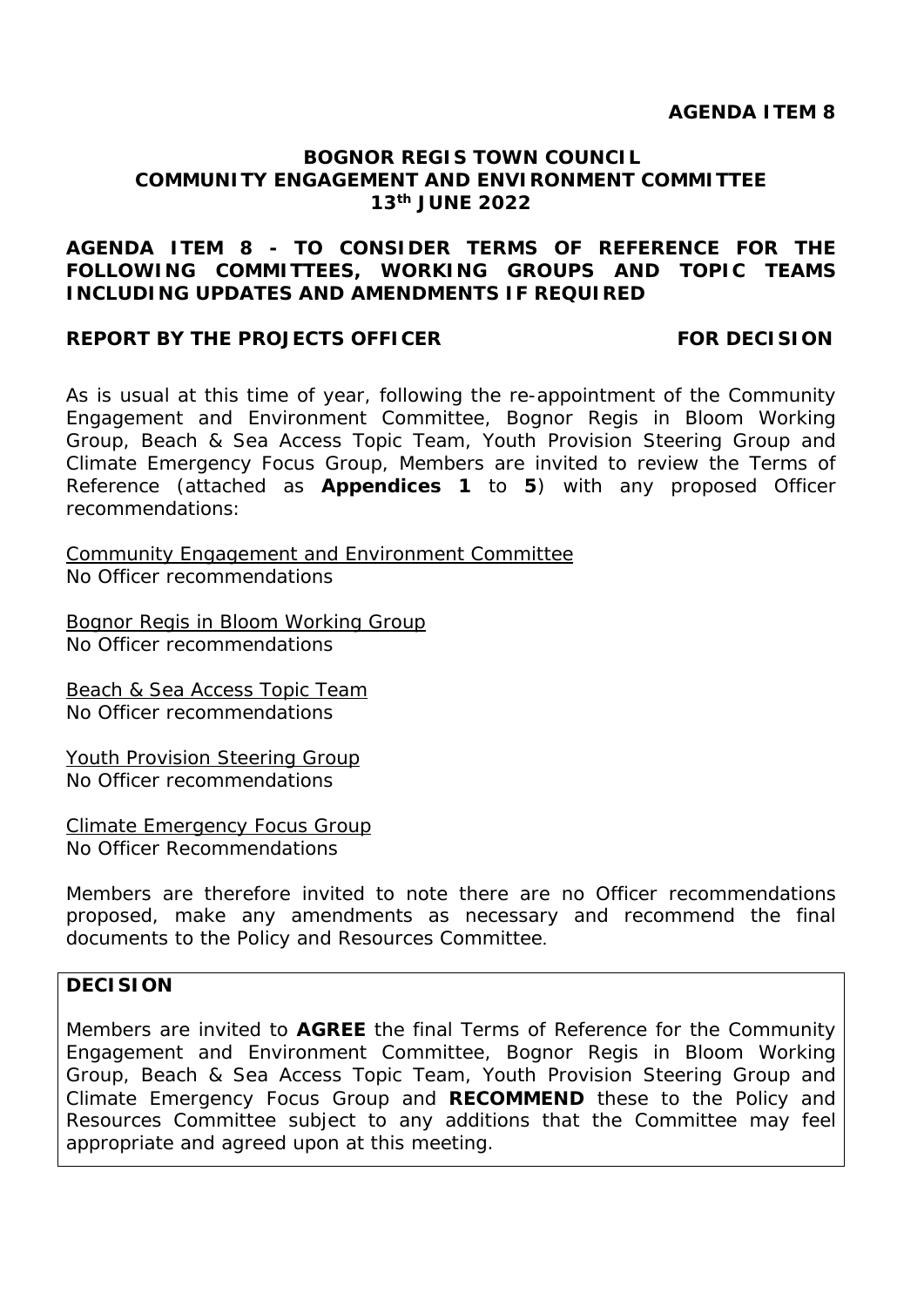

## **TERMS OF REFERENCE**

## **COMMUNITY ENGAGEMENT AND ENVIRONMENT COMMITTEE**

**Adopted by the Council at its Meeting held on 6 th September 2021**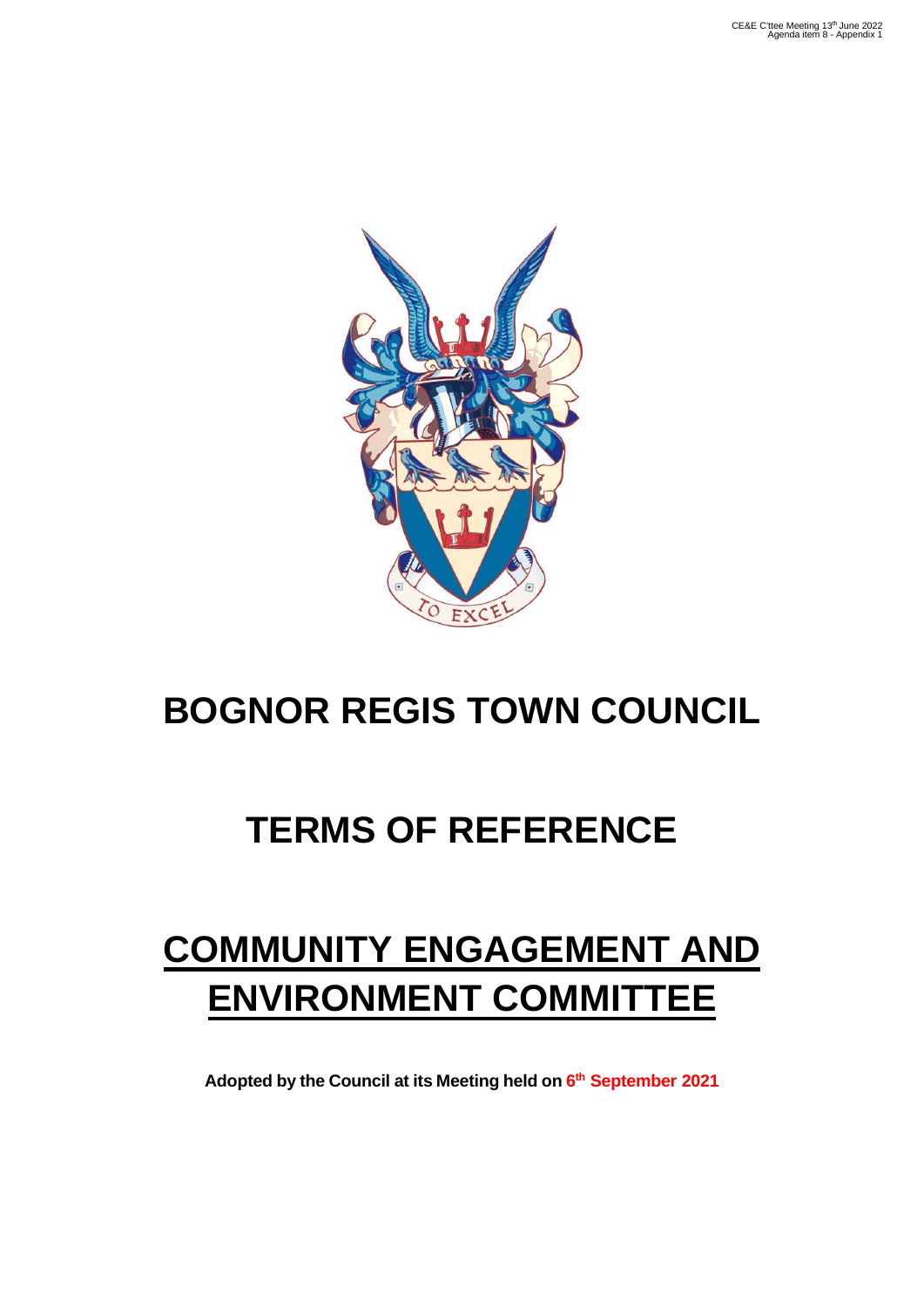### **TERMS OF REFERENCE: COMMUNITY ENGAGEMENT AND ENVIRONMENT COMMITTEE**

| 9 Members of the Authority | Quorum = 3 |
|----------------------------|------------|
|----------------------------|------------|

|            | <b>Function of Committee</b>                                                                                                                                                                                                                                                                                                                                                           | <b>Delegation of Functions</b>                                                                                                           |  |  |  |  |
|------------|----------------------------------------------------------------------------------------------------------------------------------------------------------------------------------------------------------------------------------------------------------------------------------------------------------------------------------------------------------------------------------------|------------------------------------------------------------------------------------------------------------------------------------------|--|--|--|--|
|            | Column 1                                                                                                                                                                                                                                                                                                                                                                               | Column <sub>2</sub>                                                                                                                      |  |  |  |  |
| 1.         | <b>Community Engagement</b>                                                                                                                                                                                                                                                                                                                                                            |                                                                                                                                          |  |  |  |  |
| 1.1        | To lead and encourage effective local community<br>engagement, ensuring that, embedded throughout the<br>Council and its decision-making processes is a clear<br>understanding of the need to engage with the local<br>community about decisions which affect them. Such<br>thinking to be reflected throughout the implementation of<br>the terms of reference 1 to 8 detailed below. | Committee for strategic overview<br>Operational management to Town Clerk<br>$\bullet$                                                    |  |  |  |  |
| 1.2        | champion<br>To<br>and<br>where<br>possible<br>enable<br>the<br>aspirations/comments/suggestions obtained from<br>the<br>community to have an impact on decision making and the<br>way in which services are being delivered.                                                                                                                                                           | Committee for strategic overview                                                                                                         |  |  |  |  |
| 1.3        | To promote the social wellbeing of the Town and to facilitate<br>and support local community and voluntary organisations<br>within the framework of our Corporate Strategy                                                                                                                                                                                                             | Grants to Policy and Resources Committee<br>Promotion & other support to Committee/ Town Clerk in<br>$\bullet$<br>accordance with Policy |  |  |  |  |
| 1.4        | To lead the drive for one Bognor Regis engaged community<br>and to take responsibility for the reporting of community<br>engagement with those living and working in the Town.                                                                                                                                                                                                         | Committee for strategic overview<br>$\bullet$                                                                                            |  |  |  |  |
| 1.5        | To identify different community sectors of place or interest<br>not already involved in the engagement process to ensure<br>all parts of the community are reached.                                                                                                                                                                                                                    | Committee for strategic overview                                                                                                         |  |  |  |  |
| 1.6        | To organise and facilitate the methods of community<br>engagement for participation by all Members of the Council,<br>tailored to the specifics of the target community sectors<br>when applicable.                                                                                                                                                                                    | Committee for strategic overview<br>Operational management to Town Clerk<br>$\bullet$                                                    |  |  |  |  |
| 1.7        | To organise and facilitate the formation of Topic Teams with<br>focus on specific issues as identified through community<br>engagement.                                                                                                                                                                                                                                                | Committee for strategic overview<br>$\bullet$<br>Operational management to Town Clerk<br>$\bullet$                                       |  |  |  |  |
| 1.8        | To review outcome from all engagement activities and<br>make suitable recommendations to Council or Committee<br>with reference to the Corporate Strategy.                                                                                                                                                                                                                             | Committee for strategic overview<br>$\bullet$<br>Operational management to Town Clerk<br>$\bullet$                                       |  |  |  |  |
| 1.9        | To regularly assess the delivery of engagement to identify<br>strengths and weaknesses and required resources from<br>within the Council to ensure effective engagement.                                                                                                                                                                                                               | Committee for strategic overview<br>٠<br>Operational management to Town Clerk                                                            |  |  |  |  |
| 2.<br>2.1  | <b>Environment</b><br>To promote the environmental wellbeing of the Town                                                                                                                                                                                                                                                                                                               | Committee under the direction of Council<br>Town Clerk for operational matters                                                           |  |  |  |  |
| 2.2        | of<br>Issues<br>involving<br>ancient<br>monuments<br>&<br>areas<br>archaeological interest                                                                                                                                                                                                                                                                                             | Strategic overview to Committee<br>Operational management to Town Clerk                                                                  |  |  |  |  |
| 2.3        | To approve & action any Environmental Audits                                                                                                                                                                                                                                                                                                                                           | Committee within budget<br>Town Clerk to initiate audit                                                                                  |  |  |  |  |
| 2.4<br>2.5 | To promote environmental awareness                                                                                                                                                                                                                                                                                                                                                     | Committee to approve programme within budget                                                                                             |  |  |  |  |
| 2.6        | To lead on sustainability and transition for the Town                                                                                                                                                                                                                                                                                                                                  | Committee within budget                                                                                                                  |  |  |  |  |
|            | To lead the duty to consider the conservation of biodiversity                                                                                                                                                                                                                                                                                                                          | Strategic overview to Committee                                                                                                          |  |  |  |  |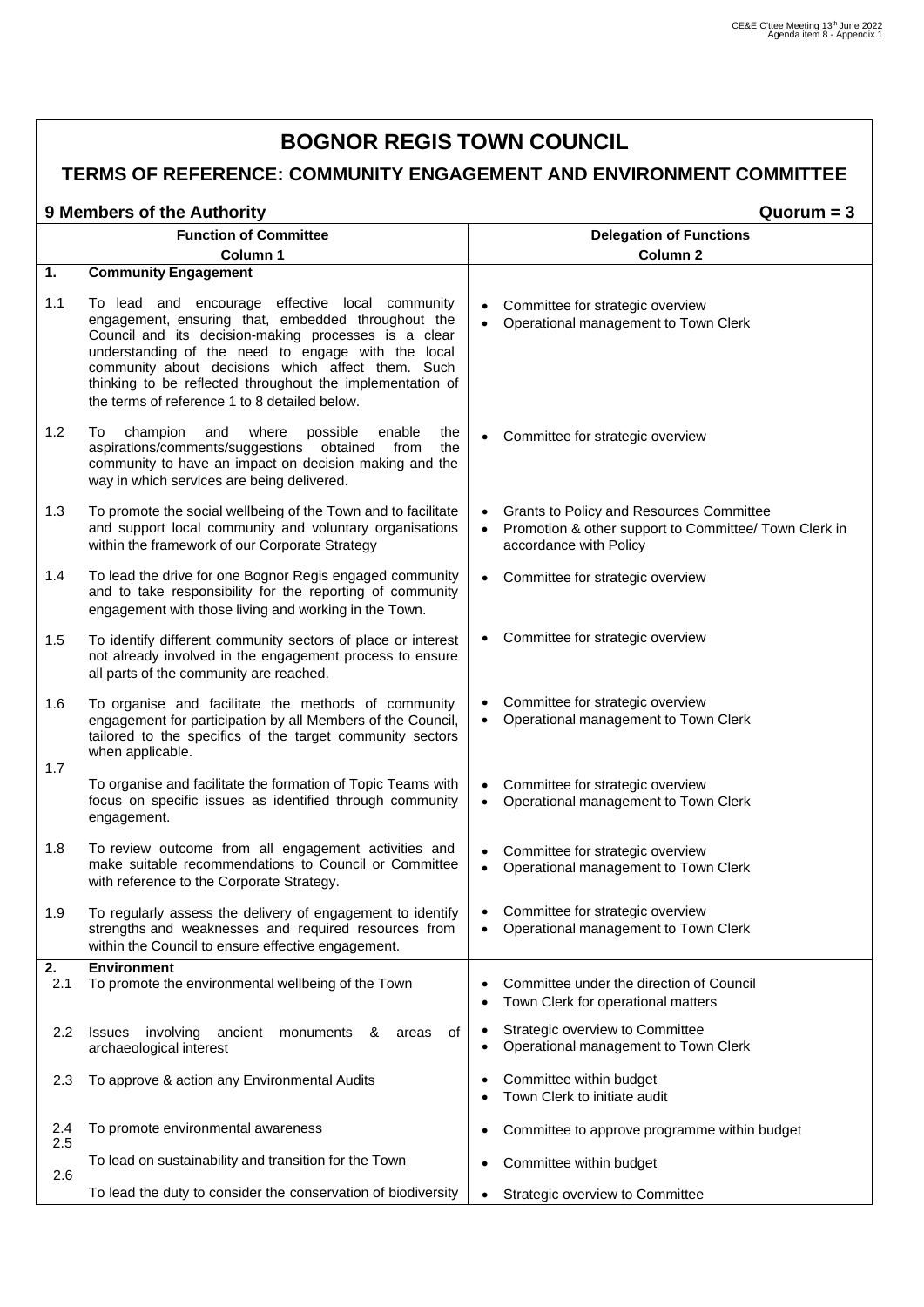|     | undertaking<br>all<br>Council<br>functions.<br>Natural<br>when<br>Environment and Rural Communities Act 2006, s40                                                                     |                        | Operational management to Town Clerk                                                           |
|-----|---------------------------------------------------------------------------------------------------------------------------------------------------------------------------------------|------------------------|------------------------------------------------------------------------------------------------|
| 3.  | <b>Environmental &amp; Public Health</b>                                                                                                                                              |                        |                                                                                                |
|     |                                                                                                                                                                                       |                        |                                                                                                |
| 3.1 | Power to utilise well, spring or stream to provide facilities for<br>water supply, Public Health Act 1936, S125                                                                       |                        | Strategic overview to Committee<br>Operational management to Town Clerk                        |
| 3.2 | Power to deal with ponds & ditches, Public Health 1936,<br>S <sub>260</sub>                                                                                                           | $\bullet$              | Power to Committee                                                                             |
| 3.3 | To liaise with the relevant authorities in cases of public<br>health/environmental nuisance, drainage matter, pollution,<br>animal welfare issue,                                     |                        | <b>Petitions to Committee</b><br>Town Clerk in other cases                                     |
| 3.4 | To make observations on any public health/environmental<br>licence or registration application (other than under the<br>Licensing Act)                                                |                        | Committee<br>Town Clerk in consultation with Chairman in cases of<br>urgency                   |
| 3.5 | Waste & recycling                                                                                                                                                                     |                        | Strategic overview to Committee<br>Operational management to Town Clerk                        |
| 4.  | <b>Personal Health</b>                                                                                                                                                                |                        |                                                                                                |
| 4.1 | To work with partner organisations to improve the health of<br>people in the Town                                                                                                     | $\bullet$              | Committee for strategic overview<br>Town Clerk for operational management                      |
| 4.2 | To improve access to services which can contribute to<br>health                                                                                                                       | $\bullet$<br>$\bullet$ | Committee for strategic overview<br>Town Clerk for operational management                      |
| 4.3 | To promote healthy living                                                                                                                                                             | ٠<br>$\bullet$         | Committee for strategic overview<br>Town Clerk for operational management                      |
| 4.4 | Contribute to the development of and co-ordination of<br><b>NHS</b> services                                                                                                          | $\bullet$<br>$\bullet$ | Committee for strategic overview<br>Town Clerk for operational management                      |
| 5.  | <b>Children and Young People</b>                                                                                                                                                      |                        |                                                                                                |
| 5.1 | Support public and community services and facilities for the<br>young                                                                                                                 | $\bullet$              | Committee within Policy and Budget                                                             |
| 5.2 | Co-ordinate the involvement of children and young people<br>in decision making                                                                                                        |                        | Committee within Policy and Budget                                                             |
| 5.3 | Support to children and young people in their communities                                                                                                                             | $\bullet$              | Committee within Policy and Budget                                                             |
| 6.  | <b>Public Realm &amp; Public Facilities</b>                                                                                                                                           |                        |                                                                                                |
| 6.1 | Provision of litter receptacles, Litter Act 1983, S5&6                                                                                                                                | $\bullet$              | Committee                                                                                      |
| 6.2 | Provision and maintenance of street furniture and signs                                                                                                                               | $\bullet$<br>$\bullet$ | Strategic overview within budget to Committee<br>Operational management to Town Clerk          |
| 6.3 | Matters relating to street cleaning, litter, fly posting, graffiti,<br>including fixed penalty notices (adoptive). Dog Control<br>Orders, Clean Neighbourhoods & Environment Act 2005 | $\bullet$<br>$\bullet$ | Strategic overview to Committee<br>Operational management to Town Clerk                        |
| 6.4 | Power to provide & maintain public conveniences, Public<br>Health Act 1936, s87, including partnerships for community<br>provision.                                                   | $\bullet$<br>$\bullet$ | Strategic overview to Committee within budget & policy<br>Operational Management to Town Clerk |
| 6.5 | Power to provide baths & washhouses under Secs 221,<br>222, 223 & 227 of Public Health Act 1936                                                                                       | $\bullet$<br>$\bullet$ | Committee for strategic overview<br>Town Clerk for operational management                      |
| 6.6 | To promote and support floral and planting Initiatives, Local<br>Government Act 1972. s 144                                                                                           | $\bullet$<br>$\bullet$ | Committee under the direction of Council<br>Operational management to Town Clerk               |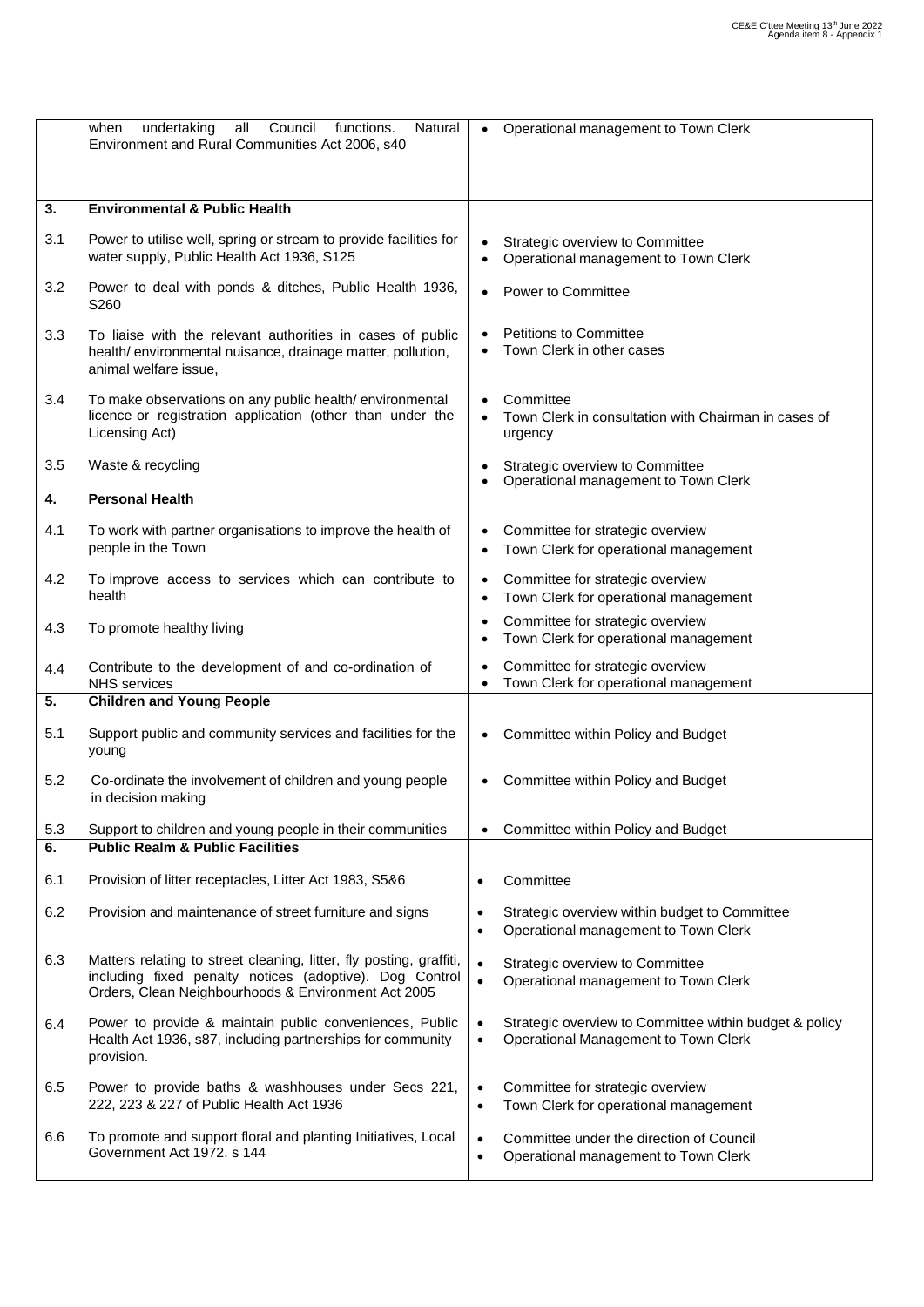| 7.   | <b>Clocks</b>                                                                                                                                     |                                                                                                             |  |
|------|---------------------------------------------------------------------------------------------------------------------------------------------------|-------------------------------------------------------------------------------------------------------------|--|
| 7.1  | Power to provide & contribute to public clocks, Parish<br>Councils Act 1957, S2                                                                   | Operational management to Town Clerk                                                                        |  |
| 8.   | Heritage                                                                                                                                          |                                                                                                             |  |
| 8.1  | To directly or indirectly conserve the cultural heritage of the<br>Town.                                                                          | Strategic overview to Committee within budget & policy<br>Operational Management to Town Clerk<br>$\bullet$ |  |
| 8.2  | To manage, preserve & promote the use of the Town's<br>historic records, artefacts & treasures, Local Government<br>(Records) Act 1962, ss1 and 4 | Strategic overview to Committee within budget & policy<br>Operational Management to Town Clerk              |  |
| 9.   | To support home safety initiatives in the town                                                                                                    | Committee under the direction of Council                                                                    |  |
| 10.  | <b>Flexible Community Fund</b>                                                                                                                    |                                                                                                             |  |
| 10.1 | To administer the Council's Flexible Community Fund in<br>accordance with Policy                                                                  | Committee                                                                                                   |  |
| 10.2 | To approve grants within the approved budget and Policy                                                                                           | Committee                                                                                                   |  |
|      |                                                                                                                                                   |                                                                                                             |  |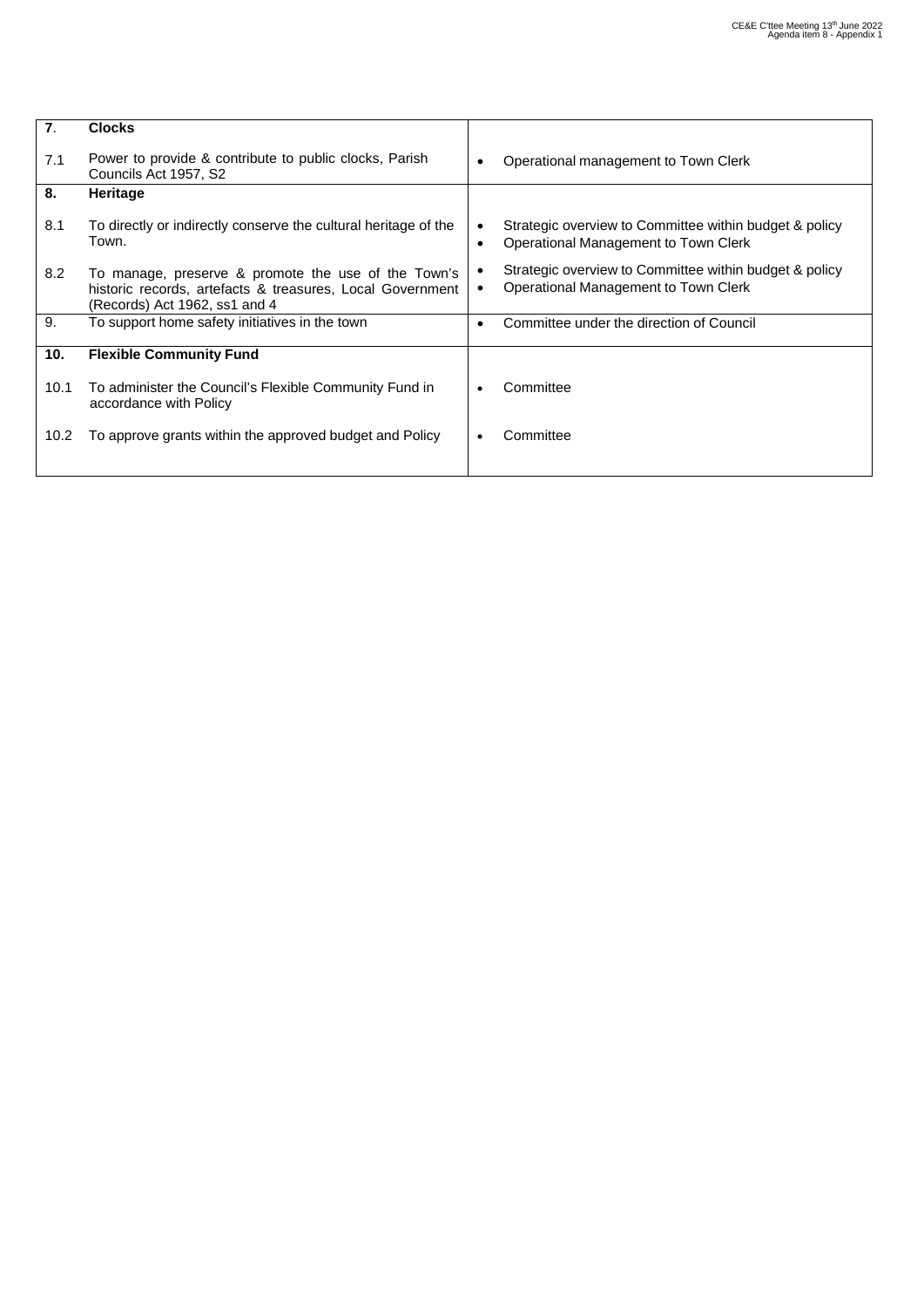

## **TERMS OF REFERENCE**

# **BOGNOR REGIS IN BLOOM WORKING GROUP**

**Adopted by the Council at its Meeting held on 6 th September 2021**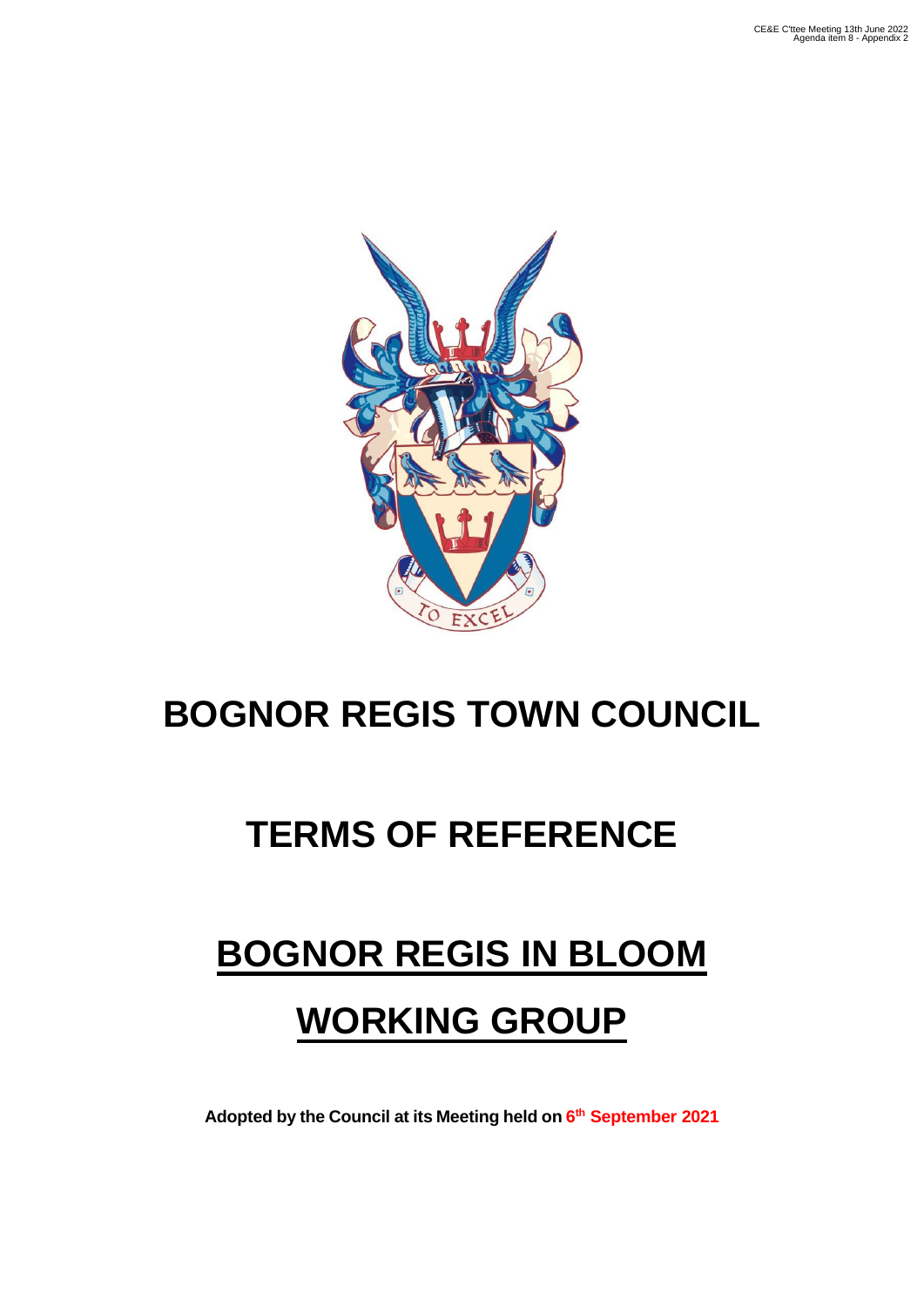| <b>BOGNOR REGIS TOWN COUNCIL</b>                                              |                                                                                                                         |                                                                                                                                                                                                                                                    |  |  |  |  |  |
|-------------------------------------------------------------------------------|-------------------------------------------------------------------------------------------------------------------------|----------------------------------------------------------------------------------------------------------------------------------------------------------------------------------------------------------------------------------------------------|--|--|--|--|--|
| TERMS OF REFERENCE: BOGNOR REGIS IN BLOOM WORKING GROUP                       |                                                                                                                         |                                                                                                                                                                                                                                                    |  |  |  |  |  |
| This is a Working Group of the Community Engagement and Environment Committee |                                                                                                                         |                                                                                                                                                                                                                                                    |  |  |  |  |  |
|                                                                               | 6 Members of the Authority and co-opted Members<br>$Quorum = 3$                                                         |                                                                                                                                                                                                                                                    |  |  |  |  |  |
|                                                                               | <b>Function of Working Group</b><br>Column 1                                                                            | <b>Delegation of Functions</b><br>Column <sub>2</sub>                                                                                                                                                                                              |  |  |  |  |  |
|                                                                               |                                                                                                                         |                                                                                                                                                                                                                                                    |  |  |  |  |  |
| 1                                                                             |                                                                                                                         | The In Bloom Working Group is responsible for the promotion and planning of the Bognor Regis in Bloom competition and<br>the application including the portfolio, planning and promotion for Bognor Regis' entry to South and South East in Bloom. |  |  |  |  |  |
| 2                                                                             | and policies approved by the Community Engagement and Environment Committee.                                            | The Working Group will deal under delegated powers with the following specific decision-making issues within the budget                                                                                                                            |  |  |  |  |  |
|                                                                               | <b>Bognor Regis In Bloom Competition</b>                                                                                |                                                                                                                                                                                                                                                    |  |  |  |  |  |
| (i)                                                                           | Promote the competition through the media and other<br>methods                                                          | Working Group within Budget                                                                                                                                                                                                                        |  |  |  |  |  |
| (ii)                                                                          | Collate, plan and judge all entries received at the office                                                              | Working Group within Budget                                                                                                                                                                                                                        |  |  |  |  |  |
| (iii)                                                                         | Organise presentation evening, awards and certificates                                                                  | Working Group within Budget                                                                                                                                                                                                                        |  |  |  |  |  |
|                                                                               | South & South East in Bloom Competition                                                                                 |                                                                                                                                                                                                                                                    |  |  |  |  |  |
| (i)                                                                           | Collate material over the year for inclusion in the portfolio                                                           | Working Group within Budget<br>٠                                                                                                                                                                                                                   |  |  |  |  |  |
| (ii)                                                                          | Complete application to competition and representatives<br>of the Working Party to attend seminars and<br>presentations | Working Group within Budget<br>$\bullet$                                                                                                                                                                                                           |  |  |  |  |  |
| (iii)                                                                         | Promote South & South East in bloom through media,<br>schools and other organisations.                                  | Working Group within Budget                                                                                                                                                                                                                        |  |  |  |  |  |
| (iv)                                                                          | Organise planting competitions                                                                                          | Working Group within Budget<br>$\bullet$                                                                                                                                                                                                           |  |  |  |  |  |
| (v)                                                                           | Liaise with BRTC and ADC on planting programs /<br>projects planned for year                                            | Working Group within Budget                                                                                                                                                                                                                        |  |  |  |  |  |
| (vi)                                                                          | Plan route and itinerary for judging day                                                                                | Working Party within Budget                                                                                                                                                                                                                        |  |  |  |  |  |
| (vii)                                                                         | Organise planting displays at national events to promote<br>the town of Bognor Regis                                    | Working Group within Budget                                                                                                                                                                                                                        |  |  |  |  |  |
|                                                                               |                                                                                                                         |                                                                                                                                                                                                                                                    |  |  |  |  |  |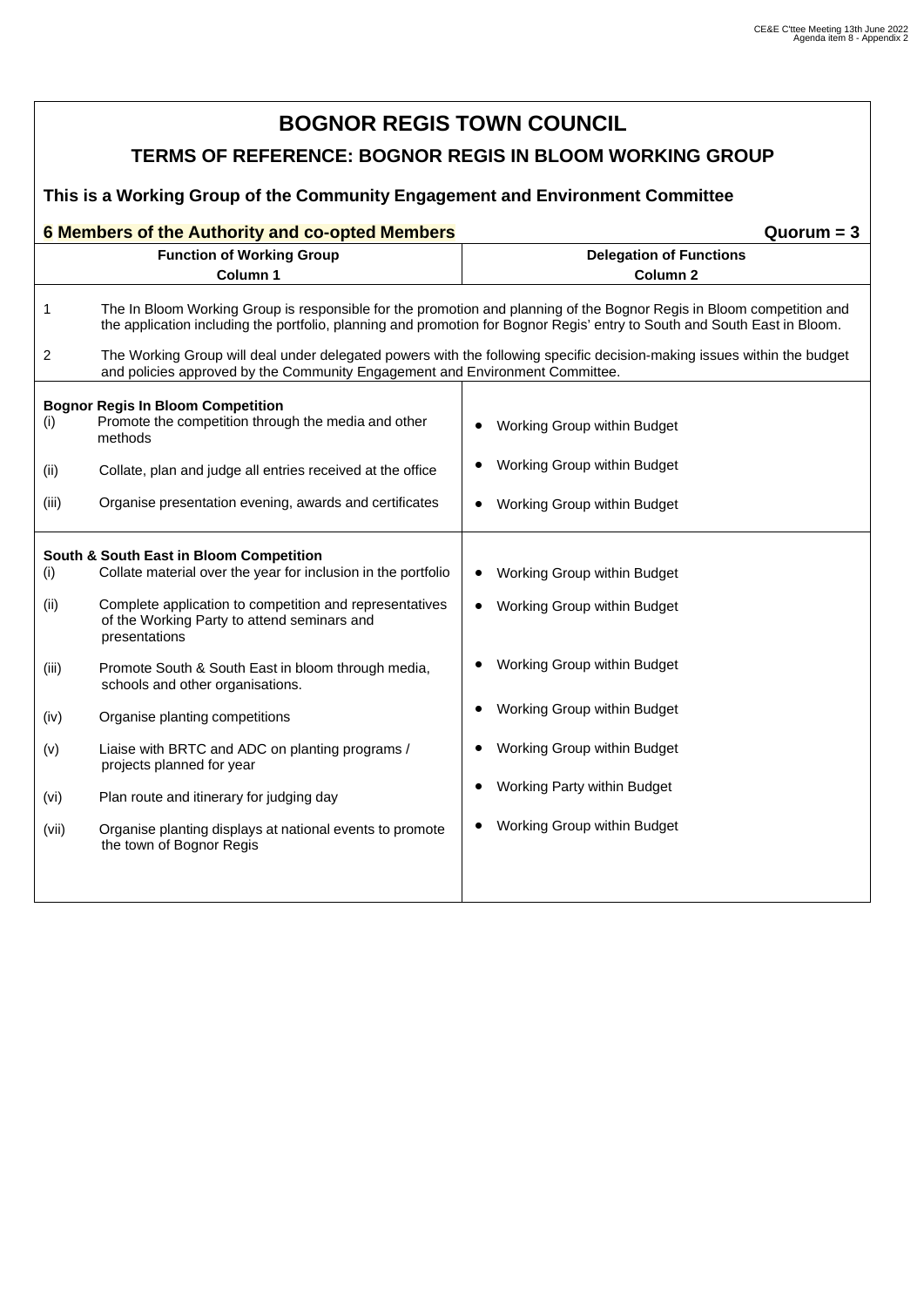

## **TERMS OF REFERENCE**

# **BEACH & SEA ACCESS TOPIC TEAM**

**Adopted by the Council at its Meeting held on 6 th September 2021**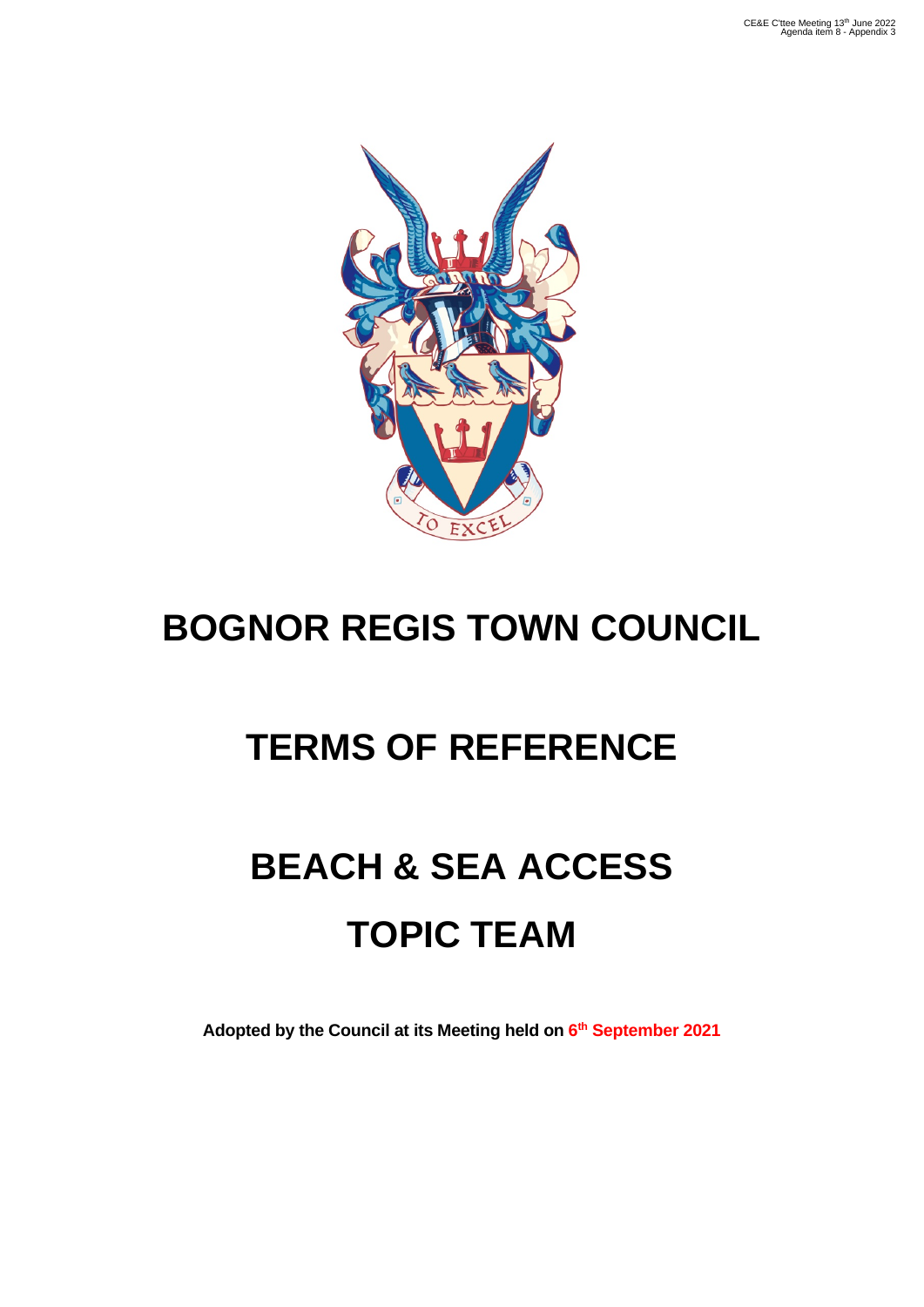#### **TERMS OF REFERENCE: BEACH & SEA ACCESS TOPIC TEAM**

#### **This is a Topic Team of the Community Engagement and Environment Committee**

**Committee Membership**: Cllrs: Barrett, Brooks and Mrs Warr, Bognor Regis Town Council Projects Officer, interested stakeholders and members of the public.

|                                                                                                                                                                                                                                             | Quorum = $n/a$                                                                                 |
|---------------------------------------------------------------------------------------------------------------------------------------------------------------------------------------------------------------------------------------------|------------------------------------------------------------------------------------------------|
| <b>Function of the Topic Team</b>                                                                                                                                                                                                           | <b>Delegation of Functions</b>                                                                 |
| Column 1                                                                                                                                                                                                                                    | Column <sub>2</sub>                                                                            |
| 1. To investigate means of achieving pedestrian and ambient-disabled<br>access over and/or through the stones to the sand and shoreline and<br>to work with members of the community to bring about the same                                | Topic Team to make recommendations to Community<br><b>Engagement and Environment Committee</b> |
| 2. To work with Arun District Council, Officers, Engineers the Foreshore<br>Office and other Partners and Agencies to determine the viability of any<br>proposals and have representation on any ADC Project Team                           | Topic Team to make recommendations to Community<br><b>Engagement and Environment Committee</b> |
| 3. To investigate possible funding streams for installation of any<br>successful proposal                                                                                                                                                   | Topic Team to make recommendations to Community<br><b>Engagement and Environment Committee</b> |
| 4. To refer any programme and budgets to the Community Engagement<br>and Environment Committee with a recommendation to the Policy and<br>Resources Committee for any budget required to deliver the<br>programme                           | Topic Team to make recommendations to Community<br><b>Engagement and Environment Committee</b> |
| 5. To promote the potential benefits that can be gained through<br>partnership collaboration to all the community, as well as the economic<br>growth impact to the town and the enhancement of regeneration<br>through a successful outcome | Topic Team to make recommendations to Community<br><b>Engagement and Environment Committee</b> |
| 6. To give consideration to any latest developments as they arise                                                                                                                                                                           | Topic Team to make recommendations to Community<br><b>Engagement and Environment Committee</b> |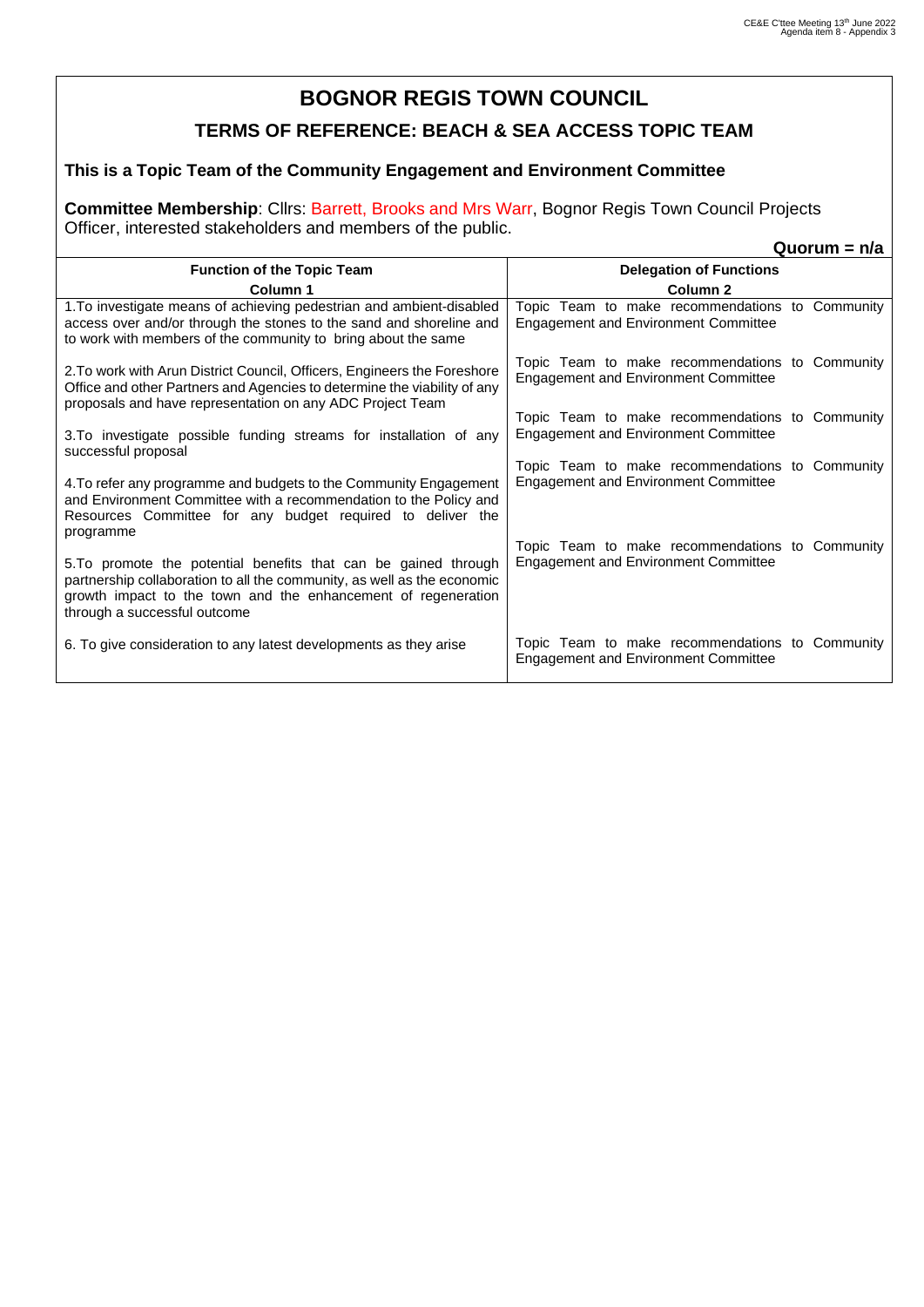

# **BOGNOR REGIS TOWN COUNCIL TERMS OF REFERENCE**

# **YOUTH PROVISION STEERING GROUP**

**Adopted by the Council at its Meeting held on 6 th September 2021**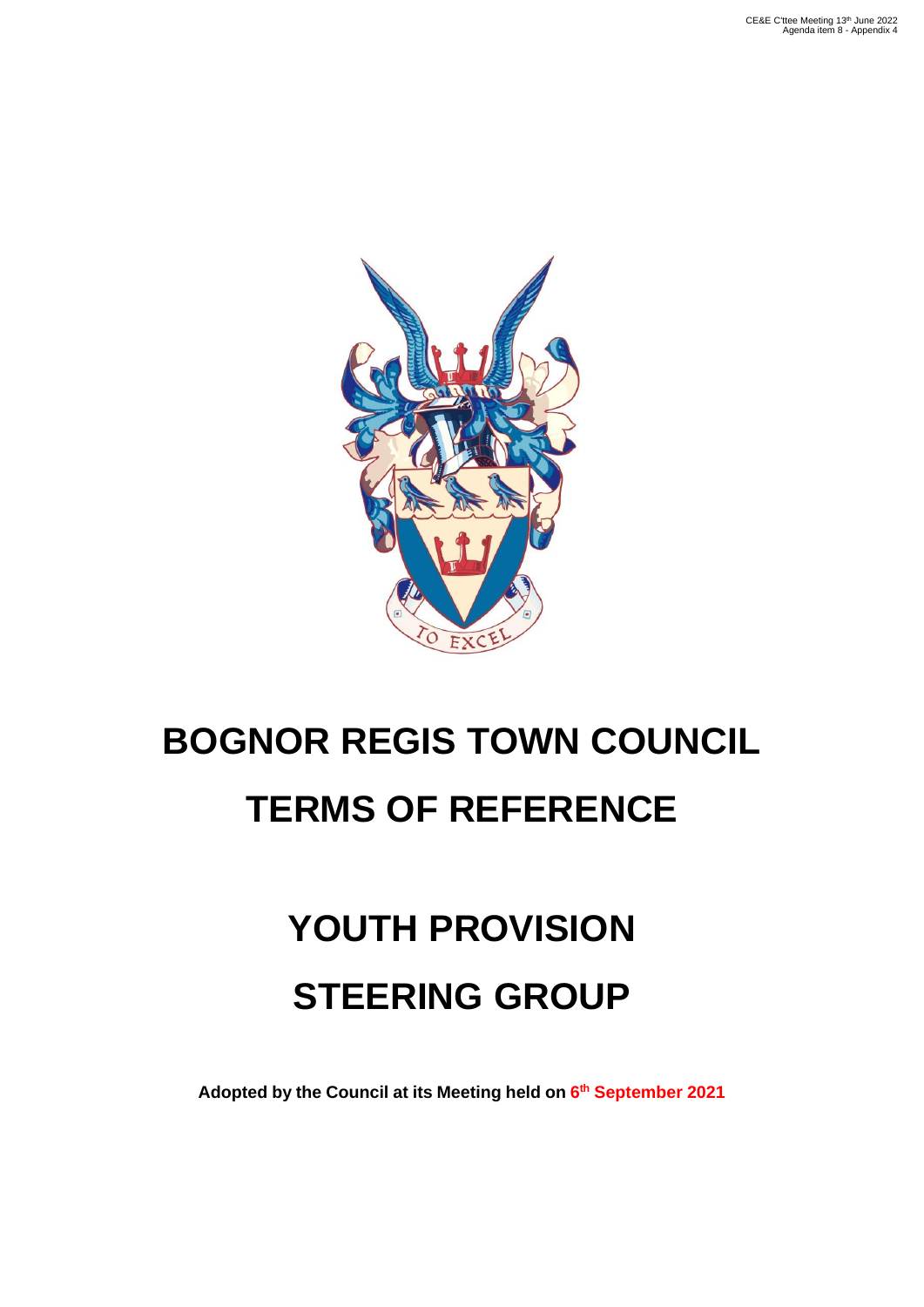#### **TERMS OF REFERENCE: YOUTH PROVISION STEERING GROUP**

#### **This is a Steering Group reporting to the Community Engagement and Environment Committee**

**Membership**: The Chairman of Bognor Regis Town Council Community Engagement and Environment Committee, Bognor Regis Town Council Projects Officer, Representatives from Youth Providers within Bognor Regis and the wider area

**Quorum = n/a**

| <b>Function of Steering Group</b><br>Column 1                                                                                                                                                                                                                                                                                                | <b>Delegation of Functions</b><br>Column <sub>2</sub>                                                                 |  |  |  |
|----------------------------------------------------------------------------------------------------------------------------------------------------------------------------------------------------------------------------------------------------------------------------------------------------------------------------------------------|-----------------------------------------------------------------------------------------------------------------------|--|--|--|
| 1. To consult with youth providers within Bognor Regis and the wider<br>area<br>2. To encourage collaborative working where possible and to share<br>best practises<br>3. To liaise with statutory bodies to undertake a multi-agency approach<br>towards safeguarding young people and where necessary signpost to<br>the correct authority | Group to make recommendations<br>Steering<br>to<br>Community Engagement and Environment Committee<br>on all functions |  |  |  |
|                                                                                                                                                                                                                                                                                                                                              |                                                                                                                       |  |  |  |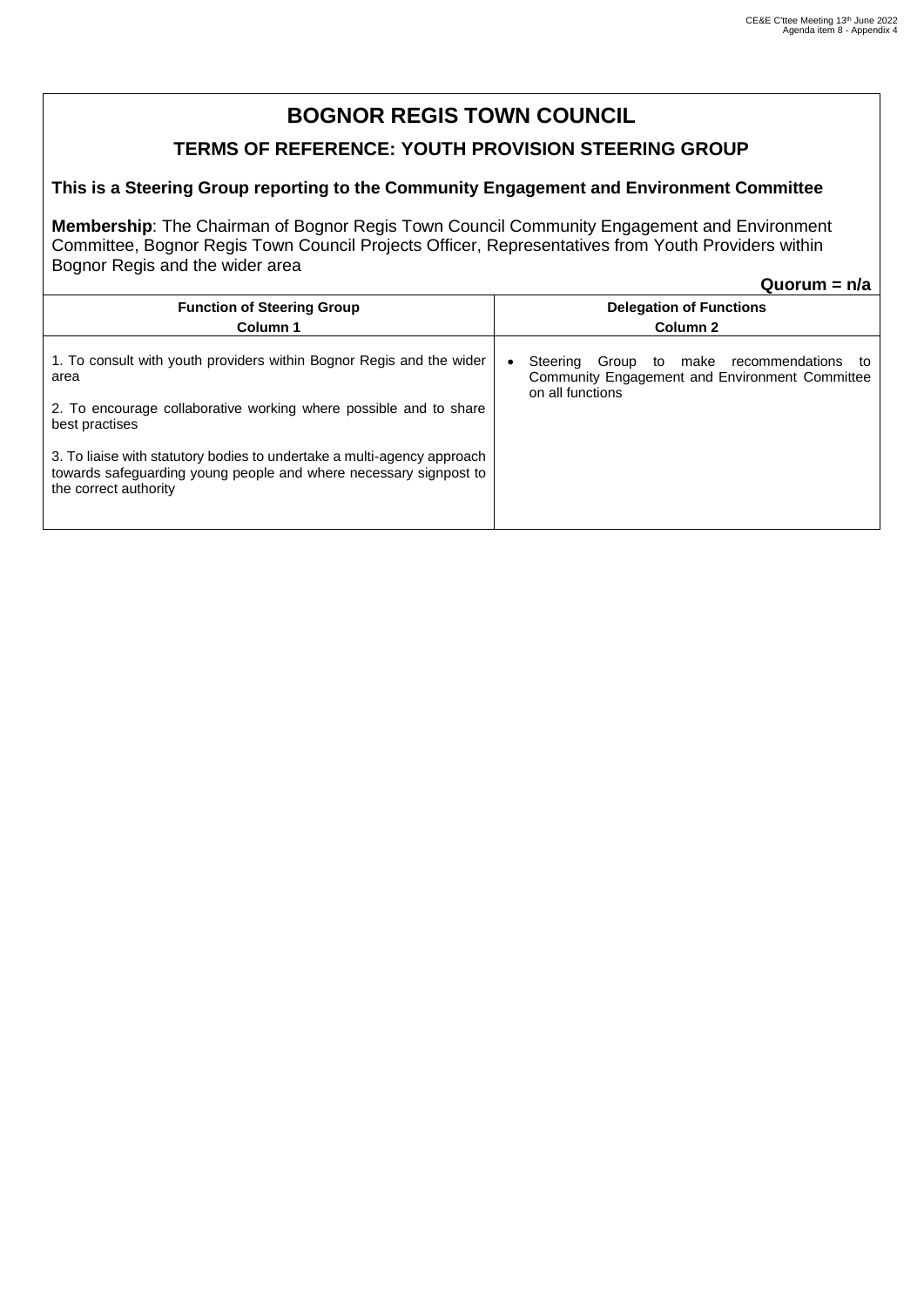

# **BOGNOR REGIS TOWN COUNCIL TERMS OF REFERENCE**

## **CLIMATE EMERGENCY FOCUS GROUP**

**Adopted by the Council at its Meeting held on 6 th September 2021**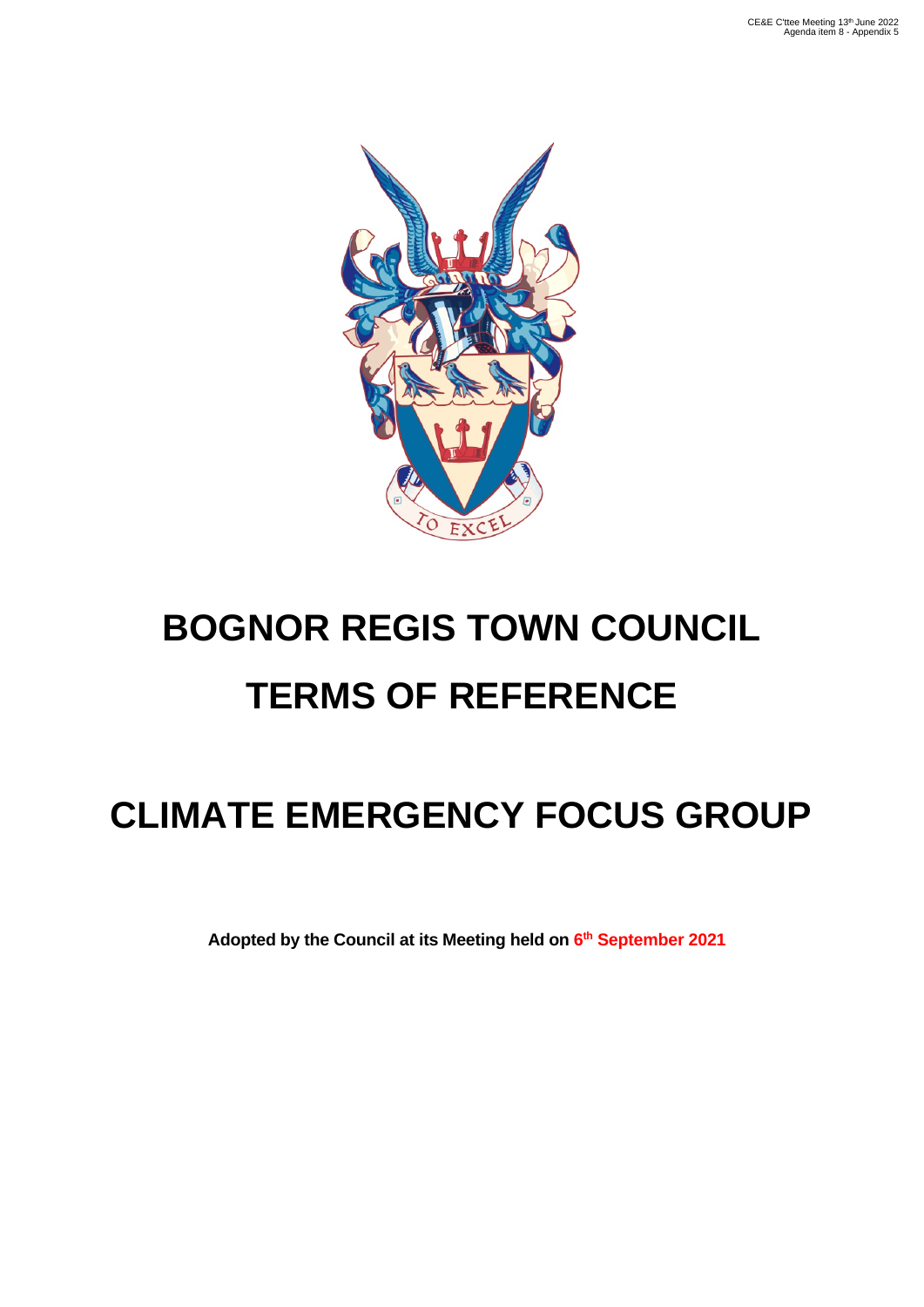### **TERMS OF REFERENCE: CLIMATE EMERGENCY FOCUS GROUP**

#### **This is a Focus Group of the Community Engagement and Environment Committee**

**Committee Membership**: Cllrs: Barrett, Brooks and Mrs. Warr, Bognor Regis Town Council Projects Officer, interested stakeholders and members of the public.

|                                                                                                                                                                                                                   | $Quorum = N/A$                                                                                 |
|-------------------------------------------------------------------------------------------------------------------------------------------------------------------------------------------------------------------|------------------------------------------------------------------------------------------------|
| <b>Function of Focus Group</b>                                                                                                                                                                                    | <b>Delegation of Functions</b>                                                                 |
| Column 1                                                                                                                                                                                                          | Column <sub>2</sub>                                                                            |
| 1. To investigate means of tackling Climate Change within the 5 wards<br>of Bognor Regis                                                                                                                          | Topic Team to make recommendations to Community<br><b>Engagement and Environment Committee</b> |
| 2. To work with all tiers of Government, Businesses, Stakeholders and<br>Members of the Public towards achieving short, medium and long-term<br>goals and objectives                                              | Topic Team to make recommendations to Community<br><b>Engagement and Environment Committee</b> |
| 3. To investigate possible funding streams for the delivery of any<br>successful proposal                                                                                                                         | Topic Team to make recommendations to Community<br><b>Engagement and Environment Committee</b> |
| 4. To refer any programme and budgets to the Community Engagement<br>and Environment Committee with a recommendation to the Policy and<br>Resources Committee for any budget required to deliver the<br>programme | Topic Team to make recommendations to Community<br><b>Engagement and Environment Committee</b> |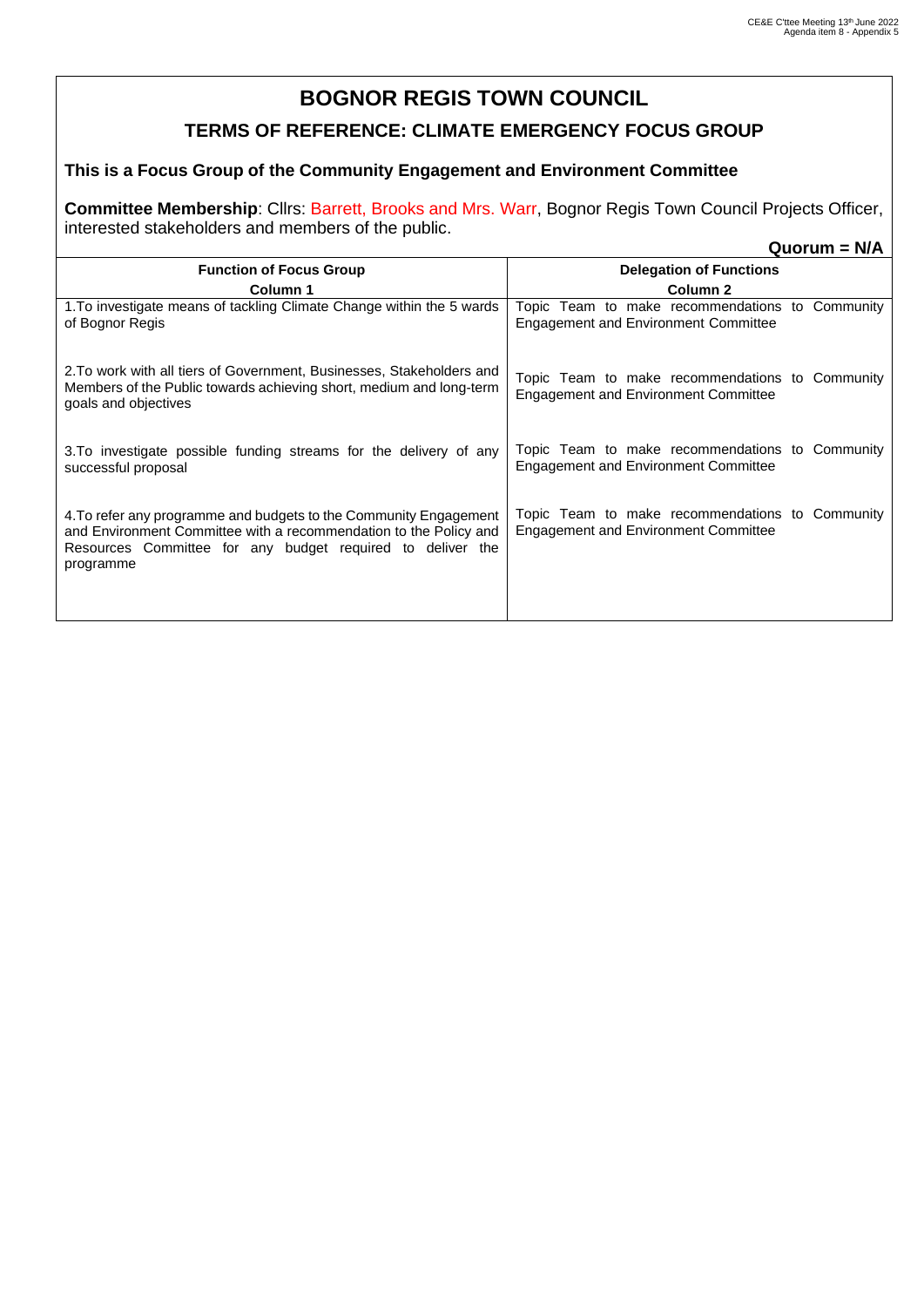#### **AGENDA ITEM 9 – WARD ALLOCATION ENVIRONMENTAL PROJECTS BUDGET INCLUDING: RATIFICATOIN OF ANY SPEND AND UTILISATION OF ANY REMAINING FUNDS**

#### **REPORT BY THE PROJECTS OFFICER FOR INFORMATION**

There has been no spend, or utilisation of any remaining funds that need to be ratified by Members.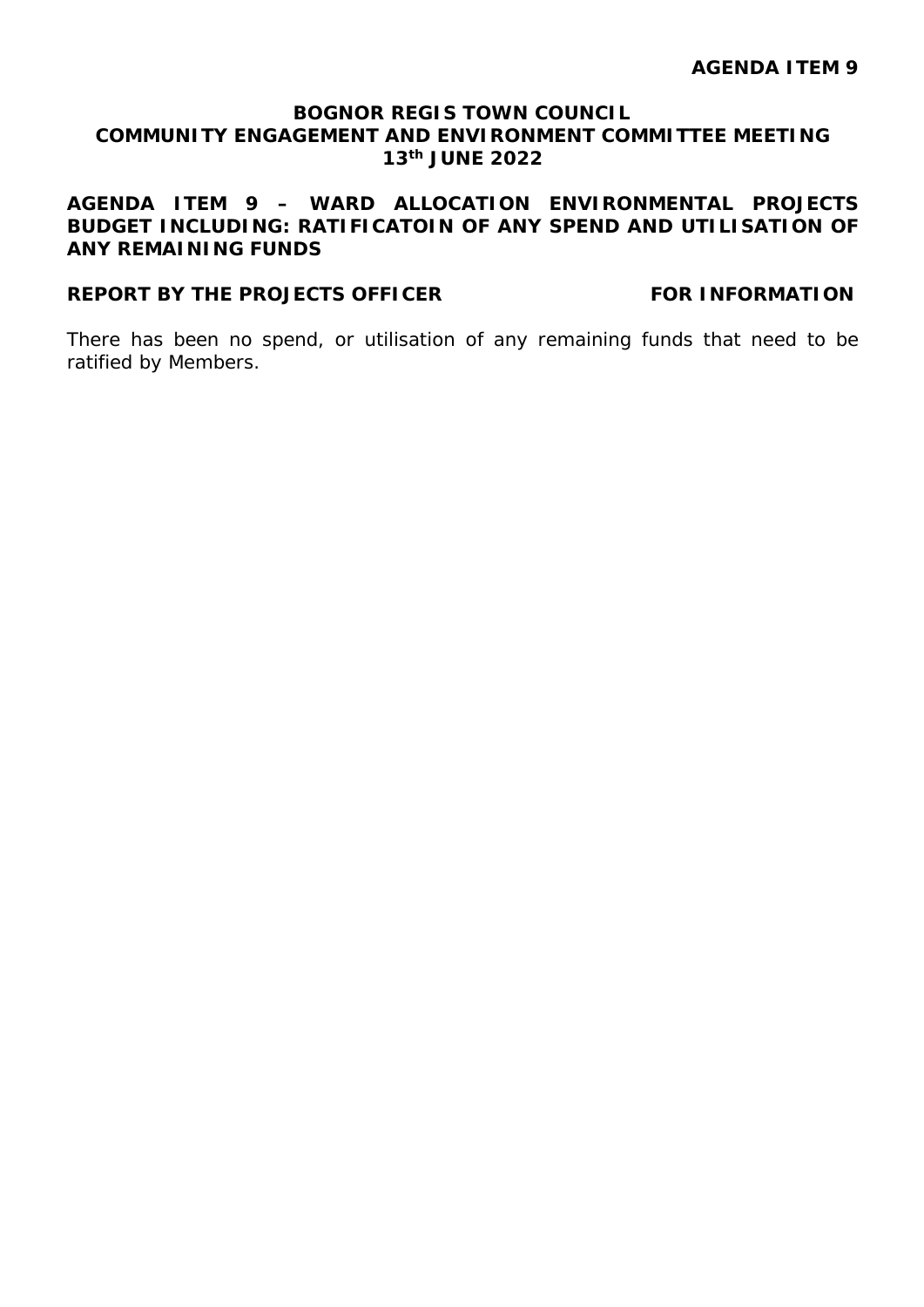|                                                                                   | <sub>B</sub> |         | D. |               |  | G              | H |                 |                    | M |
|-----------------------------------------------------------------------------------|--------------|---------|----|---------------|--|----------------|---|-----------------|--------------------|---|
| CE&E C'tee Meeting 13th June 2022<br>$\overline{2}$<br>Agenda Item 9 - Appendix 1 |              |         |    |               |  |                |   |                 |                    |   |
| WARD ALLOCATION 2022/23<br>-3                                                     |              |         |    |               |  |                |   |                 |                    |   |
| $-4$<br><b>FUNDS</b><br>5                                                         |              | HOTHAM  |    | <b>MARINE</b> |  | <b>ORCHARD</b> |   | <b>PEVENSEY</b> | <b>HATHERLEIGH</b> |   |
| Allowance 2022/23                                                                 |              | £500.00 |    | £500.00       |  | £500.00        |   | £375.00         | £125.00            |   |
| Funds B/fwd from<br>2021/22                                                       |              | £0.00   |    | £250.00       |  | £1,000.00      |   | £3.00           | £250.00            |   |
| 8 Sub Total                                                                       |              | £500.00 |    | £750.00       |  | £1,500.00      |   | £378.00         | £375.00            |   |
| Less<br>9                                                                         |              |         |    |               |  |                |   |                 |                    |   |
| 10                                                                                |              |         |    |               |  |                |   |                 |                    |   |
| 11<br>12 Total left Available                                                     |              | £500.00 |    | £750.00       |  | £1,500.00      |   | £378.00         | £375.00            |   |
| $\overline{13}$                                                                   |              |         |    |               |  |                |   |                 |                    |   |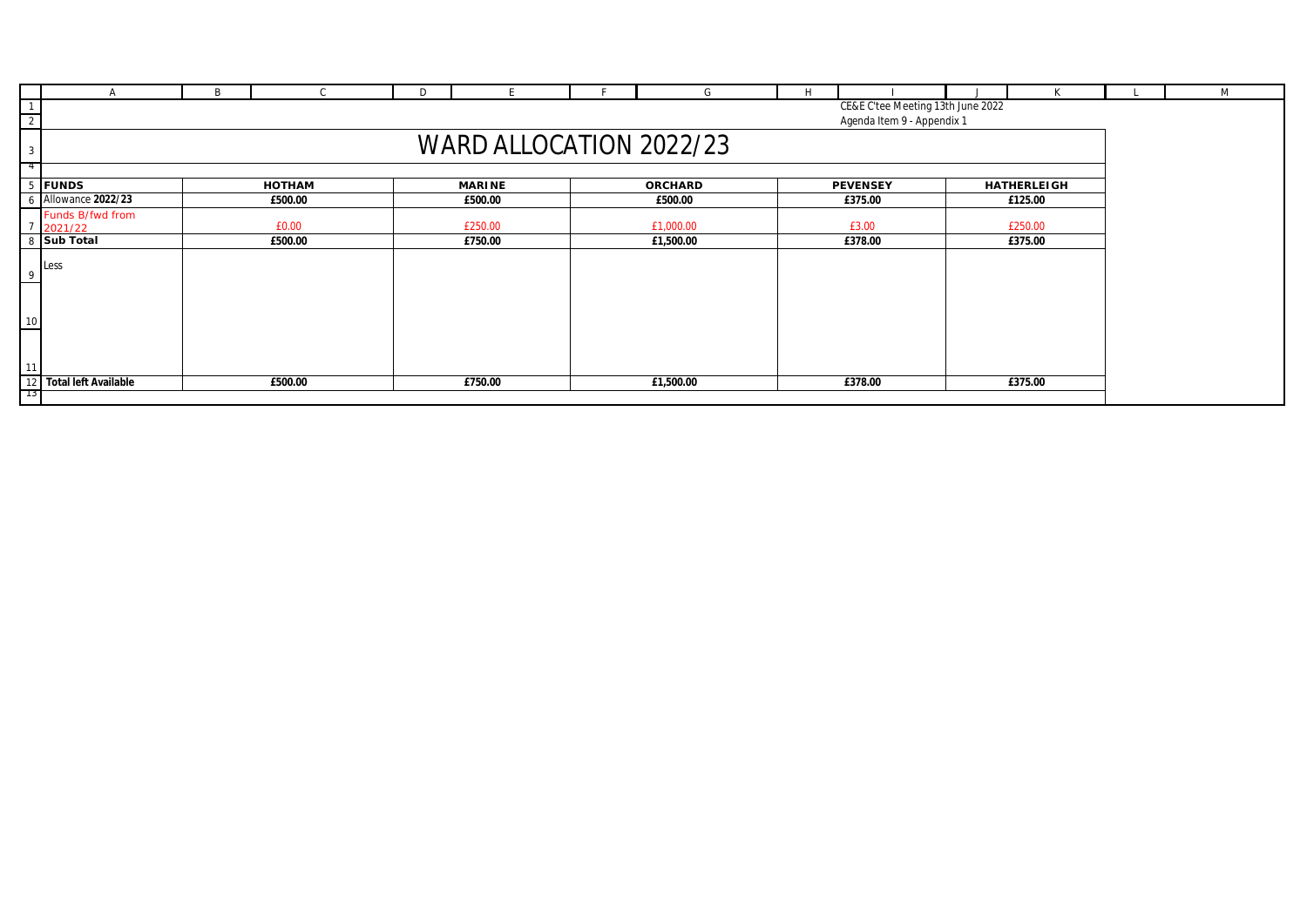**AGENDA ITEM 10 – FLEXIBLE COMMUNITY FUND INCLUDING: - TO NOTE AND DETERMINE ANY APPLICATIONS RECEIVED FOR THE FLEXIBLE COMMUNITY FUND; TO REVIEW THE CURRENT APPLICATION AND CRITERIA FORM FOR RECOMMENDATION TO THE POLICY AND RESOURCES COMMITTEE; TO RATIFY THE DECISION TO AWARD £750.00 TO THE BOGNOR AMATEUR BOXING CLUB**

#### **REPORT BY THE PROJECTS OFFICER FOR INFORMATION & DECISION**

Flexible Community Fund – Balance £4,250.00 – **Appendix 1**

#### **TO NOTE AND DETERMINE ANY APPLICATIONS**

There are no new applications to be considered by the Committee at this time. However, applications were received from Lifecentre and Shared Headspace Ltd (trading as Head 2 Heads).

#### **To ratify the decision for the application from Lifecentre**

Members are asked to ratify the following decision, as agreed by the Town Clerk and Chairman under Delegated Authority and confirmed via email by the following Members: Cllrs: Stanley, Smith, Mrs. Staniforth and Mrs. Warr, not to support the application from Lifecentre.

The application for £504 required to fund the counsellor sessions did not meet the Flexible Community Fund Guideline/Criteria and Checklist due to several pieces of information missing from the application.

#### **To ratify the decision for the application from Shared Headspace Ltd**

Members are asked to ratify the following decision, as agreed by the Town Clerk and Vice-Chairman under Delegated Authority and confirmed via email by the following Members: Cllrs: Brooks, Stanley and Mrs. Warr, not to support the application from Shared Headspace Ltd.

The application for £500 required to hire an event space, branded workwear, creation of business stationary, training, and website hosting did not meet the Flexible Community Fund Guideline/Criteria and Checklist due to several pieces of information missing from the application.

#### **REVIEW CURRENT APPLICATION FORM**

The Flexible Community Fund is a small funding stream with an annual budget of £5,000 that sits under this Committee's remit. It is intended to fund local community groups and organisations for small sums of money from £25 plus, for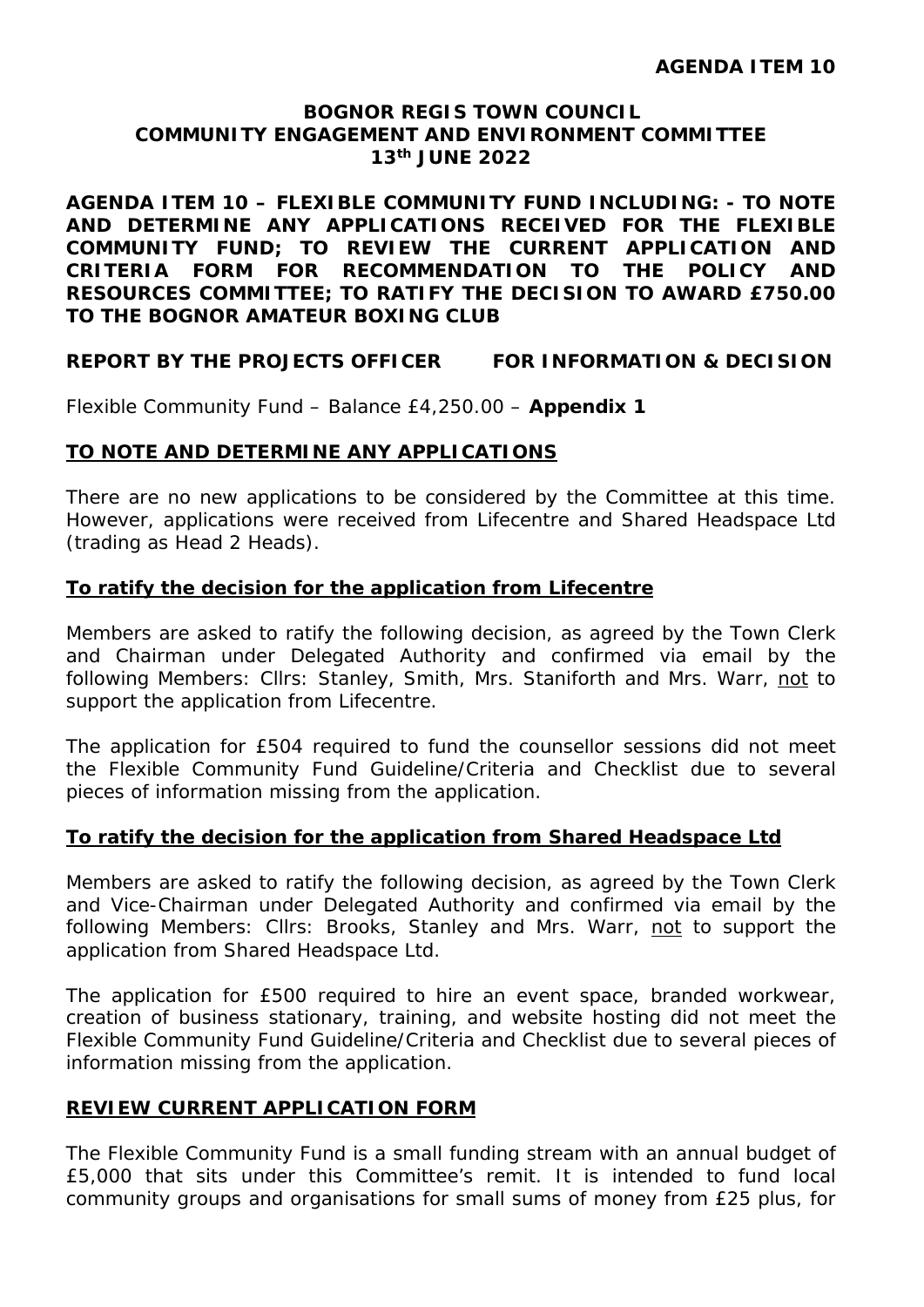items that are required immediately and cannot wait for the cycle of the Grant Aid Process.

The application process has been previously discussed by this Committee and Members made changes to the current application form as it was similar to the Grant Aid application and too detailed for such small amounts.

Members are asked to consider the attached application form (**Appendix 2**) and are further invited to make any recommendations to the Policy and Resources Committee, should they feel changes are necessary to the current application form for the Flexible Community Fund.

#### **TO RATIFY THE DECISION TO AWARD £750.00 TO THE BOGNOR AMATEUR BOXING CLUB**

An application was received from Bognor Regis Amateur Boxing Club for funding to purchase a defibrillator, in order for the club to comply with the mandatory decision from England Boxing, that any affiliated Boxing Club should have access to a defibrillator within a five minute walking distance.

Members are asked to ratify the decision to support the application from Bognor Regis Amateur Boxing Club for £750.00, as agreed by the Town Clerk and Chairman under Delegated Authority and confirmed via email by the following Members: Cllrs: Barrett, Brooks, Smith, Stanley and Miss. Needs.

#### **DECISIONS**

Members are asked to **RATIFY** the decision **not** to support the application from Lifecentre for £504 to fund the counsellor sessions

Members are asked to **RATIFY** the decision **not** to support the application from Shared Headspace Ltd for £500 to hire an event space, branded workwear, creation of business stationary, training, and website hosting

Members are invited to review the current application form for the Flexible Community Fund and **RECOMMEND** any changes to the application to the Policy and Resources Committee.

Members are asked to **RATIFY** the decision to award £750.00 to Bognor Regis Amateur Boxing Club.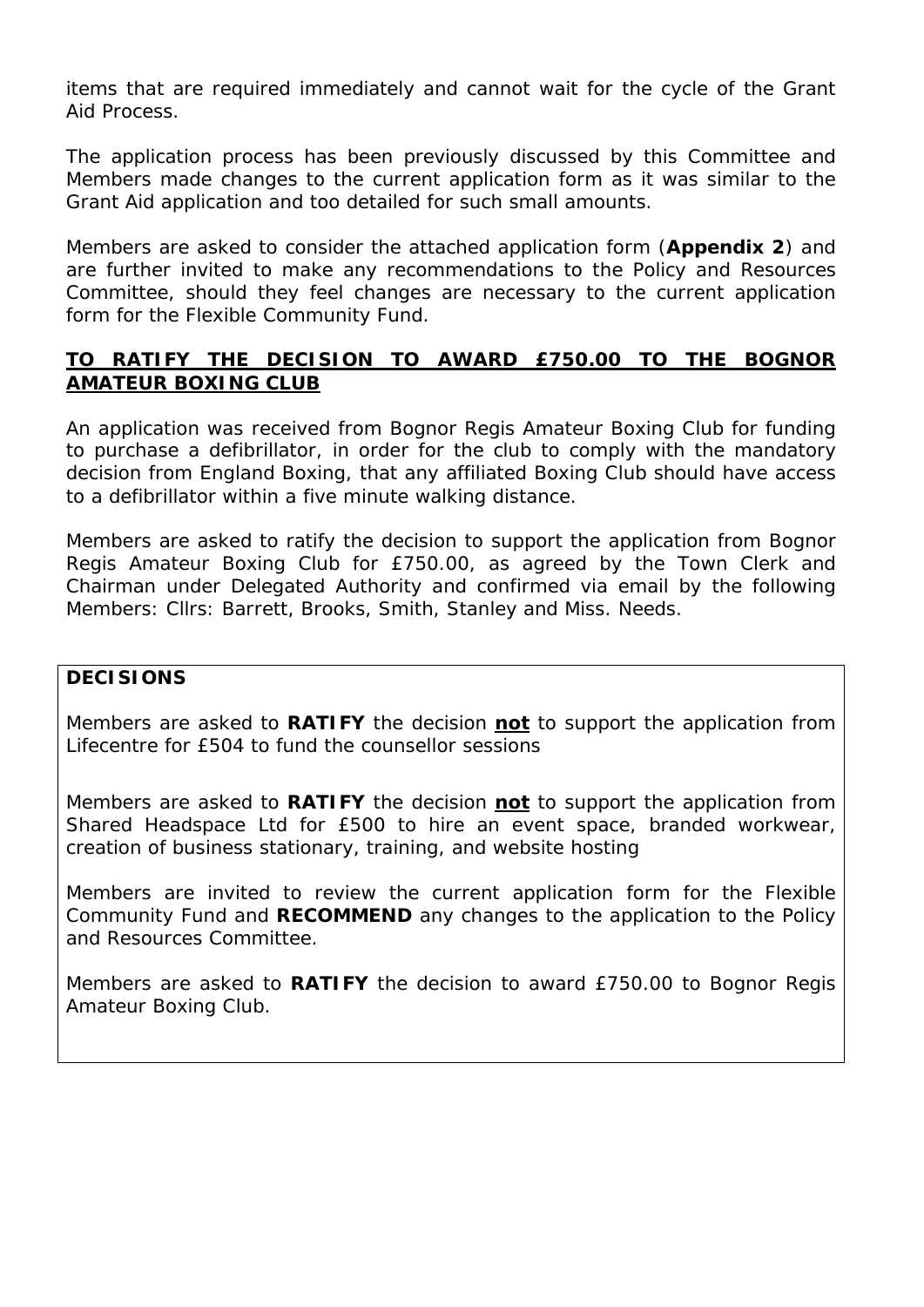CE&E Committee Meeting 13th June 2022 Agenda item 10 - Appendix 1

#### **FLEXIBLE COMMUNITY FUND APRIL 2022 - MARCH 2023**

| 2022/23 Allocation | £5,000.00                          |
|--------------------|------------------------------------|
| Less               | £750.00 Bognor Amateur Boxing Club |
|                    |                                    |

**Total Available £4,250.00**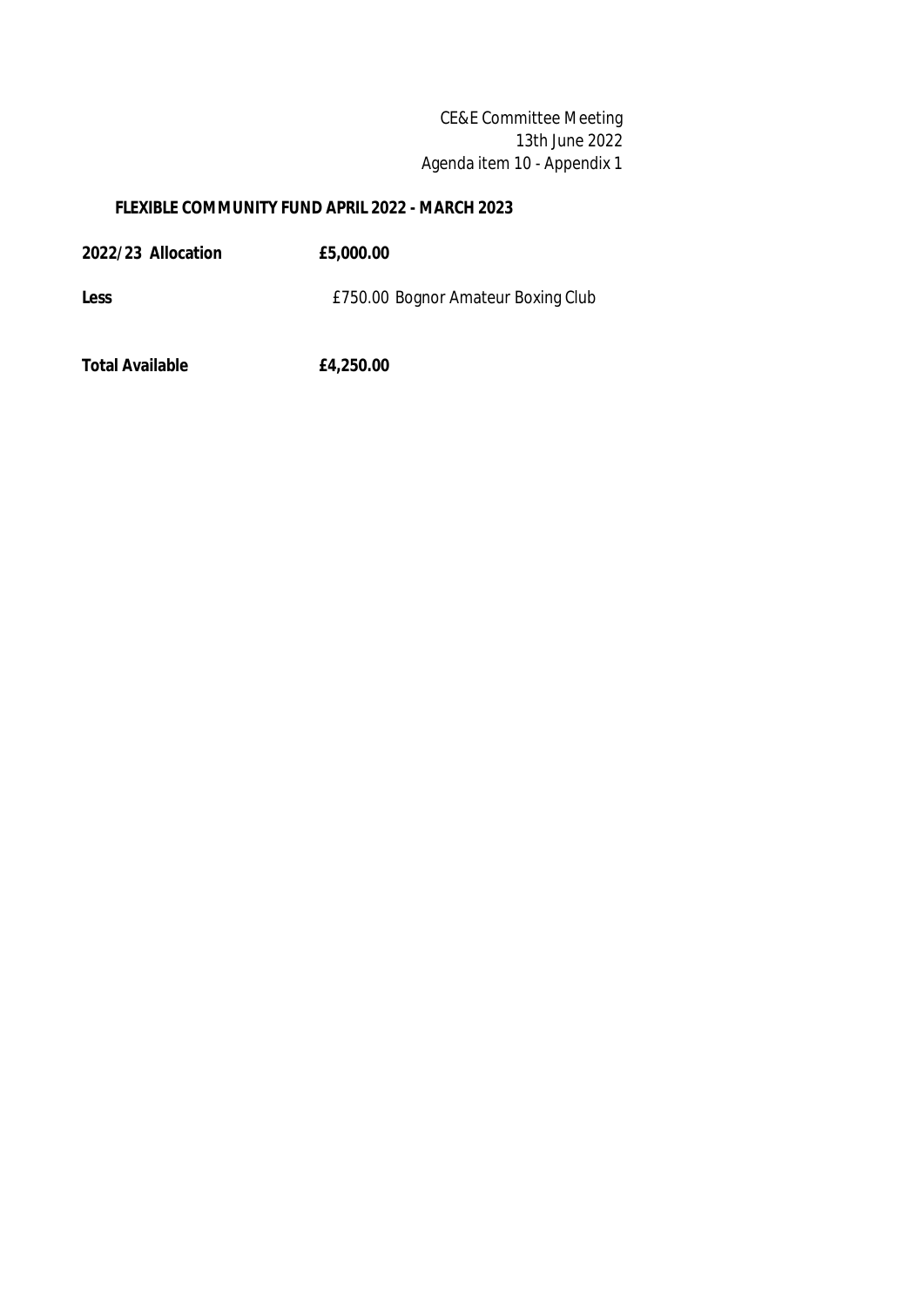

#### **FLEXIBLE COMMUNITY FUND APPLICATION FOR YEAR 1st APRIL 2022 to 31st MARCH 2023**

**IMPORTANT NOTICE** – Please note that before payment of any agreed funds are made, applicants may be required to submit **copies of current bank statements for all bank accounts and a signed copy of the Chairman's Report/Statement or Constitution.** Successful applicants will be advised in their notification letter of all requirements to enable payment. However, to speed up the process, applicants may provide these documents in advance and attach to this application. Please read questions carefully and provide a full answer.

1. Name and address of your organisation.

Name:

Address:

2. Name, address, postcode and daytime telephone number of the person applying including position in organisation.

Name:

Address:

Postcode:

Daytime telephone number:

Position in Organisation:

3. Does your Group/Organisation have a constitution or set of rules? Please enclose a copy if applicable.

Please tick Yes No If no, please say why: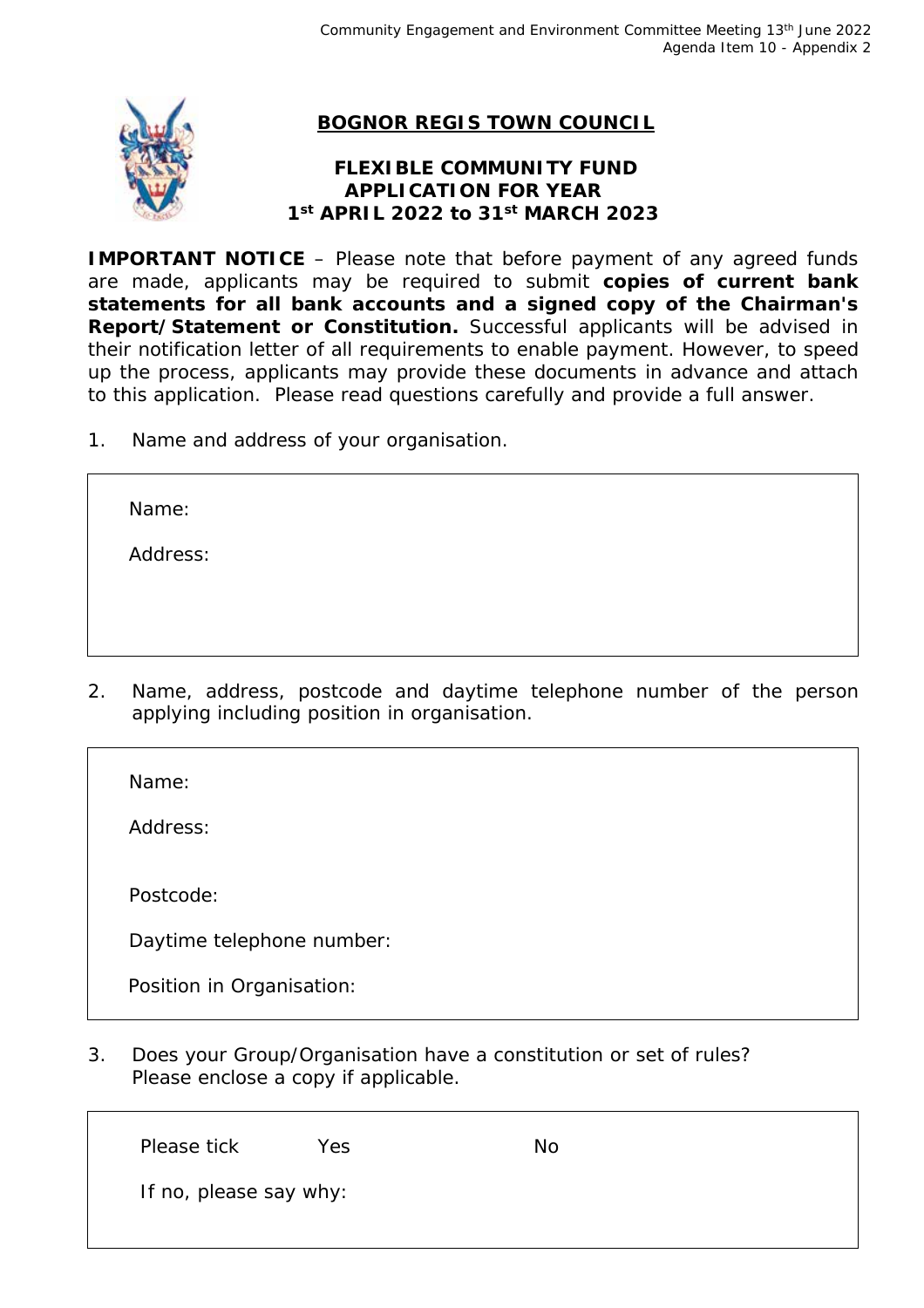4. Please tick the relevant information and supply the appropriate number.

Registered Charity

Charity number

Company Ltd. by Guarantee

Company number

C.I.C

C.I.C. number

Other (please specify)

5. Please supply the following information:

When did your group/organisation start? (MM/YY)

How many members do you have?

How many people use this service?

How many are Bognor Regis residents?

6. Amount Applied for £…………………………………………………

7. Description of what the funds are for (if the application is for new equipment that is over £100 in value, please supply at least two quotations).

8. Please tell us if you are a branch of, or related to, a larger organisation.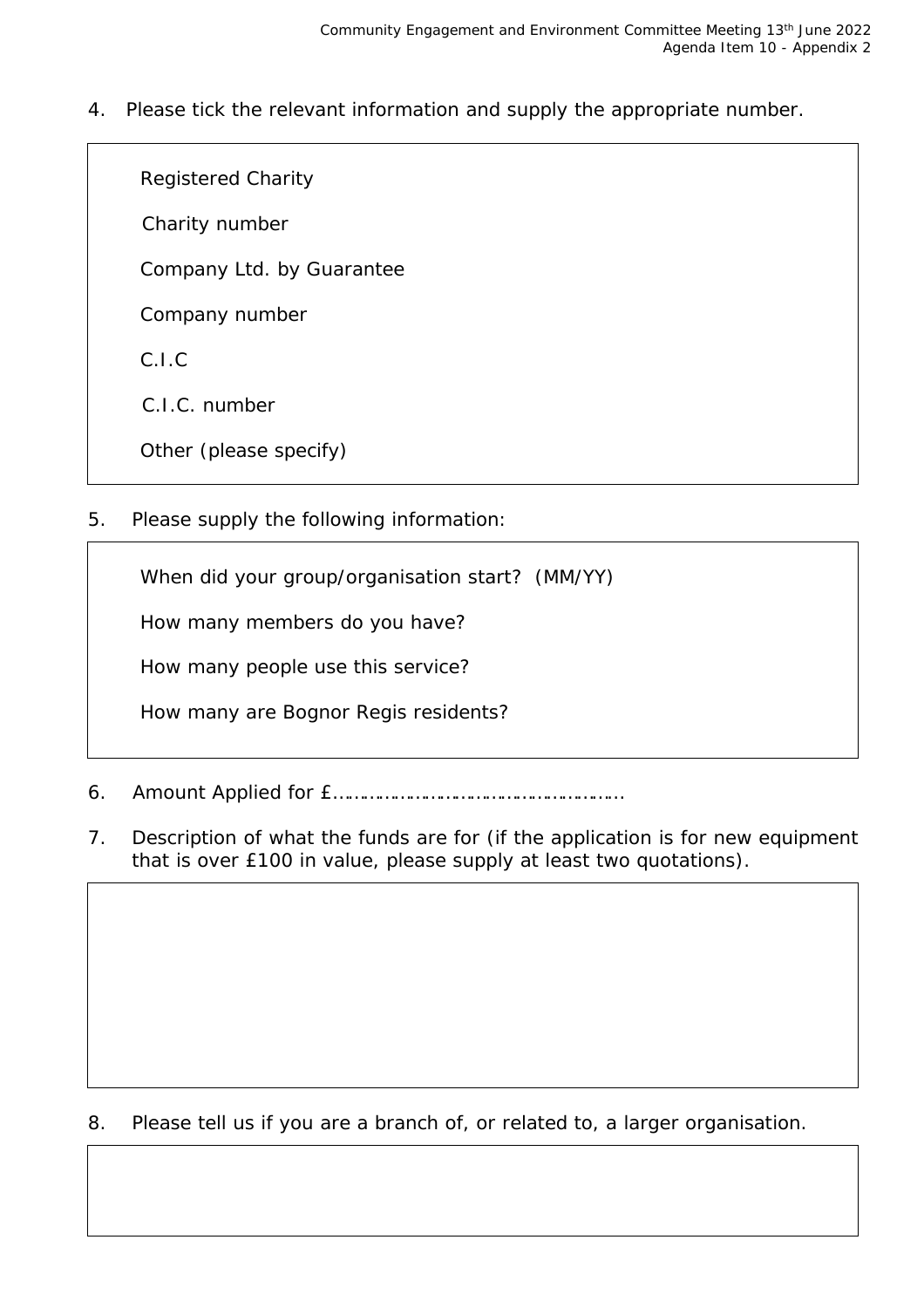٦

9. Are current Bank Statements attached?

| Please tick                                                                                        | <b>Yes</b> | Nο  |  |
|----------------------------------------------------------------------------------------------------|------------|-----|--|
| If No, can you confirm that these will be made available should<br>your application be successful? | Yes        | No. |  |
| If the Bank Statements will not be available, please give an explanation why.                      |            |     |  |
|                                                                                                    |            |     |  |
|                                                                                                    |            |     |  |

10. Is an up-to-date Child Protection/Vulnerable Groups Policy enclosed?

| Please tick                                    | Yes. | No. |  |  |  |  |
|------------------------------------------------|------|-----|--|--|--|--|
| If no, please explain why this is not required |      |     |  |  |  |  |
|                                                |      |     |  |  |  |  |

11. Please confirm the amount of unrestricted reserves that your organisation holds and an explanation as to why these cannot be used for the proposals/project.

| 12. Are there any safety issues related to your project, or proposed activity and |  |
|-----------------------------------------------------------------------------------|--|
| do you hold a current Public Liability Insurance?                                 |  |

| Details of any safety issues     |     |    |
|----------------------------------|-----|----|
| Public Liability Insurance       | Yes | No |
| Amount held<br>$\vdash$ $\vdash$ |     |    |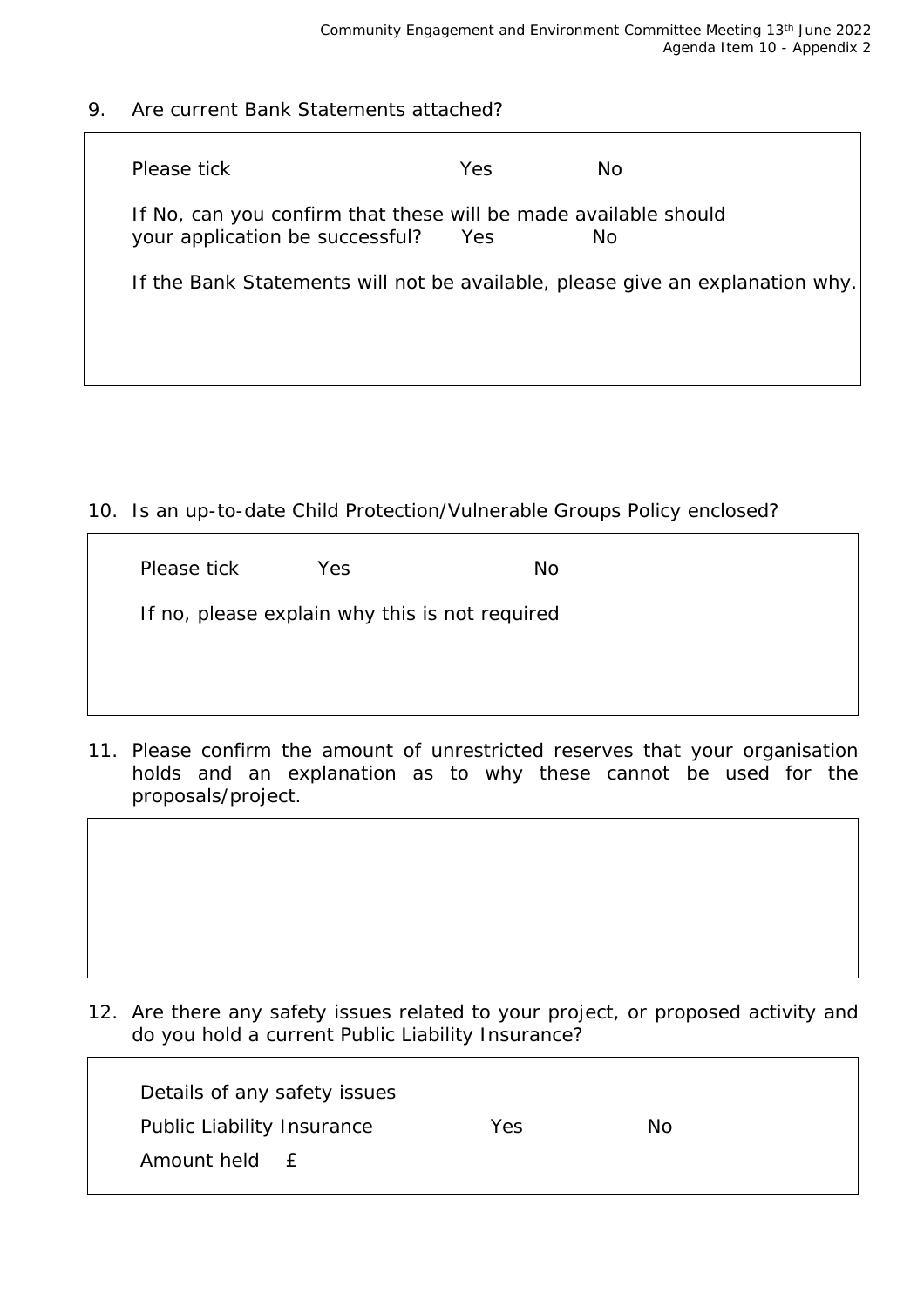13. What are your reasons for not applying to the Town Council's Grant Aid Fund for this funding?

14. The Town Council is keen to hear about the impact and benefits arising from the Flexible Community Fund. Therefore, if your application is successful, the Town Council will be in touch with you to request feedback. Please indicate below whether you anticipate your event/project will be completed within 6, or 12 months of the funds being awarded, so that you are contacted at the appropriate time.

| The Event/Project will be completed within: | 6 mths | 12 mths |
|---------------------------------------------|--------|---------|
|                                             |        |         |

15. As part of the feedback process, the Town Council would like to hear whether the success criteria for your event/project were met. Please provide details of how the success of the event/project will be assessed.

**PLEASE NOTE: Failure to comply with these guidelines, by not supplying all the required documentation, will result in your application not being given consideration to.**

#### **Please complete Declaration overleaf**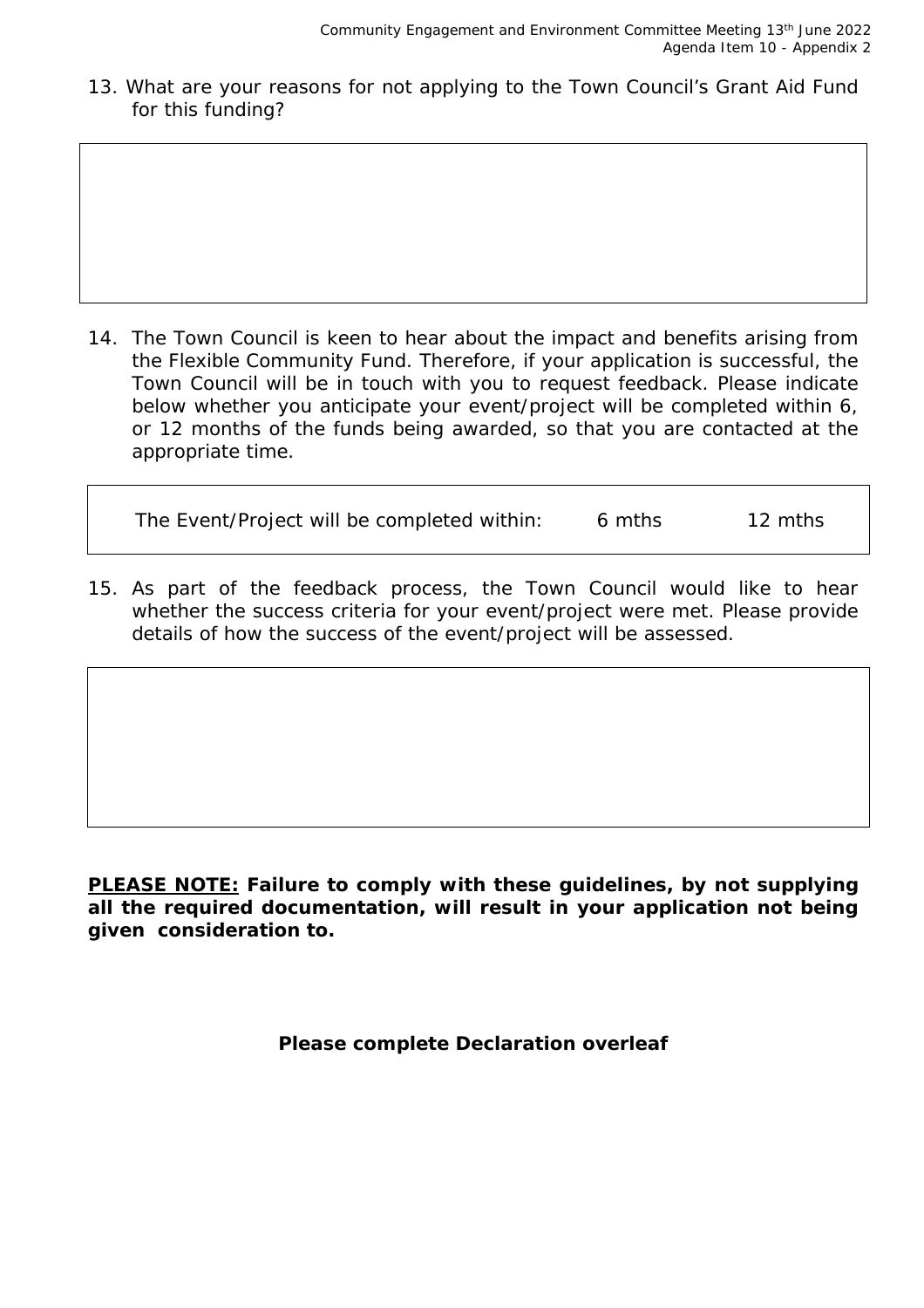#### **DECLARATION**:

I declare that I have read and accepted the Guidelines, Criteria and Checklist and that I have answered all the questions fully and truthfully. I also declare that any grant made will be used solely for the purposes outlined in this application. I understand that Bognor Regis Town Council reserves the right to reclaim the full grant in the event of it not being used for the purpose specified.

#### **DATA PROTECTION:**

By making an application for funding from Bognor Regis Town Council, you agree that your contact details may be held and processed for the purpose of corresponding and assessing your funding application. You may request access to the information we hold on you by emailing **bognortc@bognorregis.gov.uk** You may request to be removed as a contact at any time bognortc@bognorregis.gov.uk Bognor Regis Town Council's Privacy Notice may be viewed on our website. Alternatively, please email bognortc@bognorregis.gov.uk to request a copy

Name ……………………………………………………………………………… Date……………………………….

Position ……………………………………………….. Email address…………………………………………..

Organisation's website (If applicable) …………………………………………………………………….

Please complete this form fully and return via email to the Town Clerk at bognortc@bognorregis.gov.uk

#### **Checklist**

To prevent unnecessary delay, please tick and ensure that you have:

Read the notes for applicants.

Answered all questions. It is not sufficient to simply attach documents in response to questions. Ensure you have entered the actual amount of grant requested.

Attached your most up-to-date bank statements for all bank accounts, or confirmed that these will be provided prior to payment, or an explanation as to why these are not available.

Provided a copy of your Policy Statement regarding Child Protection, (if applicable) or reason for absence.

Attached copy of your Constitution or Set of Rules.

Included additional supporting material, e.g. cuttings, reviews etc. (optional).

Attached copies of estimates for your proposals/project.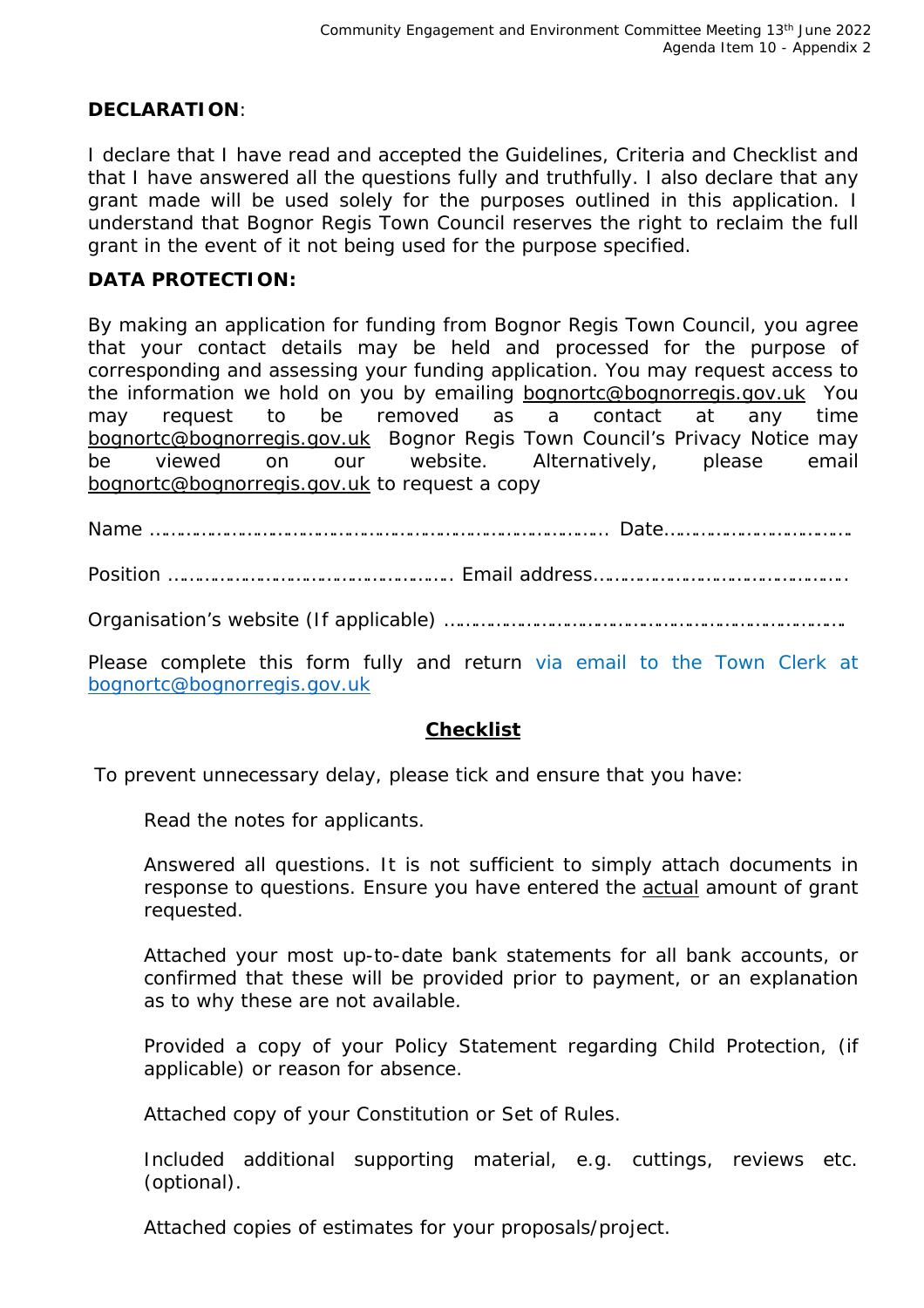#### **AGENDA ITEM 11 – TO RECEIVE AN UPDATE IN RELATION TO ONLINE COMMUNITY OPEN FORUM MEETINGS INCLUDING:**

- **CONSIDERATION OF ANY ITEMS FOR A FUTURE AGENDA**
- **ARRANGEMENTS FOR THE NEXT MEETING**

#### **REPORT BY THE PROJECTS OFFICER FOR DECISION**

At the last Community Engagement and Environment Committee Meeting held on 11<sup>th</sup> April 2022, Members received the notes of the Online Community Open Forum Meeting held on 21<sup>st</sup> February 2022 (Min. 83 refers).

Members considered the items that were discussed during the Online Community Open Forum Meeting, with the suggested Committees to address the items identified. The Town Clerk advised the Chairman that actions in relation to the various items identified would need to be referred to the relevant committee as an agenda item for further consideration and decision on any resulting actions.

One of the items considered was a request that a letter be sent by the Town Council to Southern Water regarding raw sewage. This will therefore be an agenda item for the next Community Engagement and Environment Committee Meeting when Members will be asked to consider and agree any next steps.

At the Meeting Members were also reminded that Online Community Open Forum Meetings would alternate between daytime and evening meetings, and it was reported that the next meeting would be held in the daytime.

#### **DECISION**

Do Members **AGREE** that the next Online Community Open Forum be held on Wednesday 15<sup>th</sup> June 2022 at 3pm?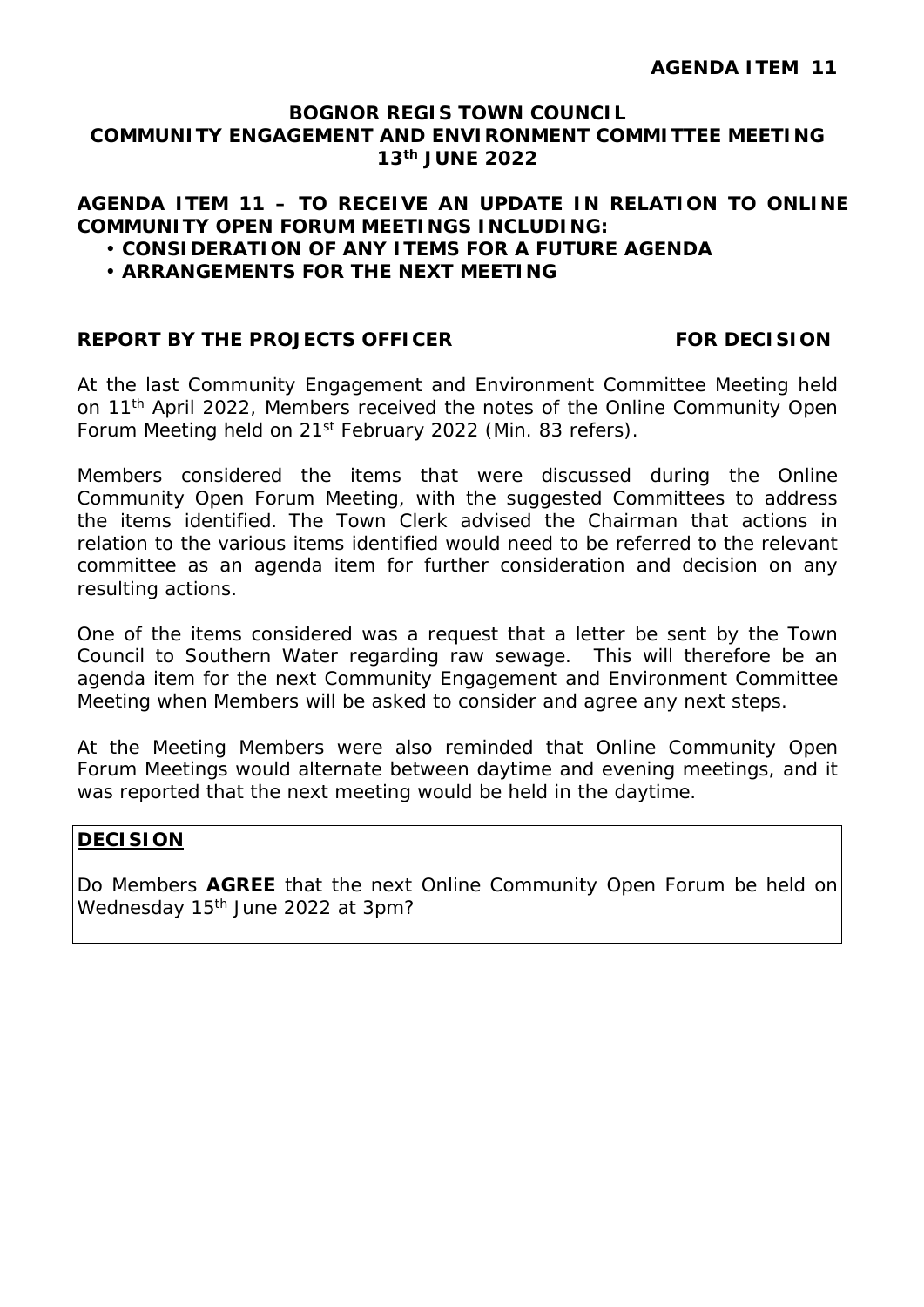#### **AGENDA ITEM 12 – TO RECEIVE AN UPDATE IN RELATION TO YOUTH PROVISION MEETINGS INCLUDING:**

- **UPDATE ON WEST SUSSEX COUNTY COUNCIL'S DECISION TO CLOSE THE PHOENIX AND FIND IT OUT CENTRES (IF AVAILABLE)**
- **UPDATE ON BOGNOR REGIS YOUTH AND COMMUNITY CENTRE FROM CLLRS. W. SMITH AND MRS. S. STANIFORTH**

#### **REPORT BY THE PROJECTS OFFICER FOR INFORMATION**

At the last Community Engagement and Environment Committee Meeting, held on 11<sup>th</sup> April 2022, the notes from the last Youth Provision Steering Group Meeting, were noted by the Members (Min. 84 refers).

Following that Committee Meeting, an Extraordinary Community Engagement and Environment Committee Meeting was held on 19<sup>th</sup> April 2022, where Members supported a funding request, from Bognor Regis Youth Community Centre, in Westloats Lane (Min. 100 refers).

It was hoped that a follow up meeting of the Youth Provision Steering Group, would occur shortly after that Extraordinary Meeting, to gain more insight into how each Youth Provision organisation could support one another. However, due to a combination of work commitments, annual leave and sickness, a further Youth Provision Steering Group Meeting, has not yet taken place.

Invitations have been sent out to the group with possible dates in June (22nd, 23<sup>rd</sup>, or 24<sup>th</sup>) for a future meeting of the Youth Provision Steering Group and responses regarding availability are awaited.

The Projects Officer contacted Chris Cook, CEO from Sussex Clubs for Young People, requesting an update on West Sussex County Council's decision to close the Phoenix and Find It Out centres, to which the following response was received from Chris: -

*"We submitted our plans with the 39 Club on time for the Findit Out Centre on 24th May. United Learning submitted their plans with our input on 29th May*  for Phoenix Centre. We are expecting that WSCC will complete their scoring *and review by 14th June and we should hear with a couple of weeks. There will probably be other questions or issues to resolve after that point."*

It is hoped that a verbal report will also be given by either Cllr. W. Smith, or Cllr. Mrs. S. Staniforth in relation to an update on the Bognor Regis Youth and Community Centre.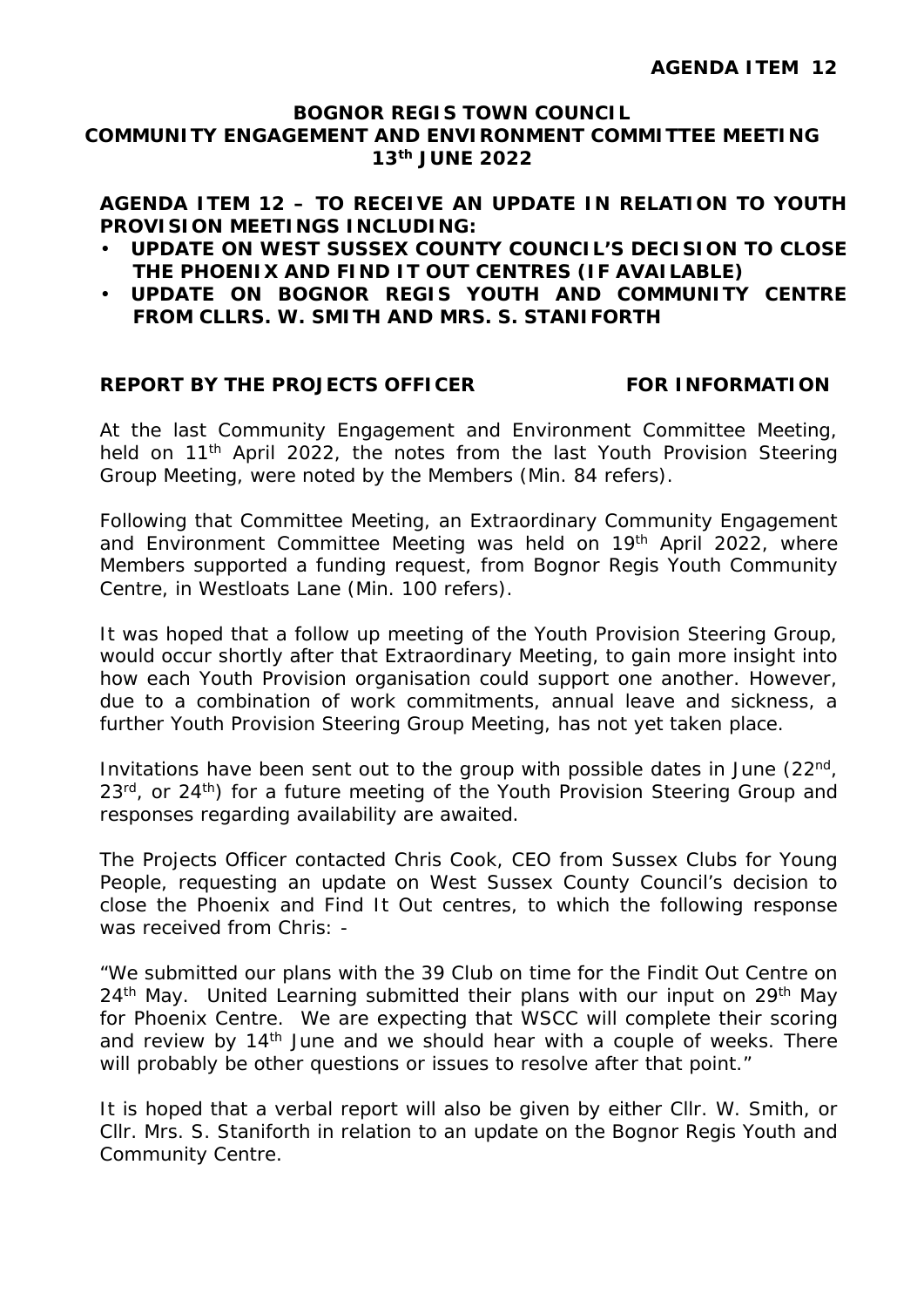#### **AGENDA ITEM 13 – TO RECEIVE THE NOTES FROM THE BEACH & SEA ACCESS TOPIC TEAM MEETING HELD ON THE 27th APRIL 2022 AND CONSIDERATION OF ANY RECOMMENDATIONS**

#### **REPORT BY THE PROJECTS OFFICER FOR NOTING**

Members are asked to receive the Notes from the Beach & Sea Access Topic Team Meeting held on the 27th April 2022 **(Appendix 1)**, from which there were no recommendations to be considered.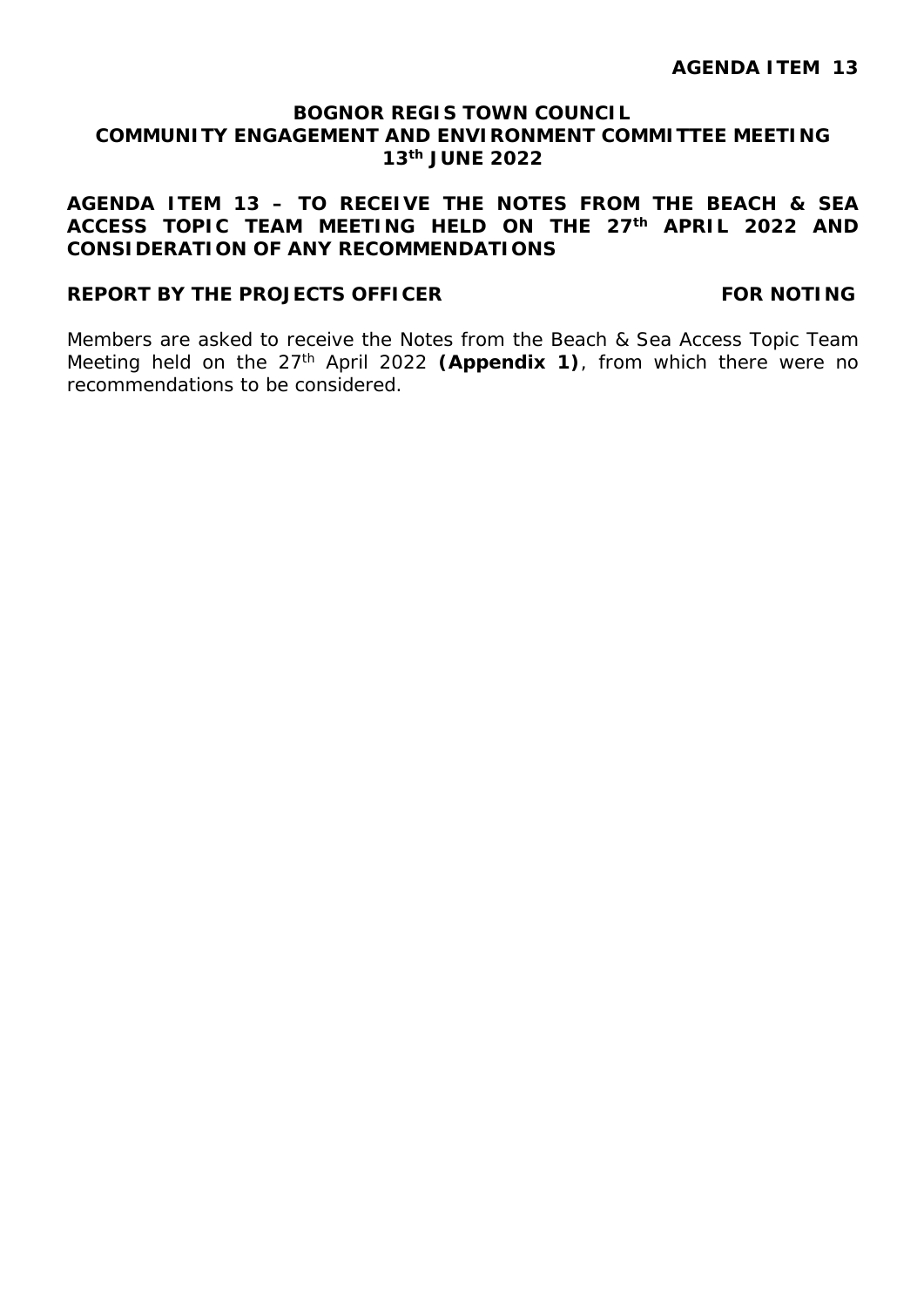## **BOGNOR REGIS TOWN COUNCIL BEACH & SEA ACCESS TOPIC TEAM HELD ON WEDNESDAY 27th APRIL 2022**

## **PRESENT:**

Jan Malpas (Chair) Patricia Clow Clive Mott Marilyn Warner Cllr. Jim Brooks (Bognor Regis Town Council) Matthew Hall (Bognor Regis Town Council – Projects Officer)

#### **APOLOGIES:**

Marion Wells

#### **NO APOLOGIES:**

Kristina Kosovskaya Philip King Pat Dillon Andrew Clark Trudy Lockyer Karen Allen

#### *The Meeting started at 6.30pm*

#### **1. CHAIR WELCOME**

The Chair welcomed everyone and thanked them for their attendance.

The team spoke of a beach close to Brighton with a similar access issue and the possibility of investigating this as a possible avenue to explore going forward.

#### **2. TO APPROVE THE MINUTES OF THE BEACH & SEA ACCESS TOPIC TEAM (BASATT) MEETING HELD 3rd MARCH 2022**

The Minutes from the meeting held on 3<sup>rd</sup> March 2022 were approved by all.

#### **3. CLLR. J. BROOKS OVERVIEW OF POTENTIAL SCHEMES**

Cllr. Brooks presented potential schemes to the team but wanted to acknowledge that for each potential scheme, there are considerations and further information that will be required. The Chair asked Cllr.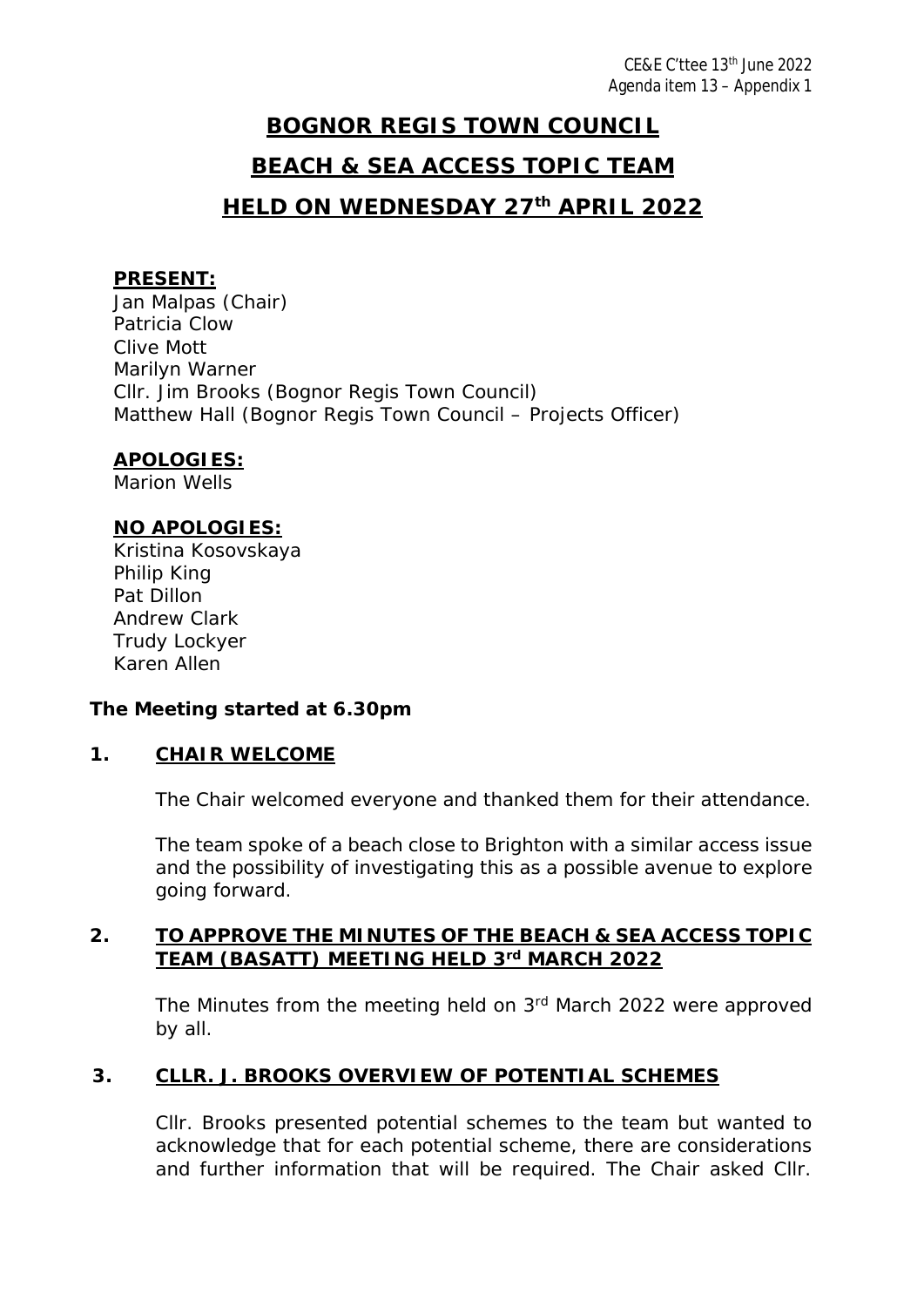Brooks for the opportunity for the team to share their views on each of the items presented.

#### **3.1 IDEAS TO EXPLORE**

- To consider a larger scheme which has added facilities, attractions, concessions, parking, expanding the Fisherman's Quarters, manmade sea defence, floating pontoon, lockable sea gate, lift from the pier deck.
- To consider using existing structures for access to the sea; the pier as a base for a ramp, explore unused underground toilets, punching through shingle, using existing steps underneath the shingle.
- To consider alternative methods to gain access, such as beach buggies, seasonal park and ride, zig-zag gradient down to the shore.

The team sought further clarification of an existing large scheme from Cllr. Brooks, who advised the team of a man-made sea defence at Herne Bay in Kent.



*Man-made sea defence: Herne Bay, Kent*

The team then discussed various other options of sea access, including the possibility of steps; made of hard sand, or rock (Margate/Elmer) raising the breakwater; zig-zag ramp design; however it was commented that several of the options would pose difficulties for those with limited mobility.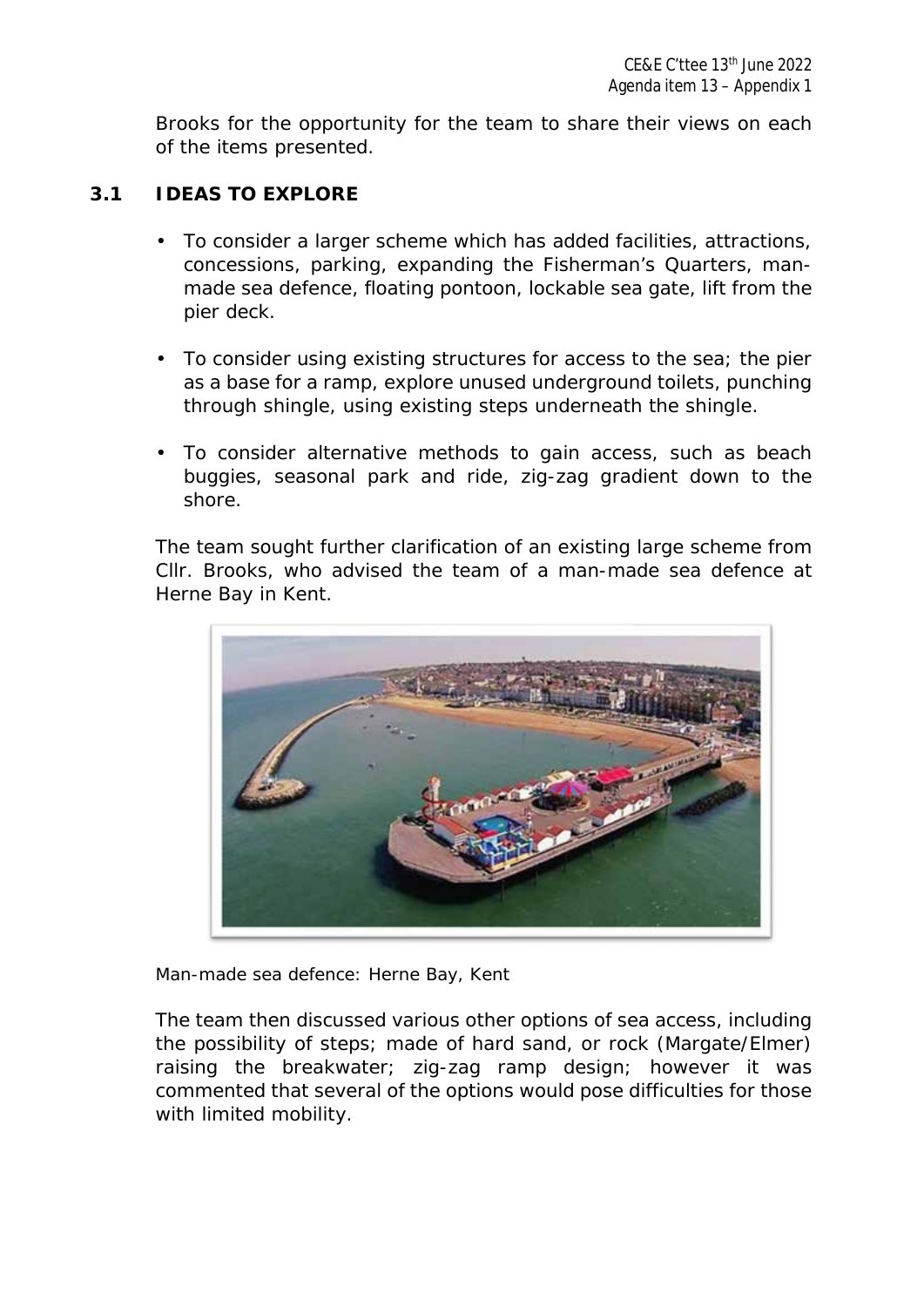#### **3.2 CONSIDERATIONS**

For each of the 'Ideas to Explore', Cllr. Brooks stated that the access to the beach and sea should be all encompassing, but consider the following conditions:

- Allow access for pedestrians and those with limited mobility; families with pushchairs; wheelchair users etc.
- The beach access may have to be temporary in certain situations, due to shifting tides, or adverse weather conditions.
- To consider that any implemented design may require a temporary, or permanent physical presence/maintenance system, such as Lifeguard/Beach Patrollers to monitor users, or a small bulldozer to remove shingle that may prevent use on/off the beach.
- It may be necessary to limit the 'access at all times' to reduce cost.  $\mathbf{r}$
- Acknowledge that full beach and sea access may not be the requirement of those with mobility issues and that some respite from the promenade may be the preferred option.

#### **3.3 REQUIRED INFORMATION**

In order to provide a suitable access option(s) to the beach and sea, the following information would be required:

- To review current beach conditions and tidal trends.
- Investigate a sustainable method for removing shingle, as currently there is a risk of 'overtopping'.
- Seek funding for significant research and independent expert  $\mathbf{r}$ reports for any chosen scheme.
- To make use of forecasting tools, to predict storm and adverse weather conditions.
- Review the implementation of successful rock groynes, anti-surge gates, ramps in place at Elmer and the Lobster Pot, in Felpham.
- Consider experiments on existing sites and record measurements, such as removing stones from Rock Gardens site, to access existing ramp and steps to beach and raise the western breakwater to further protect and observe the effect.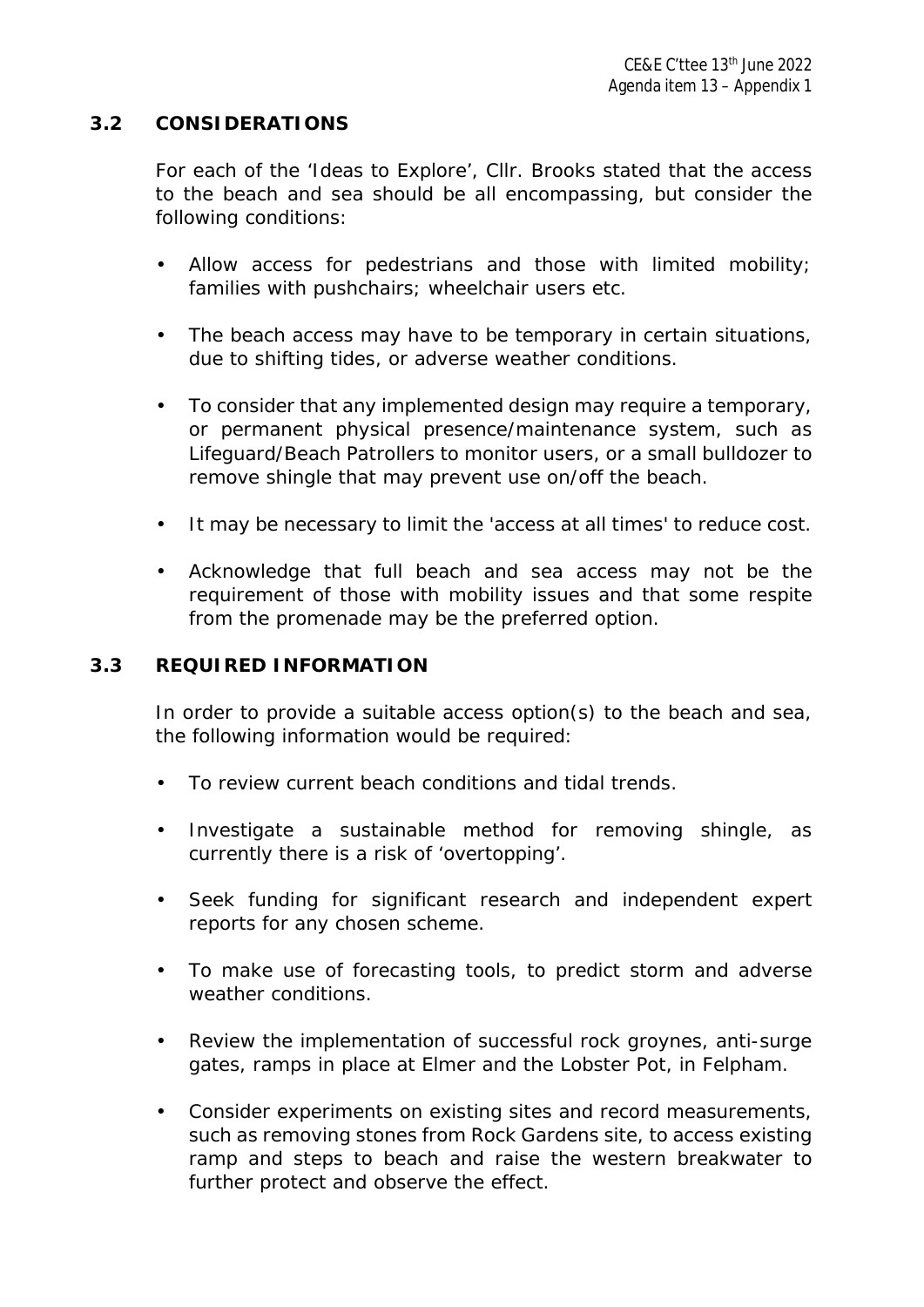Collate available advice/guidance from experts on proposed sites and impact of coastal erosion, including the viewing of available resources on YouTube, for the best protection against sea surges and videos of Bognor Regis Rock Gardens beach frontage.

The team thanked Cllr. Brooks for his presentation and agreed that the previous proposals for beach access from Arun District Council need to be reviewed, alongside exploring the many opportunities that technology and funding could present to this project.

The Chair asked whether Cllr. D. Edwards would be supportive of this project, and it was stated by Cllr. Brooks, due to his position as Chair of Arun District Council's Environment Committee, that it was expected he would be.

Regarding funding, a potential connection had been made by Cllr. Brooks, with Senior Management from Coast to Capital, who recently provided funding for development of The Beach@Littlehampton cafe.

#### **4. DETAILS OF THE FIRST BOGNOR REGIS BEACH ACCESS WORKING PARTY (BRBAWP) MEETING**

The first meeting will go ahead 9th May 2022 at 9.30am at Bognor Regis Town Council Chambers, with a short site visit to the seafront weather permitting.

The Chair asked the Projects Officer, to note the Members of Bognor Regis Town Council and those from Arun District Council, who will attend the meeting; -

Cllr. J. Brooks – Arun District Council/Bognor Regis Town Council Cllr. D. Edwards – Arun District Council Cllr. P. English – Arun District Council Cllr. Mrs. S. Staniforth – Arun District Council/Bognor Regis Town Council Cllr. Miss. C. Needs – Arun District Council/Bognor Regis Town Council Cllr. Mrs. A. Worne – Arun District Council

#### **5. TO RAISE ANY CONCERNS, OR GUIDANCE REQUIRED, FOR THE TWO NOMINATED REPRESENTATIVES OF THE BASATT, AHEAD OF THE BRBAWP MEETING**

The team discussed that the initial meeting would most likely set out Terms of Reference, election of the Chairman and Vice-Chairman and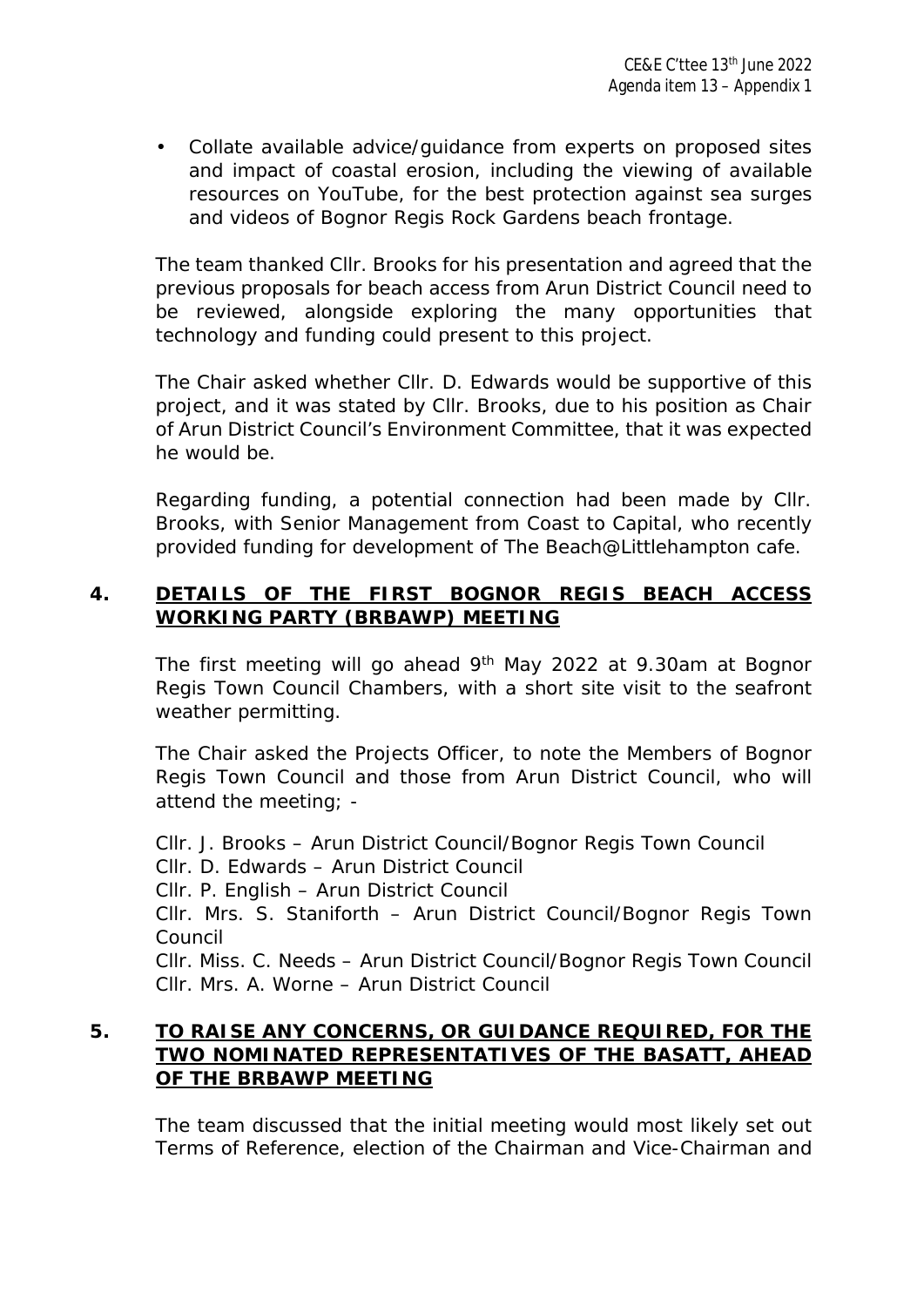that the input from the representatives from the BASATT would be minimal, but valuable in providing the team with feedback.

#### **6. TO CONSIDER HOW, THE TWO NOMINATED REPRESENTATIVES OF THE BASATT, FEEDBACK INFORMATION FOLLOWING THE INITIAL BRBAWP MEETING**

The two nominated representatives, would feedback to the team at the next BASATT meeting, with support from Cllr. Brooks.

#### **7. FUTURE MEETING DATES**

The Chair requested that the Projects Officer set the meetings for the remainder of 2022, however it was suggested by Cllr. Brooks, to liaise with the Projects Officer, to set future meetings after the first ADC Working Party's Terms of Reference are set, to ensure the meetings follow on from each other.

In addition, the team were advised that due to the number of meetings that are required, it may not be possible for the Projects Officer to accommodate evening meetings and that he will contact the team for alternate monthly, daytime meetings.

#### *The Meeting concluded at 7.38pm*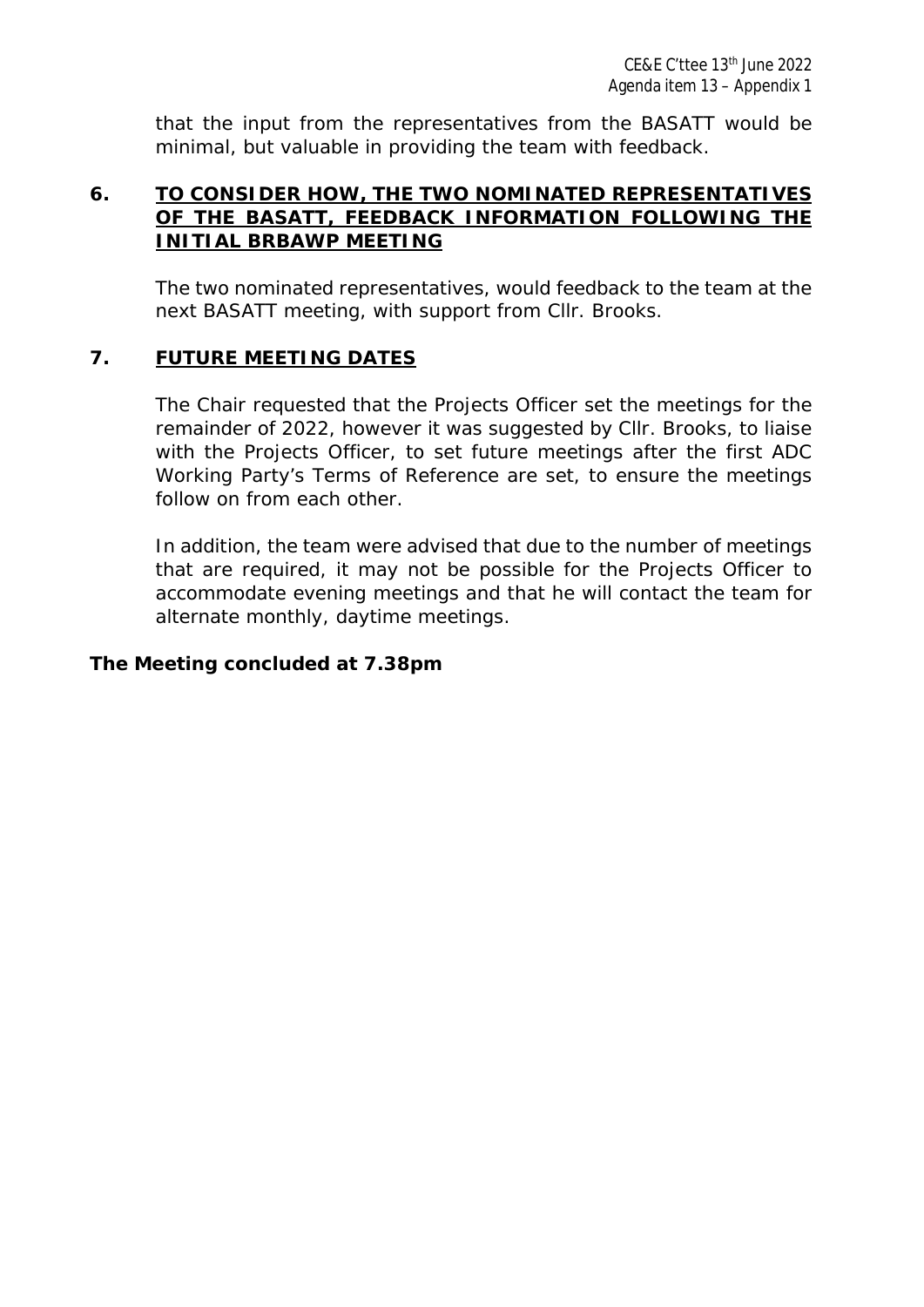#### **AGENDA ITEM 14 – TO RECEIVE THE NOTES FROM THE CLIMATE EMERGENCY FOCUS GROUP MEETING HELD ON THE 13th APRIL 2022 AND CONSIDERATION OF ANY RECOMMENDATIONS**

#### **REPORT BY THE PROJECTS OFFICER FOR NOTING**

Members are asked to receive the Notes of the Climate Emergency Focus Group held on 13th April 2022 **(Appendix 1)**.

There were no recommendations to the Community Engagement and Environment Committee Members.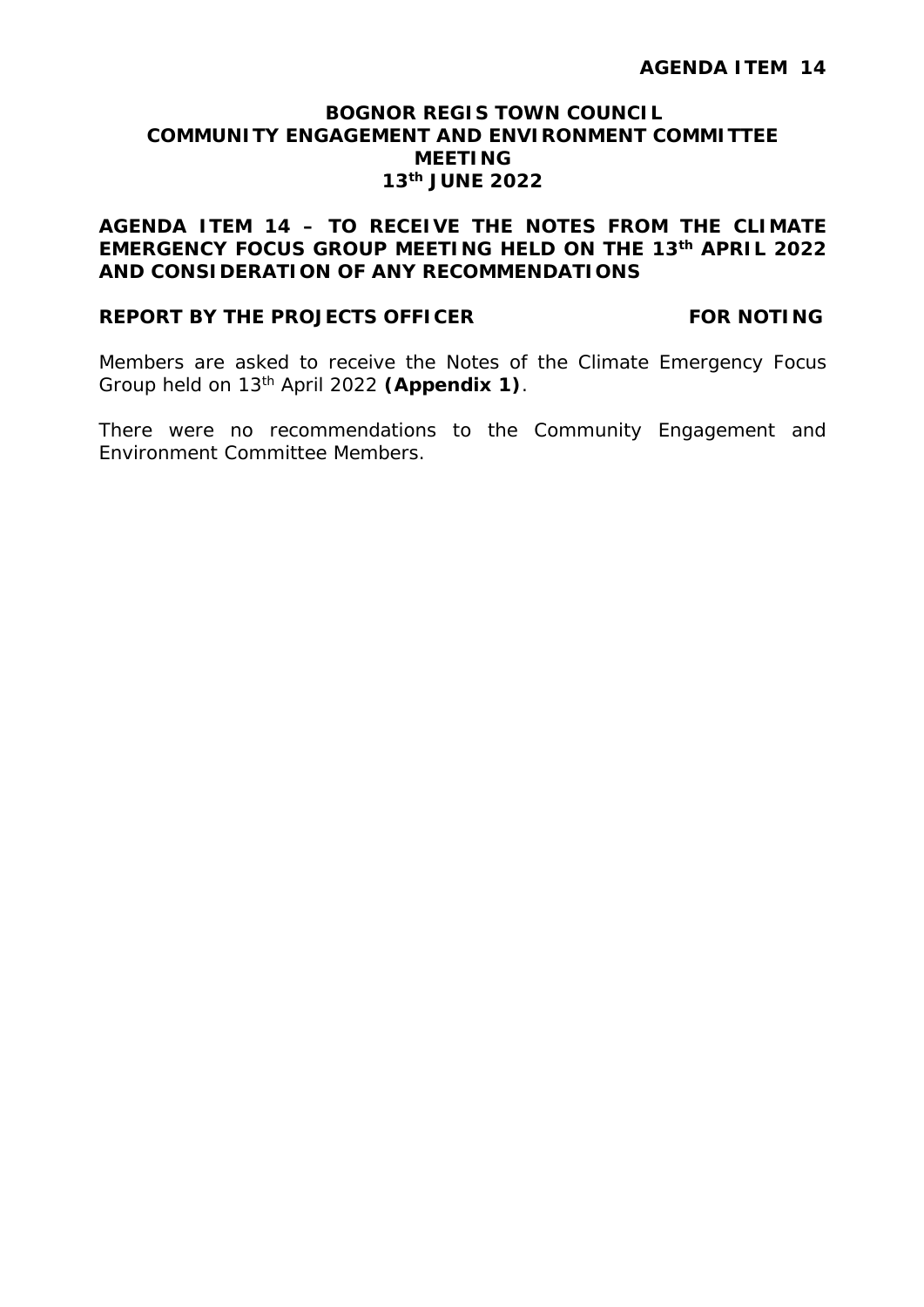### **CLIMATE EMERGENCY FOCUS GROUP**

### **HELD ON WEDNESDAY 13th APRIL 2022**

#### **PRESENT:**

Clive Mott Kim Davis Cllr. J. Brooks (Bognor Regis Town Council) Matthew Hall (Bognor Regis Town Council – Projects Officer)

#### **APOLOGIES:**

Cllr. J. Barrett (Bognor Regis Town Council) Cllr. Mrs. J. Warr (Bognor Regis Town Council)

#### *The Meeting started at 6.00pm*

#### **1. APPOINTMENT OF CHAIRMAN AND VICE-CHAIRMAN FOR THE CLIMATE EMERGENCY FOCUS GROUP**

The meeting began with the Projects Officer confirming that two members had decided to retire from the group due to work commitments: the previous Vice-Chairman Adam Bell and Sue Baker.

The Projects Officer also informed the group that there were no responses received from Suzi Buckley, Gillian Edom, Craig Pinkney and Gemma Hawkins, and commented that they also may not wish to be part of this group moving forward but he would continue to make contact before the next Climate Emergency Focus Group Meeting.

The members of the group were then invited to appoint a Chairman and Vice-Chairman, which the group unanimously agreed upon Clive Mott and Kim Davis respectively.

#### **2. CHAIRMAN'S WELCOME AND INTRODUCTION**

The Chairman welcomed everyone and thanked those in attendance for their continued support and hoped that others would attend future meetings of this group.

#### **3. TO NOTE THE NOTES FROM THE MEETING HELD 20th MAY 2021**

The Notes from the previous meeting were noted.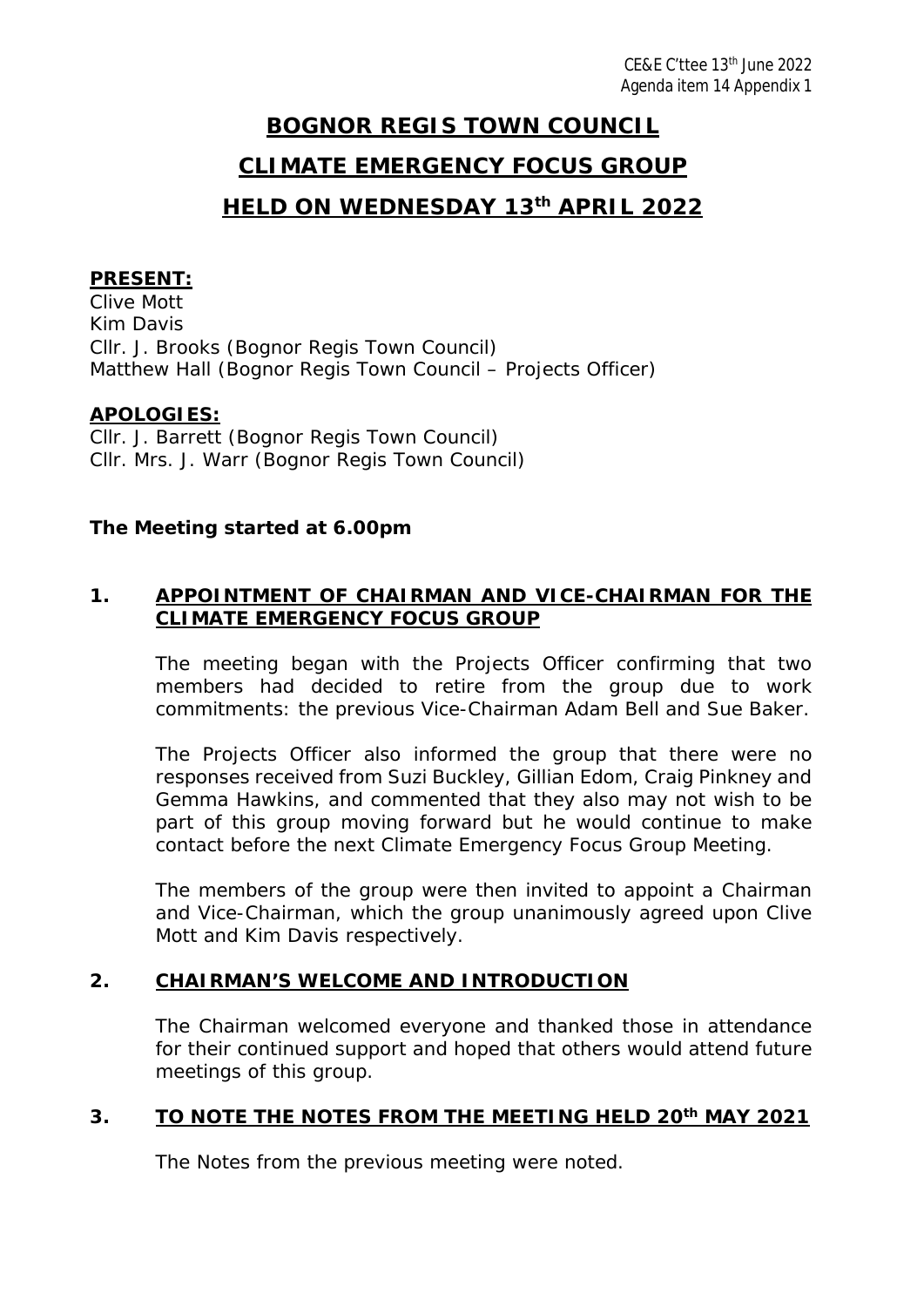#### **4. TO RECONSIDER THE PROPOSAL TO INSTALL PUBLIC CYCLE HUB/BIKE REPAIR STATION, INCLUDING IDENTIFYING A SUITABLE LOCATION, PERMISSION, AND ASSOCIATED BUDGET – AS DISCUSSED ON 25th MAY 2021**

Members of the group discussed the high cost of this proposal and the feasibility of this project now that the expertise from Adam Bell had been lost from this group. It was decided by all members that the group would no longer continue pursuing this item.

#### **5. TO INVITE ANY QUESTIONS FROM MEMBERS OF THE PUBLIC VIEWING LIVE VIA FACEBOOK**

The Projects Officer advised that it was not possible to stream live via Facebook on this occasion, due to the amount of Officer hours increasing outside of 'usual' business hours.

Due to the relatively small number of attendees present, those in attendance stated that they would use this opportunity to create a succinct focus before streaming live to Facebook.

#### **6. ITEMS FOR FUTURE AGENDA**

- **6.1** To explore the opportunity of a Food Forest with the owner of the land on which a caravan park is proposed. This would involve contacting the owner to see whether this may be something which they would be open to. Kim Davis shared her thoughts on the many ways in which this would combat Climate Change.
- **6.2** To find out who owns the land from the Bognor Regis Golf Course all the way to the land behind the Chichester University, where the Technology Park is situated and understand what live planning applications are in place.
- **6.3** To investigate the possibility of cycle racks to be situated at Victoria Road car park and whether the water tanks may be affected by this proposal.
- **6.4** To contact the relevant organisation responsible for collection/drop off of medical skips at the Health Centre, so that soil development sites can continue to be nurtured for composting.
- **6.5** To invite representatives from Butlin's, Sussex Wildlife Trust, the owner mentioned in 6.1 and Environmental Officer Will Page from Arun District Council to attend future meetings to explore the opportunity to create a Food Forest in Bognor Regis.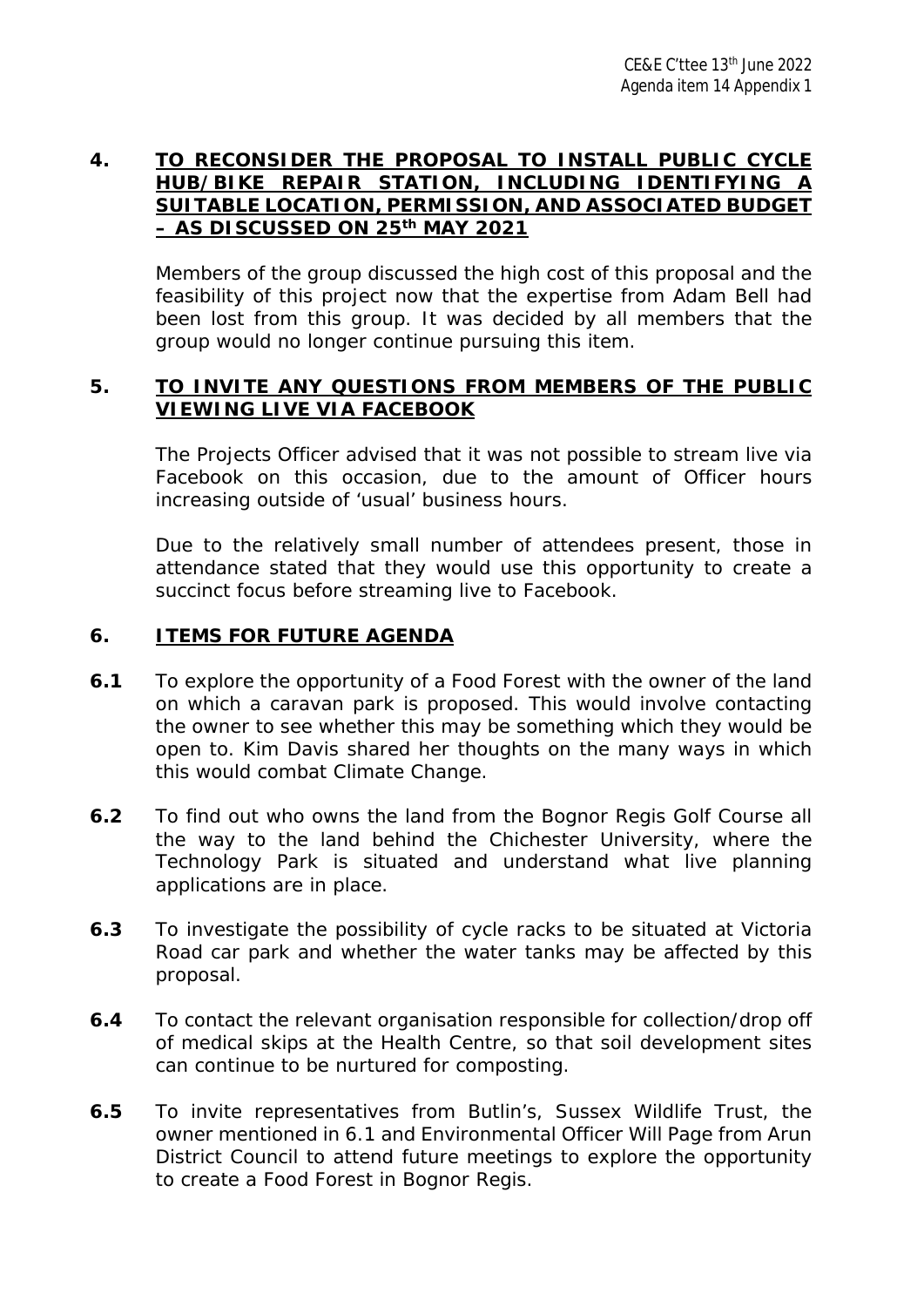#### **7. DATE OF NEXT MEETING**

The Projects Officer will send out invitations to the group ideally before the next Community Engagement and Environment Committee Meeting to be held on  $13<sup>th</sup>$  June 2022.

*The Meeting concluded at 7.00pm*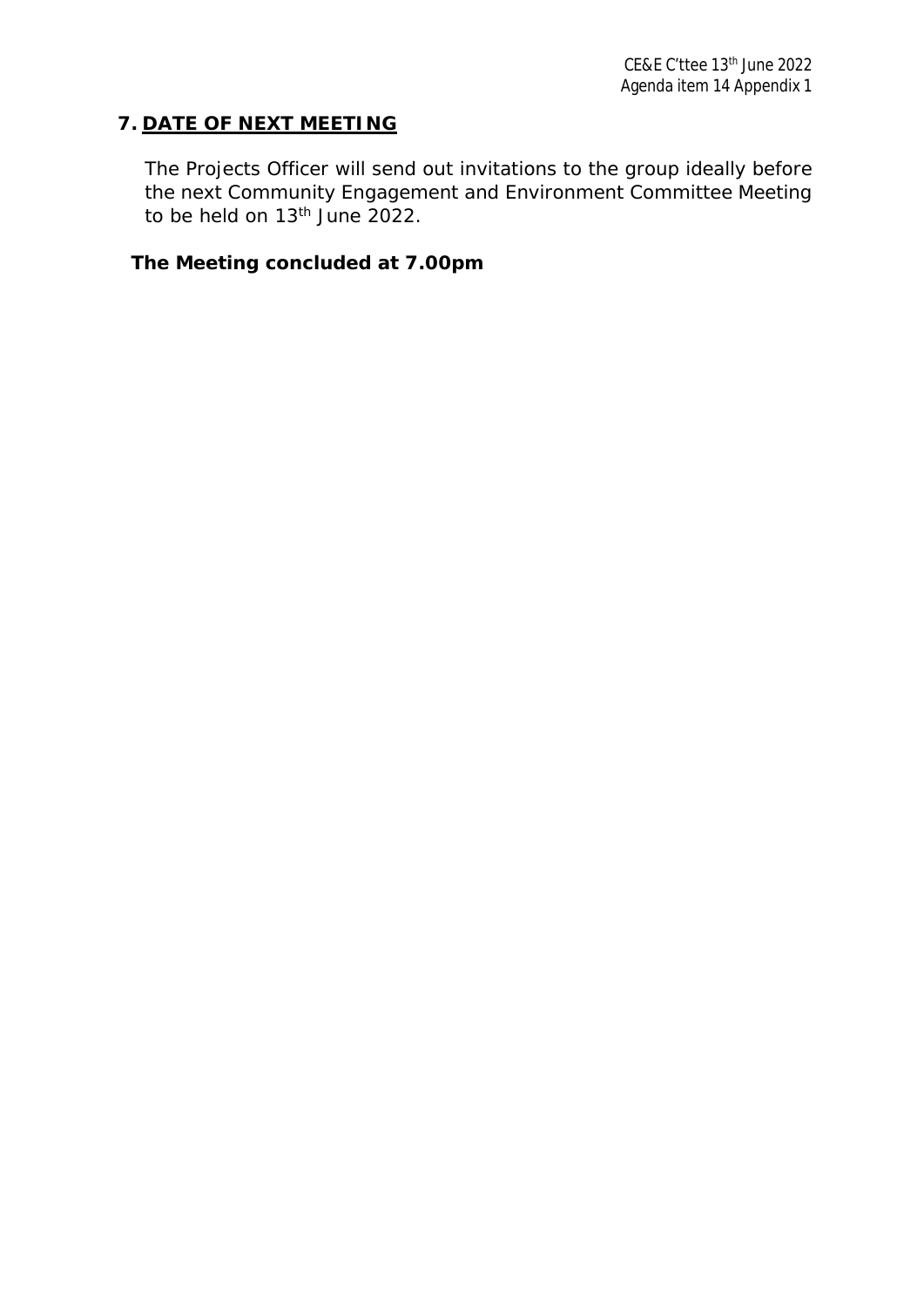**AGENDA ITEM 15 – BOGNOR REGIS IN BLOOM WORKING GROUP – CONSIDERATION OF THE RESOLUTIONS, RECOMMENDATIONS AND REPORTS IN THE NOTES OF THE NON-QUORATE MEETING HELD ON THE 19th MAY 2022**

#### **REPORT BY THE PROJECTS OFFICER FOR DECISION AND NOTING**

Members are asked to receive the Notes from the Bognor Regis In Bloom Working Party Meeting, held on the 19th May 2022 **(Appendix 1)**.

As detailed in the Notes of the Working Group Meeting, the Committee Clerk contacted those co-opted Members not present and has since received notification from Mr. R. Earl that, owing to other commitments, he would be standing down.

As Members will note, this meeting was not quorate and therefore Members are asked to **RATIFY** the following recommendations:

- To **AGREE** to **RECOMMEND** to Council the appointment of Councillors S. Goodheart, Mrs. J. Warr and P. Woodall to the Bognor Regis in Bloom Working Group.
- To **AGREE** to **RECOMMEND** to Council the appointment of the following Co-opted members to the Bognor Regis in Bloom Working Group: Mr. P. Dillon, Ms. G. Edom, Mr. E. Fane, Mrs. M. Huntingdon, Mr. B. Jackson, Mrs. J. Jackson, Mrs. P. Keane. There will also be a representative from the Arun District Council Parks and Greenspace department.
- To **RATIFY** the expenditure of £4 for French Bean seeds be sent to participating schools, to be funded from the competition expenses budget for 2022/23.
- To **RATIFY** the expenditure of a donation of £25 to the Town Council's stationery fund, from the Environmental Projects budget, for the printing of the flyers and leaflets for the Open Day.

#### **DECISIONS**

To **AGREE** to **RECOMMEND** to Council the appointment of Councillors S. Goodheart, Mrs. J. Warr and P. Woodall to the Bognor Regis in Bloom Working Group.

To **AGREE** to **RECOMMEND** to Council the appointment of the following Coopted members to the Bognor Regis in Bloom Working Group: Mr. P. Dillon, Ms. G. Edom, Mr. E. Fane, Mrs. M. Huntingdon, Mr. B. Jackson, Mrs. J. Jackson, Mrs. P. Keane. There will also be a representative from the Arun District Council Parks and Greenspace department.

To **RATIFY** the expenditure of £4 for French Bean seeds be sent to participating schools, to be funded from the competition expenses budget for 2022/23.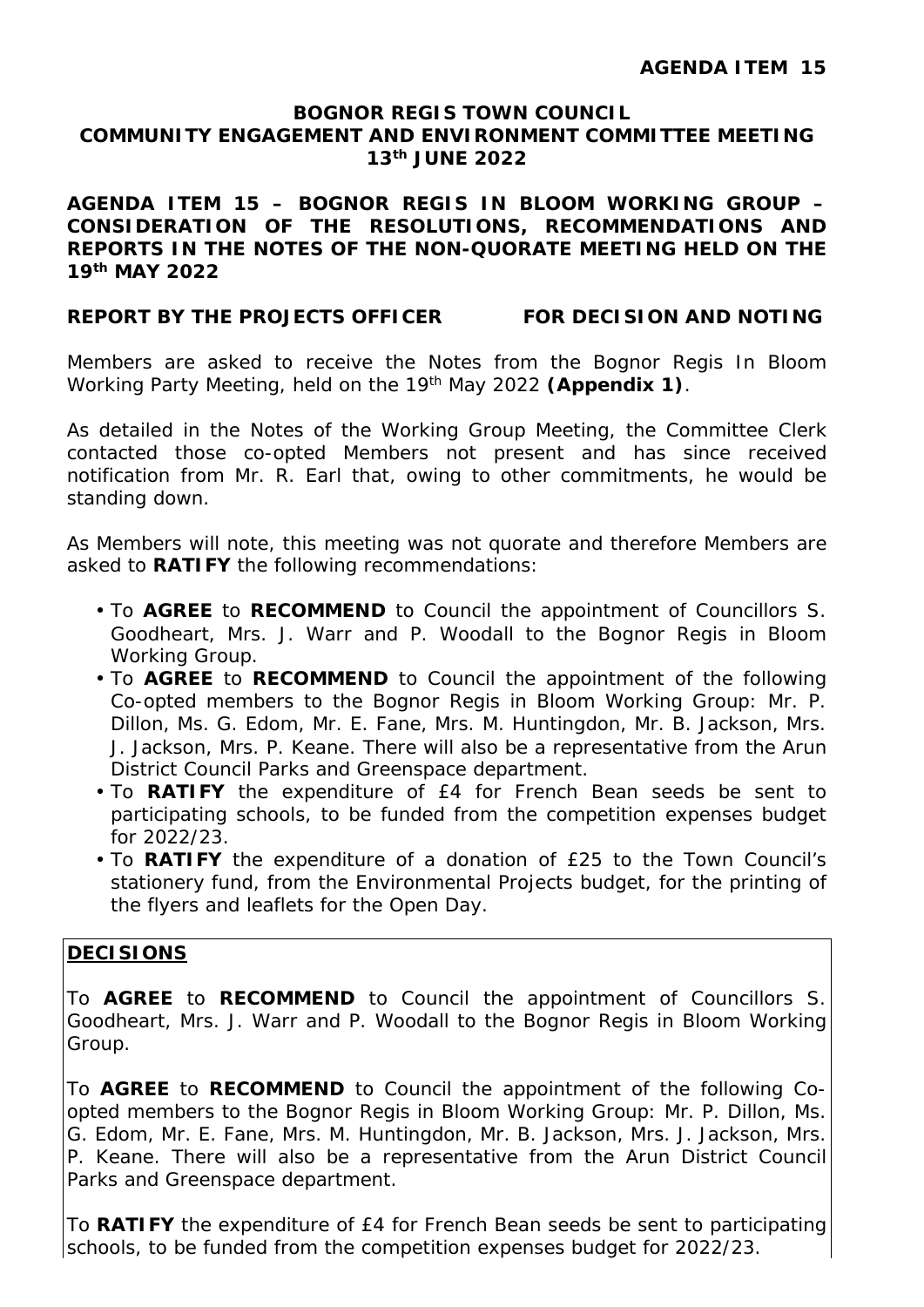To **RATIFY** the expenditure of a donation of £25 to the Town Council's stationery fund, from the Environmental Projects budget, for the printing of the flyers and leaflets for the Open Day.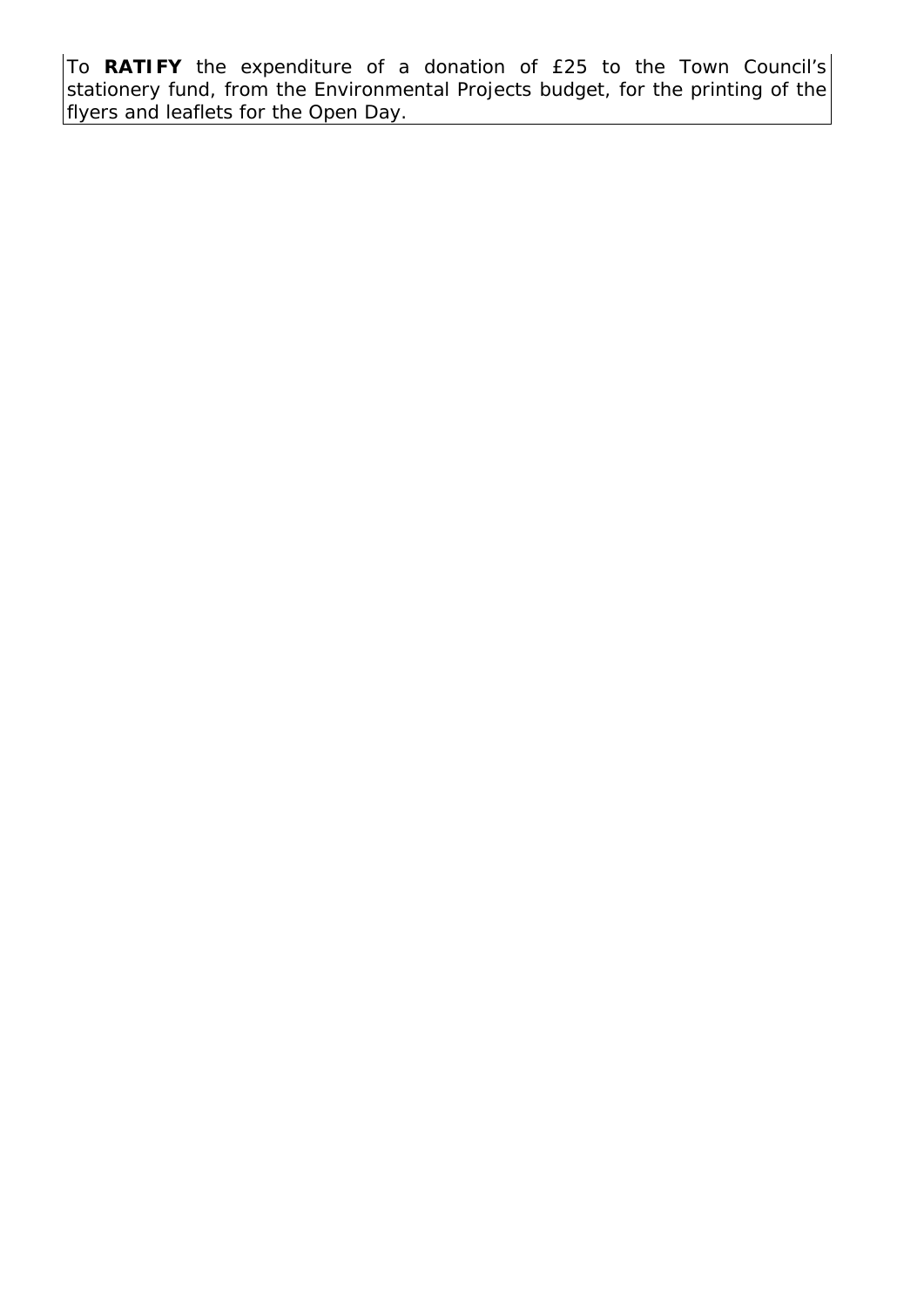## **NOTES AND RECOMMENDATIONS**

#### **Bognor Regis Town Council Bognor Regis in Bloom Working Group Thursday 19th May 2022**

**PRESENT**: Mr. P. Dillon, Cllr. S. Goodheart (part of meeting), Mrs. M. Huntingdon, Mr. B. Jackson, Mrs. J. Jackson, Ms. P. Keane, Cllr. Mrs. J. Warr, Mr. S. Davis (Committee Clerk) and Mrs. R. Vervecken (Civic & Office Manager)

#### *The Meeting began at 10.00am*

*It was noted that the Meeting was non-quorate and that any decisions would need to be made as Recommendations to the Community Engagement and Environment Committee*

#### **1. APOLOGIES FOR ABSENCE**

Apologies had been received from Ms. G. Edom, Mr. J. Jones-McFarland, and Cllr. P. Woodall.

#### **2. TO DISCUSS AND AGREE WHO WOULD LIKE TO REMAIN A MEMBER OF THE BOGNOR REGIS IN BLOOM WORKING GROUP**

With the Annual Meeting of the Town Council having recently taken place, Membership for the Working Group needed to be discussed, with a suitable recommendation put to the next Community Engagement and Environment Committee meeting.

Co-opted Members present, Mr. P. Dillon (PD), Mrs. M. Huntingdon (MH), Mr. B. Jackson (BJ), Mrs. J. Jackson (JJ), and Ms. P. Keane (PK) would all like to remain on the Bognor Regis in Bloom Working Group, as would Cllr. S. Goodheart (SG) and Cllr. Mrs. J. Warr (JW).

Co-opted Members not present, Ms. G. Edom (GE) and Mr. J. Jones-McFarland (JJM) have advised the Committee Clerk (CC) they would like to remain on the Bognor Regis in Bloom Working Group, as would Cllr. P. Woodall (PW).

Mr. D. Meagher had informed the CC prior to this meeting, that he wished to stand down as a co-opted Member of the Working Group. This was **NOTED**.

Those present **AGREED** to **RECOMMEND** to the Community Engagement and Environment Committee that Co-opted Members: Mr. P. Dillon, Ms. G. Edom, Mrs. M. Huntingdon, Mr. B. Jackson, Mrs. J. Jackson, Ms. P. Keane and Mr. J. Jones-McFarland remain on the Bognor Regis in Bloom Working Group, along with Town Council Members Cllrs. S. Goodheart, Mrs. J. Warr and P. Woodall.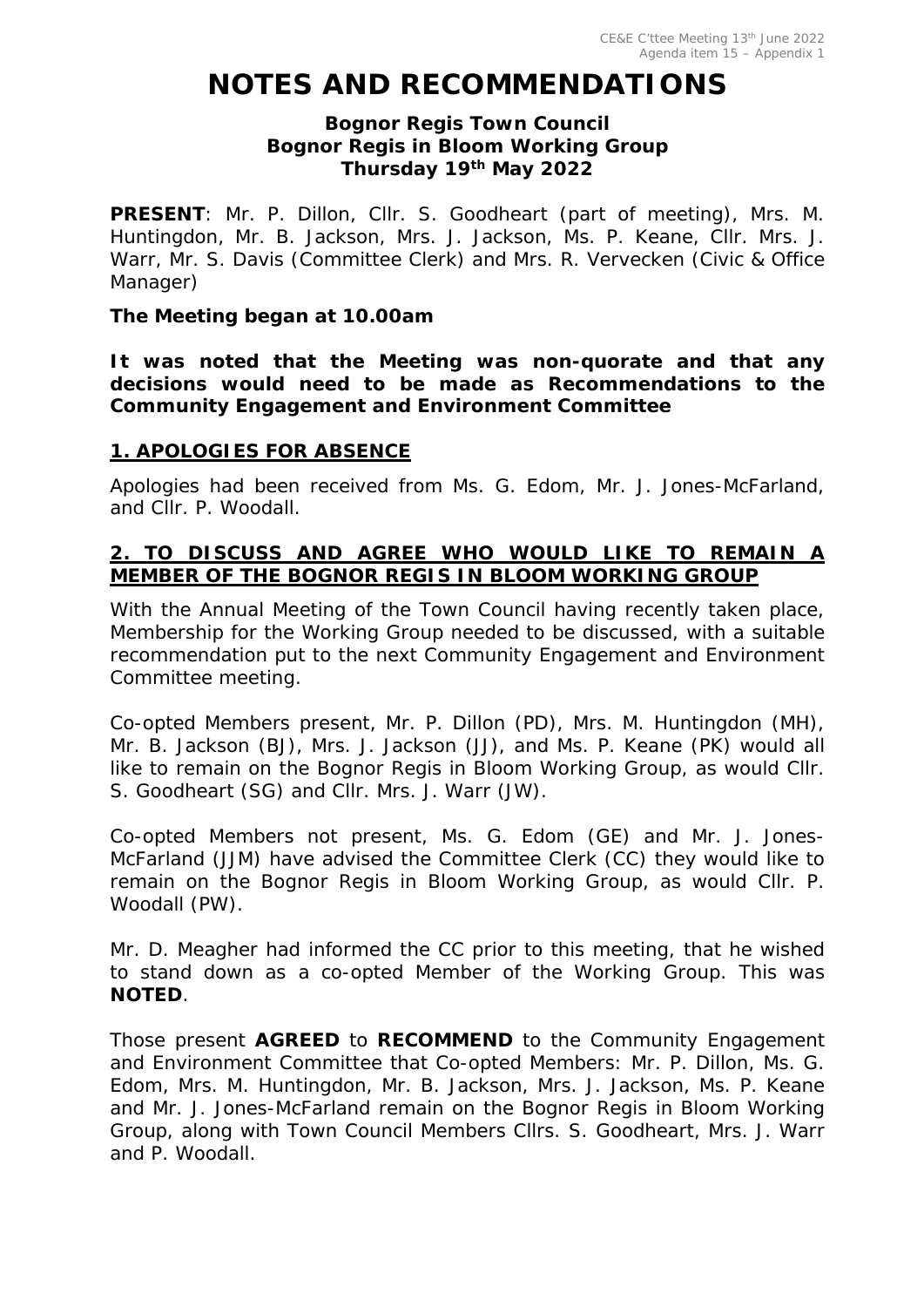The CC shall contact those who were not present and had not confirmed their wish to remain a Member, and these will be included in the recommendation to the Community Engagement and Environment Committee.

Members discussed the Councillor representation on In Bloom, and the problem with getting all three Councillors to be in attendance, to allow meetings to be quorate.

*NB: Since this meeting, all Councillors have been emailed to ask if anyone else would like to be a Member of the Working Group, to hopefully allow for better Councillor representation at meetings, and for meetings to therefore be quorate. Any Councillors expressing an interest will form part of the above recommendation of Membership to the next Community Engagement and Environment Committee Meeting.*

#### **3. TO APPOINT A CHAIRMAN FOR 2022/23 MUNICIPAL YEAR**

MH advised the meeting that she would not be willing to continue as Chairman.

Members at the meeting unanimously **AGREED** that PD be appointed Chairman. Members further **AGREED** that SG, should be Vice-Chairman of the Working Group.

Both PD and SG, on behalf of the Working Group, expressed thanks to MH for her work as Chairman.

**4. APPROVAL OF THE NOTES OF THE MEETING HELD ON 12th MARCH 2019 AND THE NON-QUORATE NOTES OF 30th APRIL 2019, 27th JUNE 2019, 29th AUGUST 2019, 3rd OCTOBER 2019, 16th JANUARY 2020, 22nd NOVEMBER 2020, 22nd MARCH 2021, 17th MAY 2021, 6th JULY 2021, 31st AUGUST 2021, 9th NOVEMBER 2021, 11th JANUARY 2022 AND 8th MARCH 2022**

As the meeting was not quorate, the Notes would be formally approved at the next quorate meeting but, in the meantime, they were **RECOMMENDED** to the Community Engagement and Environment Committee.

#### **BOGNOR REGIS IN BLOOM (BRiB) INCLUDING:**

#### **BRiB Annual Competition - To receive an update. Also, to discuss judging arrangements for July and award for winner of Queen's Platinum Jubilee category**

The CC informed Members that there had been 21 entrants to date but that there was still over a month to the closing date.

The CC reminded the Members one category (best sustainable and environmentally-friendly planting) was yet to be sponsored. Members discussed various potential sponsors and Members **AGREED** that in the first instance, SG would approach Bonito Lounge to seek sponsorship. If that was not successful PD would approach Covers Timber & Building Merchants.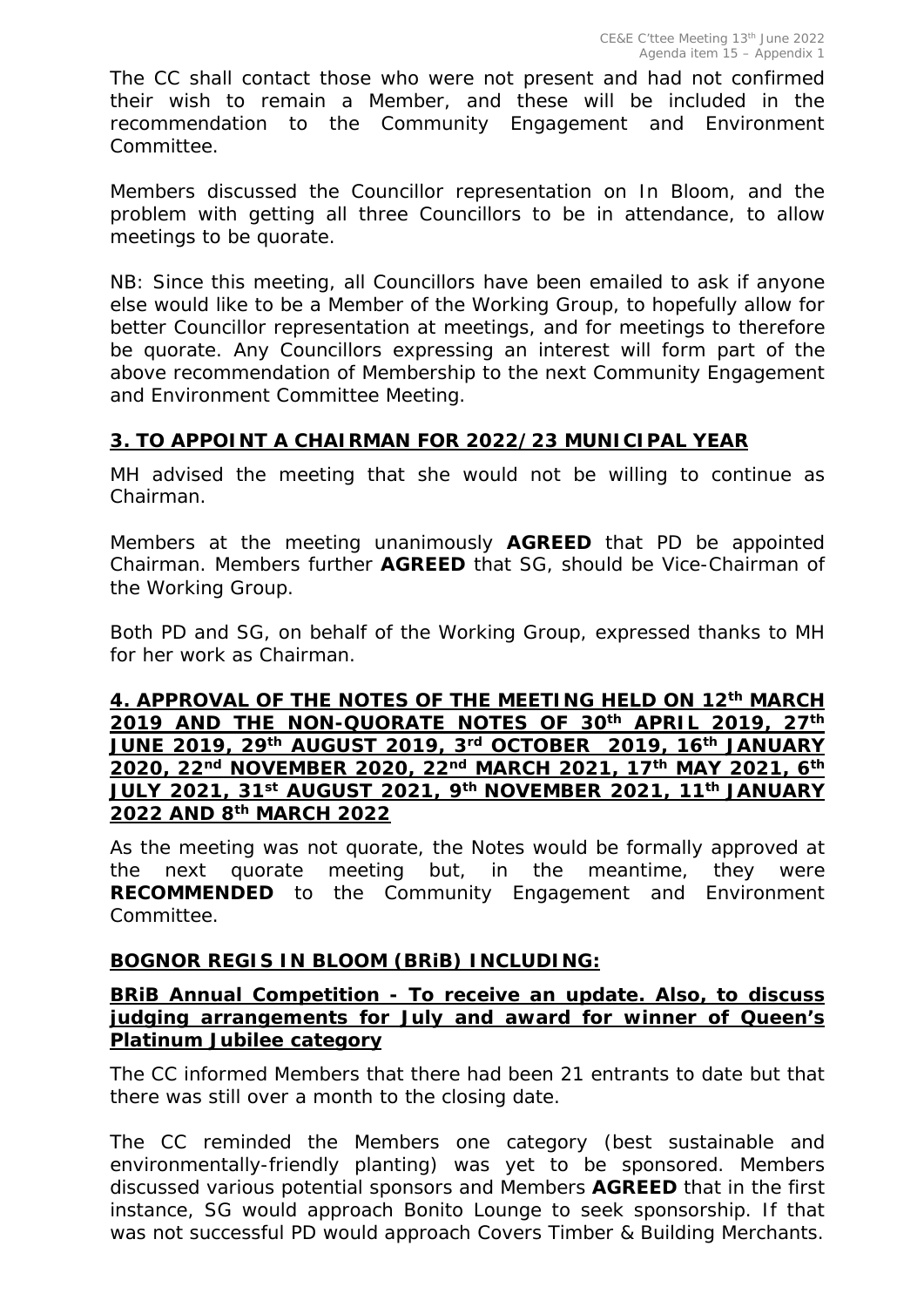It had previously been agreed by Members that the Queen's Platinum Jubilee category should be sponsored by the Bognor Regis in Bloom Working Group, as it is a one-off category for this year, but the award for this category had yet to be finalised. MH suggested the award be a £15 garden voucher. This was **AGREED** by Members.

Discussion was held regarding the Annual Award Evening. Venues considered were: Boys Club, University, Butlin's, Masonic Lodge, Football Club, The Regis Centre, The Gordon Centre and The Salvation Army Hub. Consideration was given to venue size, audio-visual setup and kitchen facilities, with comments made by those in attendance at the last Award Evening, that the sound system and screens for displays, could have been better.

After consideration, Members present **AGREED** the CC should contact the Salvation Army Hub and Gordon Centre, to ascertain dates towards the end of September/beginning of October that the venues may be available for use, as well as obtain quotes and discuss the requirements of hosting the Awards Evening.

#### **Guides Competition - To note winners of this year's competition and details of Presentation at the seafront mounds**

The CC advised Members that the Presentation of the awards would take place at 4.15pm on 1st June 2022 and encouraged all Members to attend.

The cost of the flowers to make the winning designs was quoted at £195 plus VAT. This amount will be recommended to the Community Engagement and Environment Committee once the final invoice has been received from Ferring Nurseries. This was **NOTED**.

The CC informed Members that the Pop! Shop that was being opened over the Jubilee Weekend would be displaying all the entries for this year's competition. SG explained the background to the Pop! Shop and asked that any Members who could volunteer at the Pop! Shop either for the set up or during its opening liaise with Clive Motts. The displays will be in situ from Thursday 2<sup>nd</sup> June until Sunday 5<sup>th</sup> June.

#### **Schools Competition – To ratify cost of French Bean seeds for sending to 3x schools**

Members present **AGREED** to **RECOMMEND** to the Community Engagement and Environment Committee, that £4 for French Bean seeds sent to the participating schools, be funded from the competition expenses budget for 2022/23.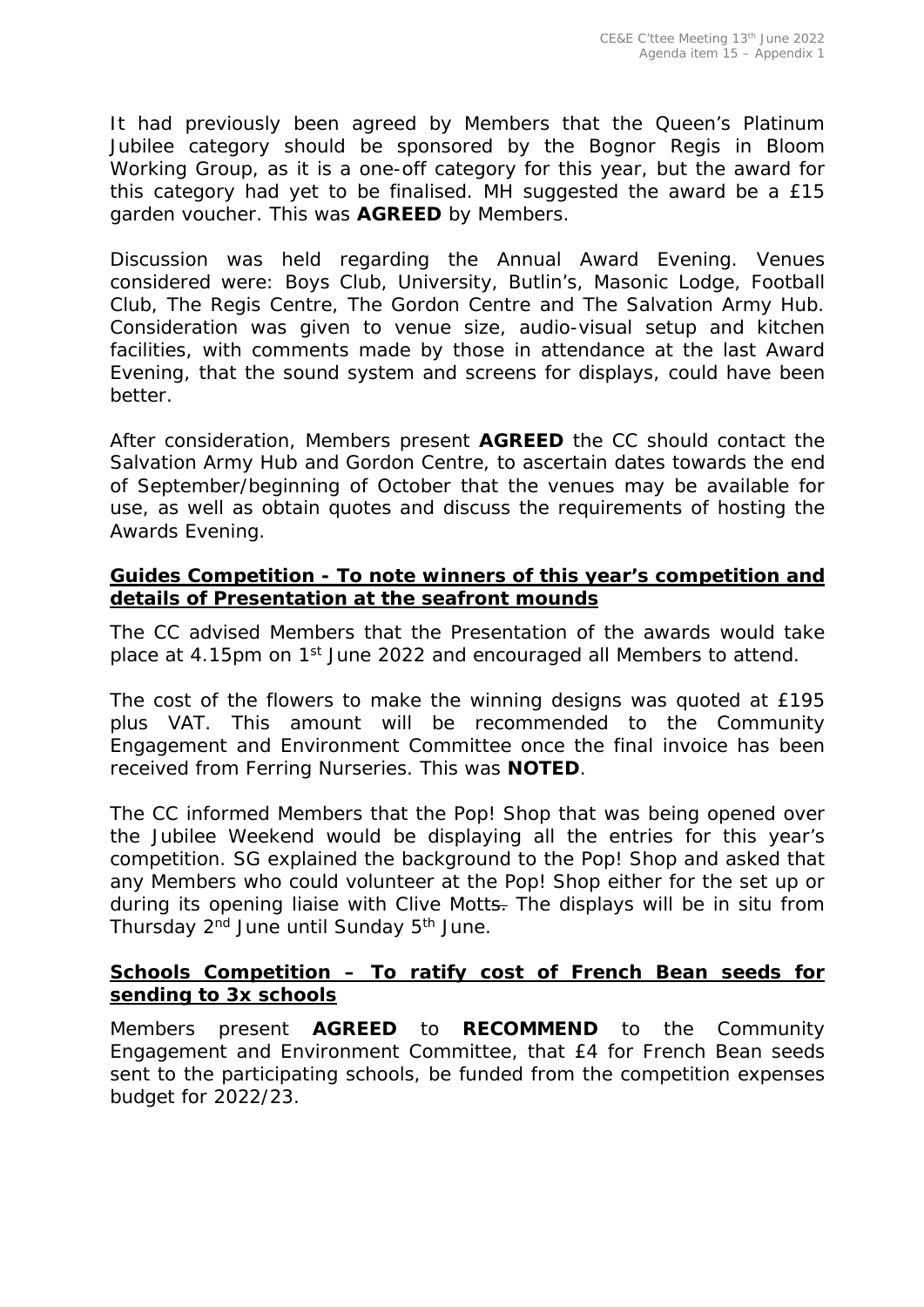#### **5. WASH-UP OF THE BOGNOR REGIS IN BLOOM OPEN DAY (SATURDAY 26th MARCH 2022) AND TO CONSIDER MAKING A SMALL DONATION TO THE TOWN COUNCIL FOR THE COST OF PRINTING IN EXCESS OF SIX HUNDRED VARIOUS FLYERS AND LEAFLETS**

MH apologised to the Working Group for the disappointing attendance at the event and the general lack of interest in bio-diversity.

PD and others spoke to say MH was not to blame and that the lack of numbers was due to the sunny weather. SG praised MH's passion on the subject.

Members present **AGREED** to **RECOMMEND** to the Community Engagement and Environment Committee a donation of £25 be made to the Town Council's stationery fund, from the Environmental Projects budget, for the printing of the flyers and leaflets for the Open Day.

#### **6. WASH-UP OF BEACH CLEAN FOR GREAT BRITISH SPRING CLEAN 2022 (FRIDAY 8th APRIL 2022)**

The CC thanked those who attended and presented some statistics on the items cleared off the beach. The verbal report was **NOTED**.

#### **7. TO RATIFY FINAL PLANTING DESIGN AND ASSOCIATED COSTS FOR TEMPORARY PLANTING SCHEME AT THE SEAFRONT BEACON, FOR THE QUEEN'S PLATINUM JUBILEE AND BEACON LIGHTING ON 2nd JUNE 2022**

Members were reminded of the final design for the temporary planting scheme, to include half-moon baskets, (attached to the railings by the pedestrian crossing) and barrier sleeve troughs (to sit on the wall in front of the beacon) which was again shown to Members.

The selected plants have been planted up into containers by Ferring Nurseries and kept under glass with the aim of the plants being in flower when they are put out at the beacon.

The CC advised that the Town Force Manager has confirmed she is able to cover the extra costs involved in the plants being 'brought on' and planted in containers, by Ferring Nurseries, within the Town Force budget (which totalled £960.23).

The actual cost therefore to the Working Group, will be the previously advised £400 plus VAT. This will be recommended to the Community Engagement and Environment Committee once the final invoice has been received.

#### **8. TO DISCUSS POTENTIAL PLANTING PROJECT WITH 2nd BOGNOR CUBS IN HOTHAM PARK**

The CC reported that the  $2<sup>nd</sup>$  Bognor Cubs wanted to undertake a planting project in the Town. The CC advised JJM had been approached who, in turn, had approached the Friends of Hotham Park. Members present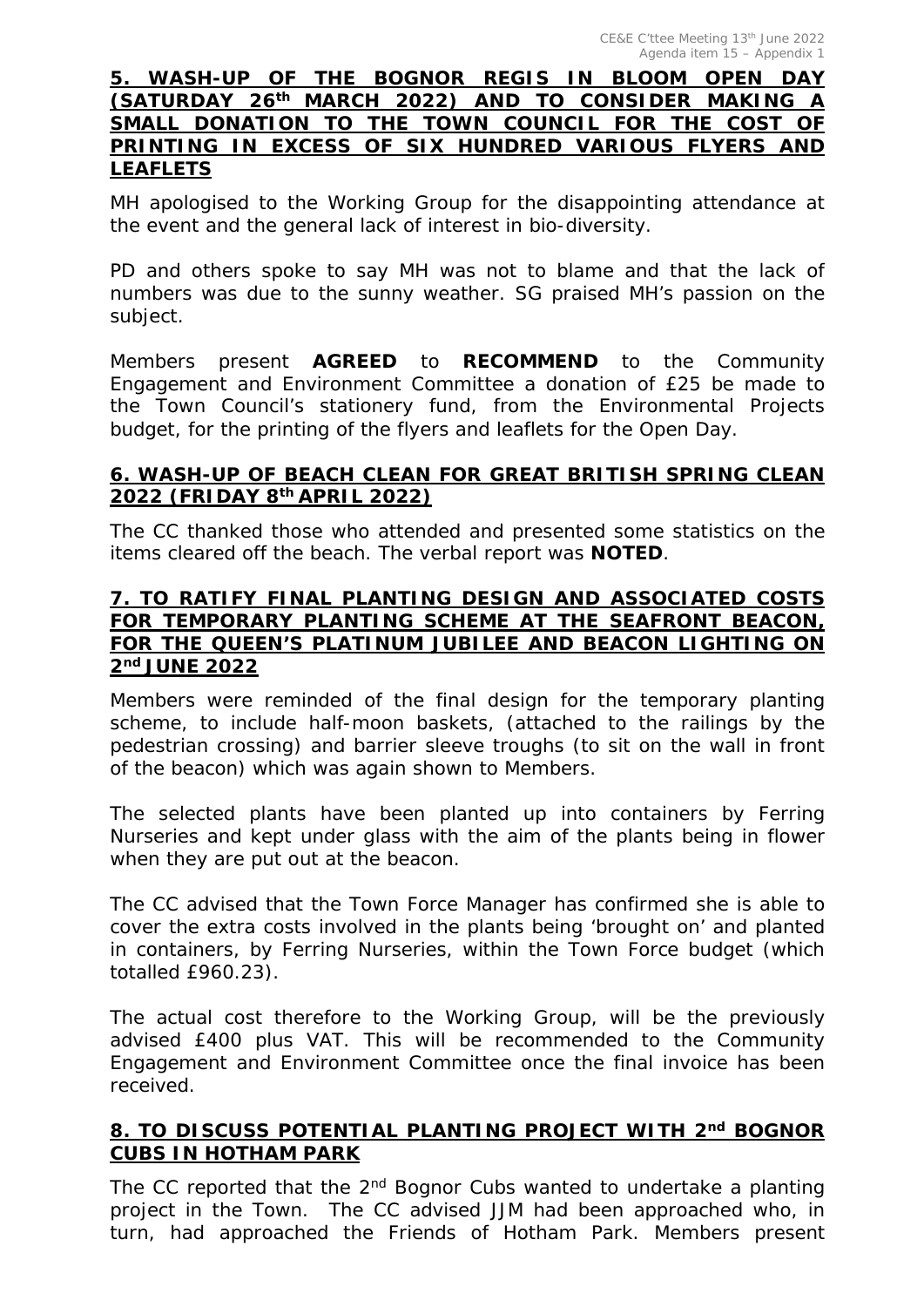discussed previous planting projects the Working Group had undertaken at Hotham Park and expressed disappointment that the Rainbow groups no longer took part in these. It was **AGREED** the Church Path area would be a viable location for any new planting with the 2<sup>nd</sup> Bognor Cubs. The CC will discuss this location with JJM and report back to the next meeting.

#### **9. ANY TREE PLANTING PROJECT UPDATES TO BE REPORTED, INCLUDING DISCUSSIONS ON THE QUEEN'S GREEN CANOPY (QGC) INITIATIVE**

SG informed the meeting of a discussion taking place with ADC on match funding covering the possible planting of 10 large palm trees in Waterloo Square (west side). The cost of the trees would be in the region of £10,000. If the project is given permission and funding from ADC agreed, SG will consider applying for the £5,000 allocated funding to be spent of the QGC. SG will keep Members updated on the viability of this planting project.

Members discussed the work carried out to identify locations where street trees could be planted. The CC confirmed there was a list, which had been compiled from discussions at the last meeting and is arranging a meeting with JJM to determine if any of the locations would be viable.

#### **10. UPDATE FROM VOLUNTEER PROJECTS INCLUDING BOGNOR COMMUNITY GARDENERS AND HOTHAM PARK VOLUNTEERS**

#### **Bognor Community Gardeners:**

No volunteer from BCG was present so there was no update.

#### **Hotham Park Volunteers:**

The roses within the Rose Garden had been pruned after a couple of years where pruning was not carried out. Work was now taking place in the Winter Garden. Roses were being pruned and paving replaced. It was reported that many planters within Hotham Park were not being maintained and it was hoped, if more volunteers could be found, this situation could be rectified.

PK reported that the pergola outside Butlin's used to have roses climbing up it but that was no longer the case. It was **AGREED** that locations that needed attention (such as this) be added as an Agenda item at the next meeting.

PK further reported that the large planter in Queensway was empty of plants and should be removed. It was discussed that this might already be in hand. Members present **AGREED** the CC should investigate and confirm if there was a plan to remove the planter and further to ask ADC if it could be replaced with a litter bin.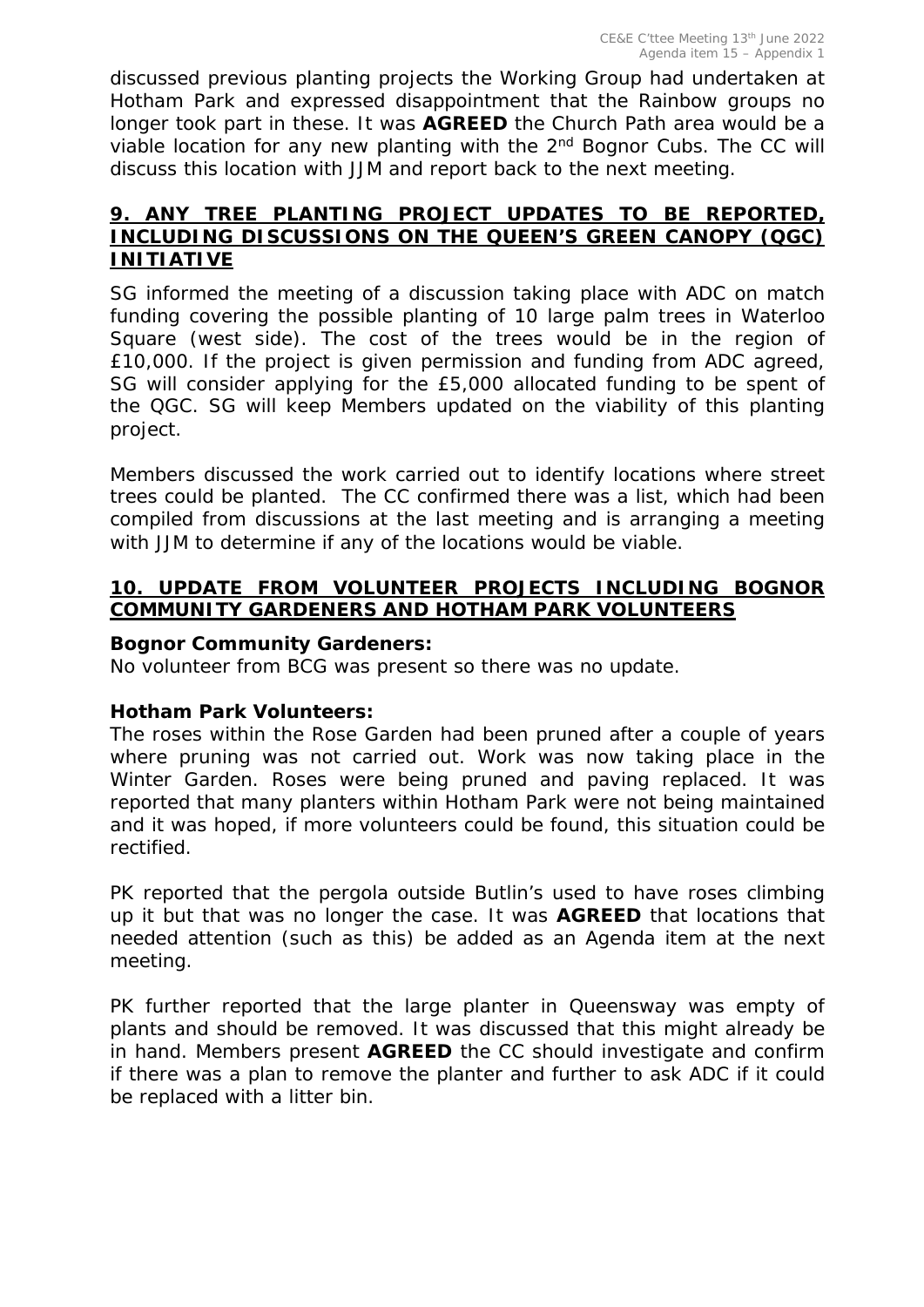#### **11. CORRESPONDENCE**

The CC had received a 'Your Environment and Climate Change' enewsletter from WSCC which, amongst other useful content, included a link to the Wildlife Trust's new project for the QGC, called 'Nextdoor Nature'. The CC will forward the e-newsletter to Members.

#### **12. DATE OF NEXT MEETING**

The next meeting will be held on Thursday 30<sup>th</sup> June 2022 at 10am.

#### *The Meeting ended at 11.40am*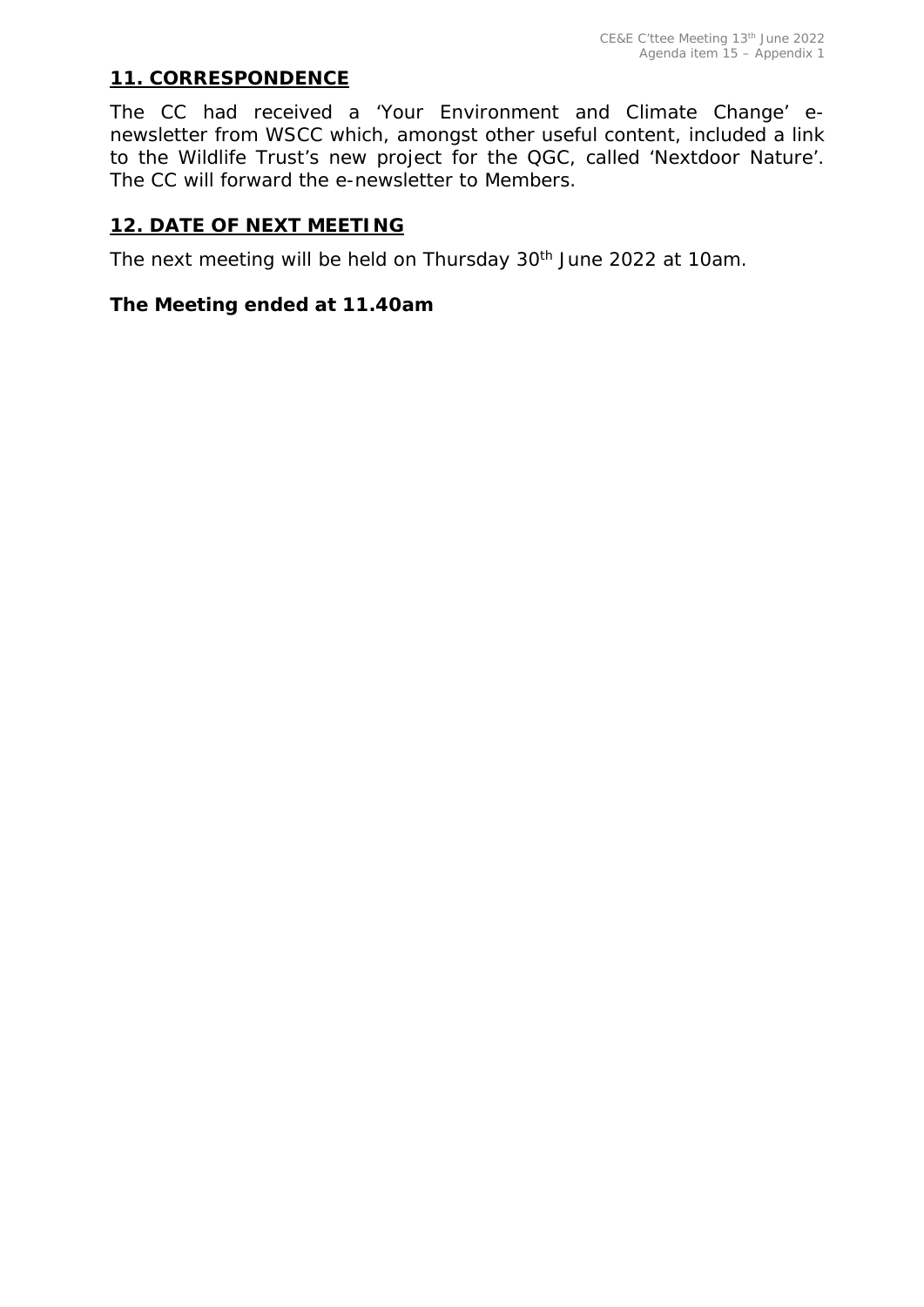#### **AGENDA ITEM 16 – TO FURTHER CONSIDER SETTING UP AN AWARD FOR BUSINESSES WHO CAN DEMONSTRATE GOOD PRACTICE WITH REGARD TO RECYCLING AND GREEN ISSUES: - 11th APRIL 2022 – MIN. 93 REFERS**

#### **REPORT BY THE PROJECTS OFFICER FOR DECISION**

At the Community Engagement and Environment Committee Meeting held on 11<sup>th</sup> April 2022, Members considered setting up an Award for Businesses who can demonstrate good practice with regard to recycling and green issues. Members discussed the complexities of this item and how to implement the award system, alongside how good recycling and green practices would be validated (Min. 93 refers).

It was agreed that the Projects Officer would contact Arun District Council, WEST (West End Shops & Traders), Chamber of Commerce and Bognor Regis BID to see if they thought this was a feasible opportunity and that the Projects Officer would report back to this Committee. However, due to the Projects Officer being absent owing to Covid-19, contact with these businesses has been delayed.

It is therefore the Projects Officer recommendation that this item be deferred to the next meeting to allow for this item to be progressed.

#### **DECISION**

Do Members **AGREE / DISAGREE** to defer this item to the next meeting?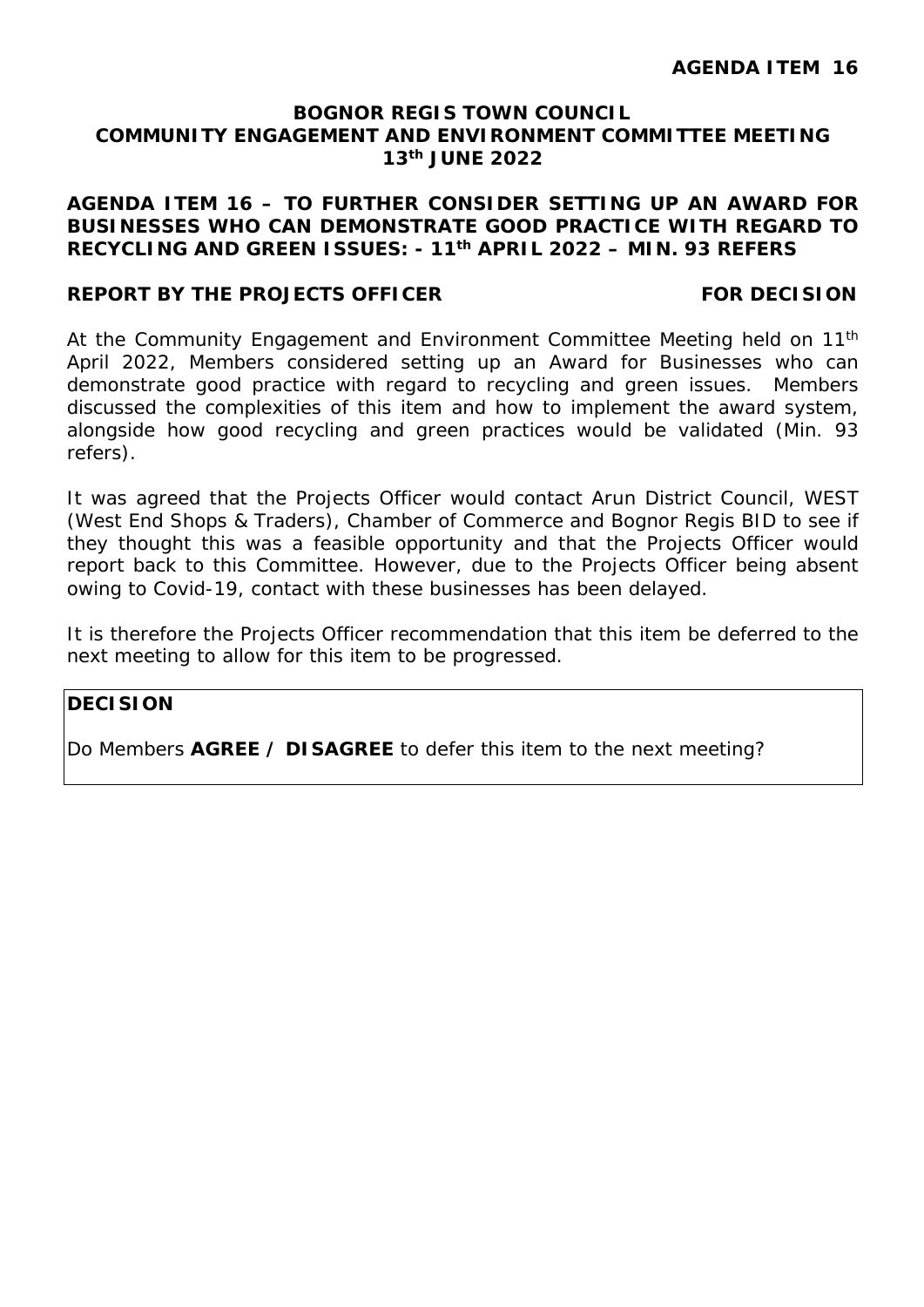**AGENDA ITEM 17 – TO FURTHER CONSIDER INVESTIGATING THE CONDITION OF THE EXISTING WATER FOUNTAINS IN THE TOWN TO ESTABLISH IF THEY ARE SUITABLE FOR USE AND TO FURTHER CONSIDER THE INSTALLATION OF NEW FOUNTAINS – 11th APRIL 2022 – MIN. 94 REFERS**

#### **REPORT BY THE PROJECTS OFFICER FOR DECISION**

At the last Community Engagement and Environment Committee Meeting held on  $11<sup>th</sup>$  April 2022 – Min. 94 refers, Members agreed for the Projects Officer to carry out further research, to see if the existing fountains in the Town could be restored to working order to provide a source of water for members of the public to refill drinking bottles.

#### **Existing Water Fountains**

In relation to the three water fountains identified in the Meeting, the water fountain situated on the Promenade (opposite The Regis Centre) is in working order. The basin at the foot of the structure is intended for dogs to drink from and so it should retain water. However, there is an overflow that can sometimes get blocked (often by people putting pebbles in the basin, to 'helpfully' keep the bowl full for dogs) which results in water overflowing onto the Promenade. Jack Keen, from Arun District Council, confirmed on  $4<sup>th</sup>$  May 2022, that he would take a look at this fountain and clear any blockage.

There are two working water fountains in Hotham Park, one located near to the toilets by Hotham Park House and the other over by the Adventure Golf Course.

The water fountain at the Methodist Church, in Waterloo Square, is not presently working. It has been established that Arun District Council do not own this particular water fountain, but they have suggested that it might belong to the Methodist Church. The Projects Officer has contacted the Methodist Church and spoken with Rev. Dan Balsdon who is making enquiries as to whether the Methodist Church are responsible for the maintenance of this fountain. Any further updates will be reported at a future meeting.

#### **Potential Water Fountains**

In addition to the sites identified by Members, at the previous meeting, there is a water fountain, similar to the one on the Promenade that is opposite The Regis Centre, located west of the Pier on the Esplanade behind the beach huts opposite Marine Park Gardens. The Projects Officer visited on  $7<sup>th</sup>$  June 2022 and confirmed that it is in working order (see photo).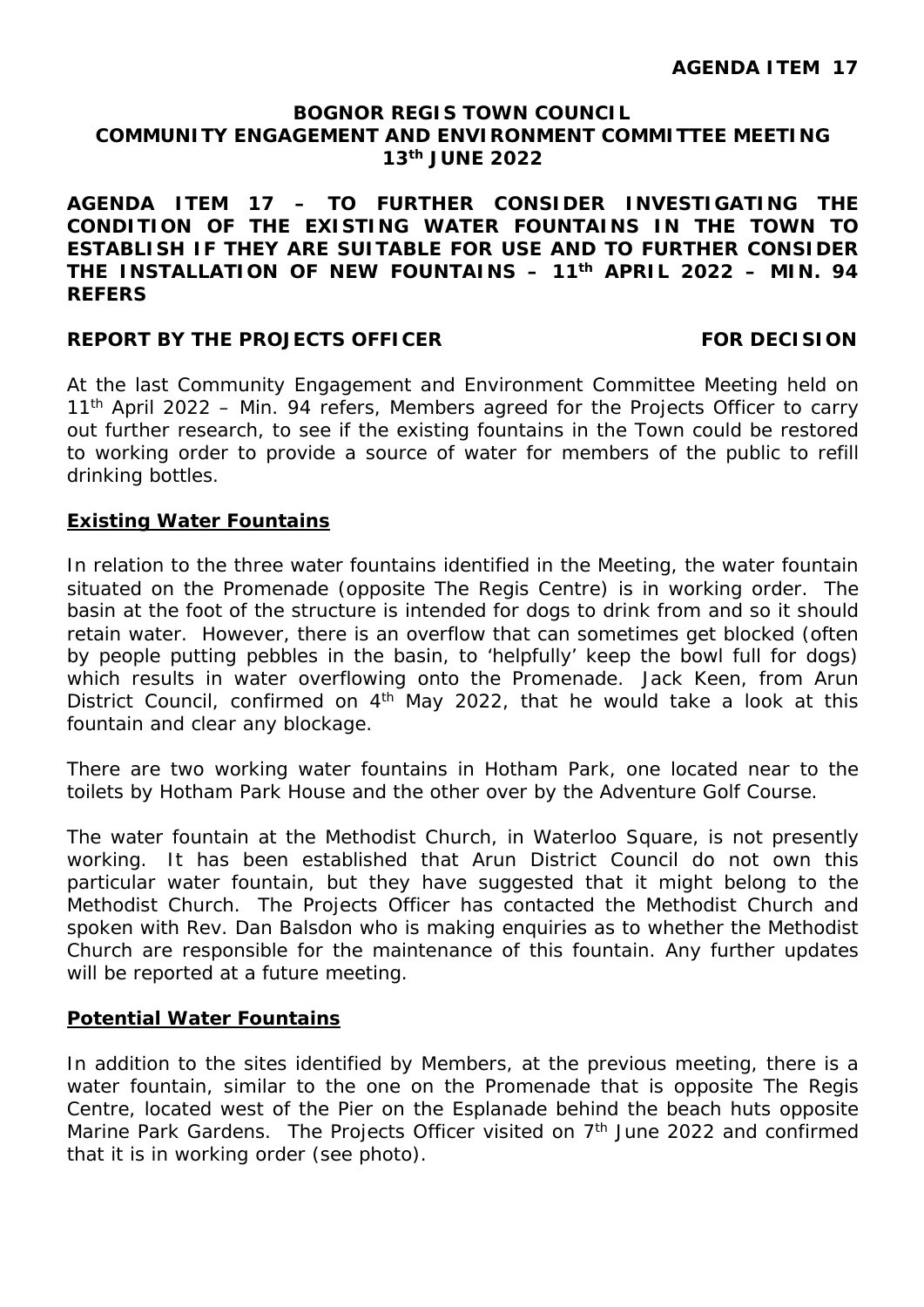

There is also a water fountain in Steyne Gardens, which does not work, but Arun District Council Parks are keen to have it in working order again. It has previously been investigated and it is understood that the water supply would need to be reinstated with Portsmouth Water. It has been suggested that this would be at a cost to Arun District Council in the region of £2k.

Arun District Council have recently looked at the provision of water bottle refill stations (water fountains), in both Bognor Regis and Littlehampton, but it was felt that there was more need for additional stations in Littlehampton at this present time. However, in the next financial year, Arun District Council have said that it may look to install more stations (water fountains) in Bognor Regis.

It is Officer Recommendation that a watching brief be maintained, to see how plans with Arun District Council, in relation to installing more sources of drinking water, progress.

#### **DECISION**

Do Members **AGREE** that the Projects Officer maintains a watching brief to see how plans with Arun District Council, in relation to installing more sources of drinking water, progress?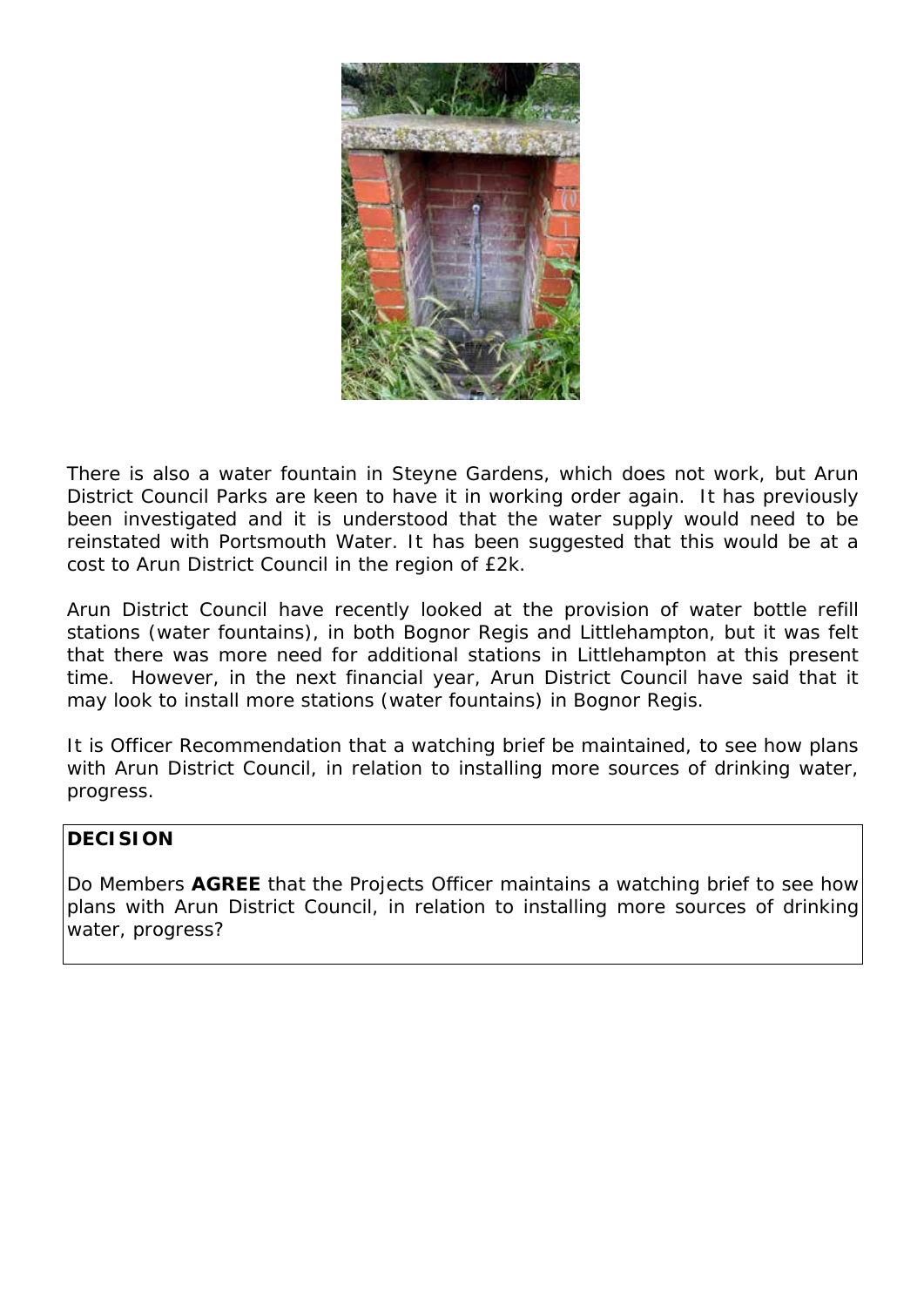#### **AGENDA ITEM 18 – FURTHER CONSIDERATION OF THE WSCC INITIATIVE AROUND COMMUNITY IMPROVEMENTS – 11th APRIL 2022 – MIN. 95 REFERS**

#### **REPORT BY THE PROJECTS OFFICER FOR DECISION**

During the Community Engagement and Environment Committee Meeting held on 11<sup>th</sup> April 2022, Members stated that they wished for the Projects Officer to write to West Sussex County Council, to request further clarification on how the scheme works.

Contact was made by the Projects Officer and a site visit from a Senior Staff Member of West Sussex County Council will occur shortly, which unfortunately had to be postponed due to the Projects Officer's recent Covid-19 illness.

It is therefore the Projects Officer recommendation that this item is deferred to the next meeting to allow for the site visit to take place and further information becoming available on how the scheme works.

#### **DECISION**

Do Members **AGREE / DISAGREE** to defer this item to the next meeting?